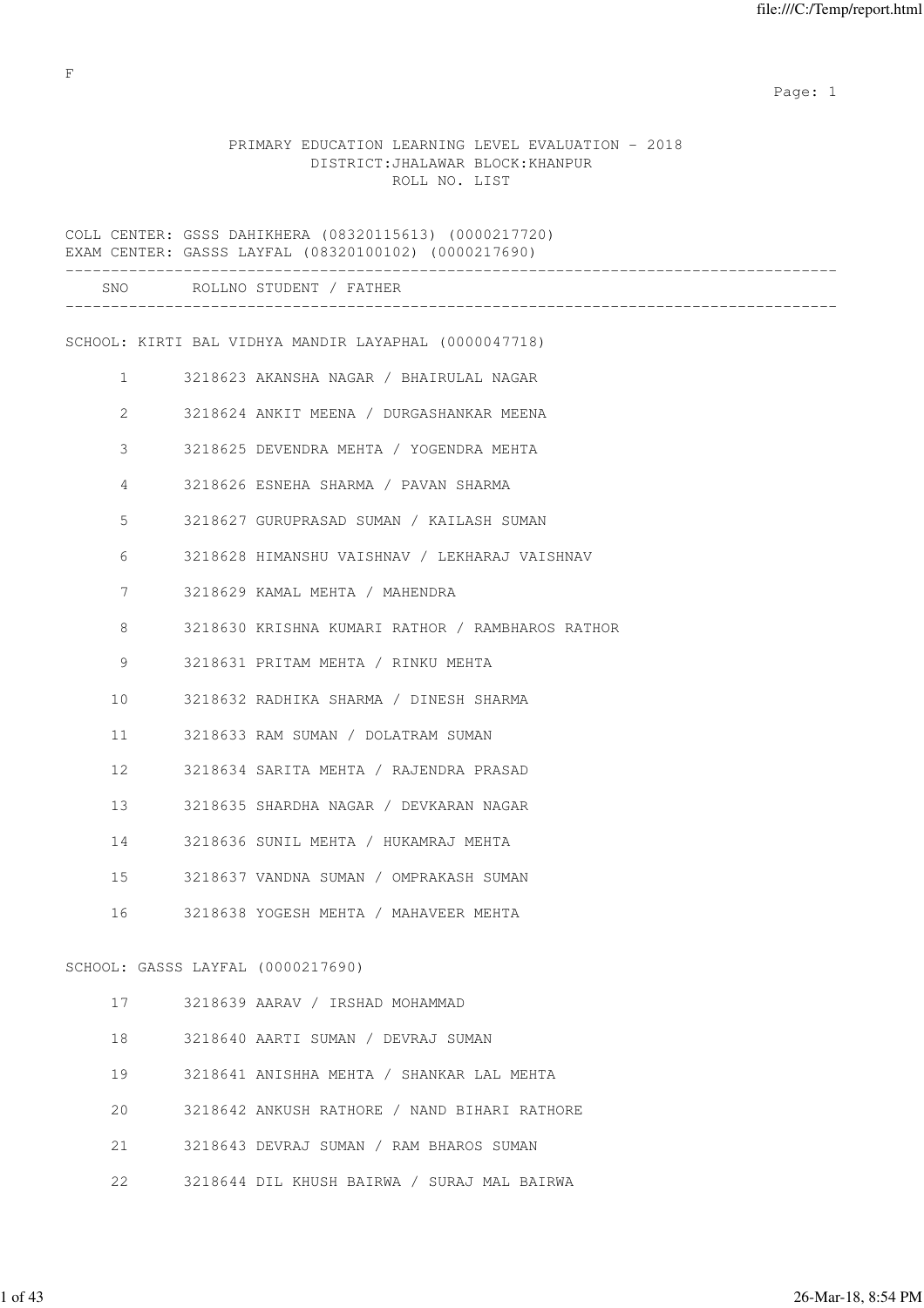## PRIMARY EDUCATION LEARNING LEVEL EVALUATION - 2018 DISTRICT:JHALAWAR BLOCK:KHANPUR ROLL NO. LIST

COLL CENTER: GSSS DAHIKHERA (08320115613) (0000217720) EXAM CENTER: GASSS LAYFAL (08320100102) (0000217690)

| SNO | ROLLNO STUDENT / FATHER                       |
|-----|-----------------------------------------------|
| 23  | 3218645 HARIOM SUMAN / KALU LAL SUMAN         |
| 24  | 3218646 NIKIL MEROTHA / MUKESH MEROTHA        |
| 2.5 | 3218647 RAMAVTAR BAIRWA / RAM KUNWAR BAIRWA   |
| 26  | 3218648 SADHANA SUMAN / RAJESH SUMAN          |
| 27  | 3218649 SHIVRAJ SUMAN / PUSHPENDRA SUMAN      |
| 2.8 | 3218650 SURENDRA KUMAR ODE / NAND KISHORE ODE |
| 29  | 3218651 VISHAL BAIRWA / DHRAMRAJ BAIRWA       |
|     |                                               |

# SCHOOL: GPS,CHAMALASA (0000405069)

- 30 3218652 ANTIMA HARIJAN / MAHAVEER HARIJAN
- 31 3218653 HIMANSHEE MEHATA / OMPRAKASH MEHATA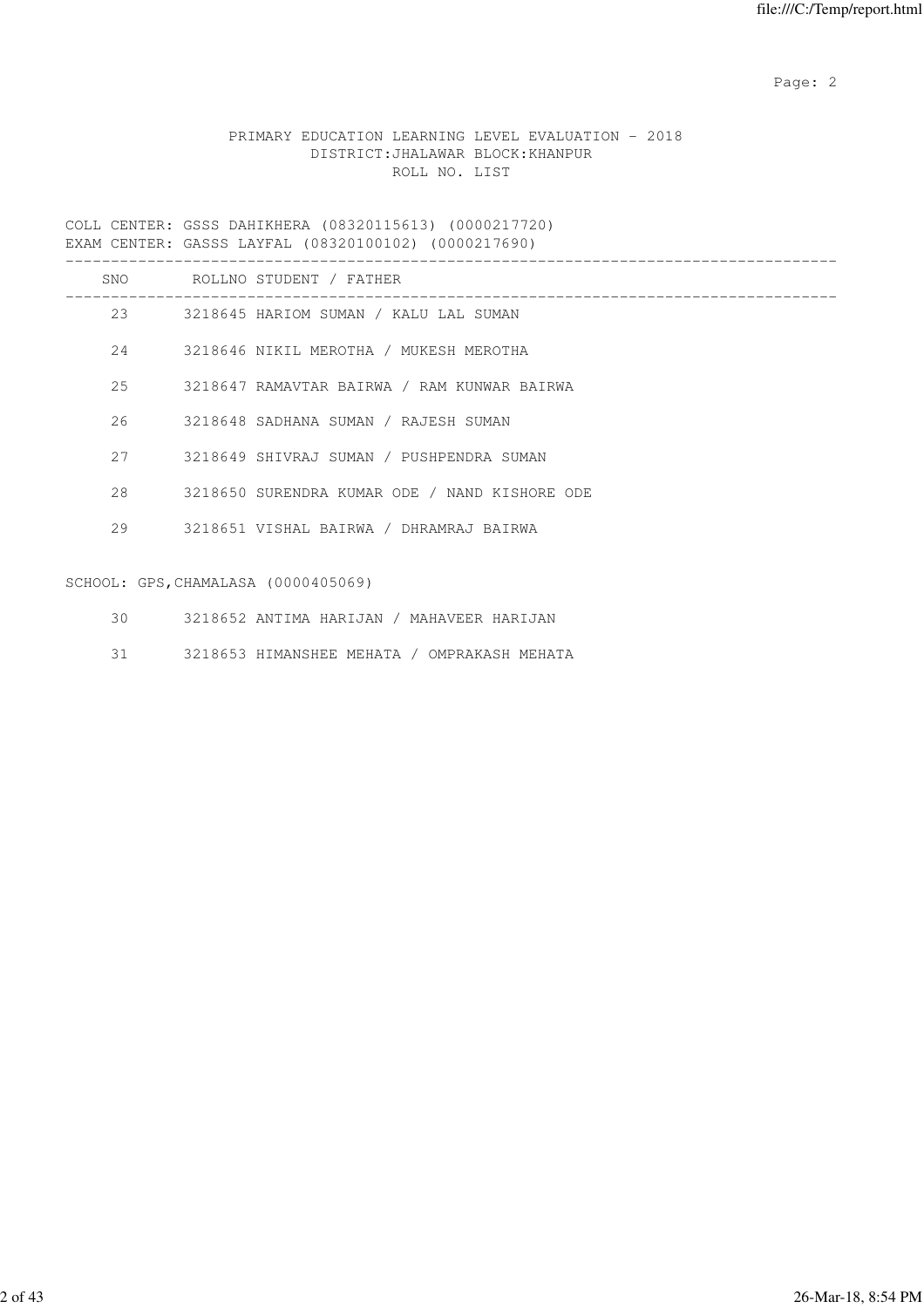### PRIMARY EDUCATION LEARNING LEVEL EVALUATION - 2018 DISTRICT:JHALAWAR BLOCK:KHANPUR ROLL NO. LIST

COLL CENTER: GSSS DAHIKHERA (08320115613) (0000217720) EXAM CENTER: GOVERNMENT ADARSH SENIOR SECONDARY SCHOOL PAKHARANA (08320100401) (00002176! ------------------------------------------------------------------------------------- SNO ROLLNO STUDENT / FATHER ------------------------------------------------------------------------------------- SCHOOL: NEHRU PUBLIC SEC SCHOOL PAKHARANA (0000016652) 1 3218654 BHAWANA MEENA / MUKESH MEENA 2 3218655 GIAM SHARMA / PREM CHAND SHARMA 3 3218656 NILAM KUMARI RAWL / JAGDISH PRASAD 4 3218657 RAVI KUMAR MEHTA / NARENDRA MEHTA 5 3218658 SUMIT PARETA / SURESH KUMAR PARETA SCHOOL: GOVERNMENT ADARSH SENIOR SECONDARY SCHOOL PAKHARANA (0000217691) 6 3218659 AAKASH MEROTHA / GHANSI LAL 7 3218660 ABHISHEK MEHTA / BRIJMOHAN 8 3218661 DEVRAJ GOCHAR / BHEEMRAJ 9 3218662 GAUTAM KUMAR BAGRI / BAHADUR BAGRI 10 3218663 KOMAL KUMARI HARIJAN / PAPPU HARIJAN 11 3218664 PAWAN KUMAR BAGRI / TOLA RAM BAGRI 12 3218665 PAYAL KUMARI / RAJENDRA PRASAD REGAR 13 3218666 PRADIP GOCHER / GIRIRAJ 14 3218667 SHAHID ALI / MAJID MOHAMMAD 15 3218668 TRILOK KUMAR BAGRI / KANHAIYA LAL 16 3218669 USHA GOCHAR / BABU LAL SCHOOL: GUPS SHANKARPURA (0000406056) 17 3218670 NISHA KUMARI / PAPPU LAL SUMAN

SCHOOL: GUPS, BANSKHEDA (0000471039)

- 18 3218671 AASHISH KUMAR MEENA / OMPRAKASH MEENA
- 19 3218672 BABLU KALBELIYA / LAKSHMAN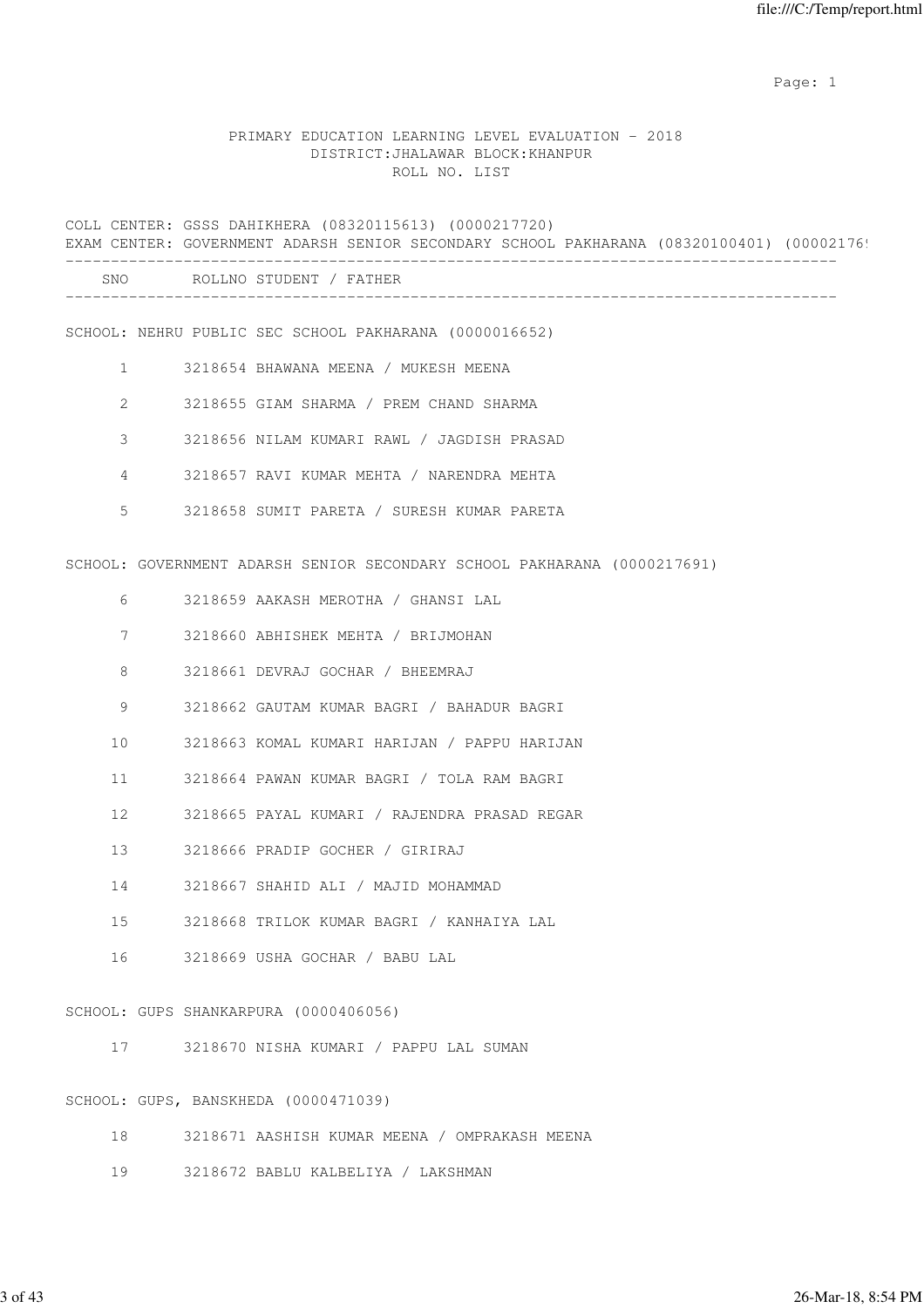## PRIMARY EDUCATION LEARNING LEVEL EVALUATION - 2018 DISTRICT:JHALAWAR BLOCK:KHANPUR ROLL NO. LIST

COLL CENTER: GSSS DAHIKHERA (08320115613) (0000217720) EXAM CENTER: GOVERNMENT ADARSH SENIOR SECONDARY SCHOOL PAKHARANA (08320100401) (00002176!

|     |                                   | SNO ROLLNO STUDENT / FATHER                    |
|-----|-----------------------------------|------------------------------------------------|
|     |                                   | 20 3218673 BHURI KUMARI MEENA / SAMPAT RAJ     |
| 21  |                                   | 3218674 DEEPIKA MEENA / KANHAIYA LAL           |
| 22  |                                   | 3218675 KHUSHBU SUMAN / BALRAM                 |
| 2.3 |                                   | 3218676 POOJA POTTAR / GHANSHYAM               |
| 24  |                                   | 3218677 RAKESH KALBELIYA / LAKSHMAN            |
| 25  |                                   | 3218678 SIMRAN MEENA / DURGASHANKAR            |
|     | SCHOOL: GUPS, MAHIRA (0000471459) |                                                |
| 26  |                                   | 3218679 ANKIT KUMAR / OM PRAKASH               |
| 2.7 |                                   | 3218680 ISHWAR KUMAR MEHAR / HARISHANKAR MEHAR |
| 28  |                                   | 3218681 KUMKUM MEHAR / SURENDRA KUMAR MEHAR    |
| 29  |                                   | 3218682 MUSKAN AREWAL / RAMLAL                 |
| 30  |                                   | 3218683 NAGINA METHA / JAGDISH PRASAD          |
| 31  |                                   | 3218684 PAYAL MEGHWAL / LEKHRAJ                |
| 32  |                                   | 3218685 PRINSA MEHTA / DINESH KUMAR            |

33 3218686 ROHIT KUMAR MEHTA / PAPPU MEHTA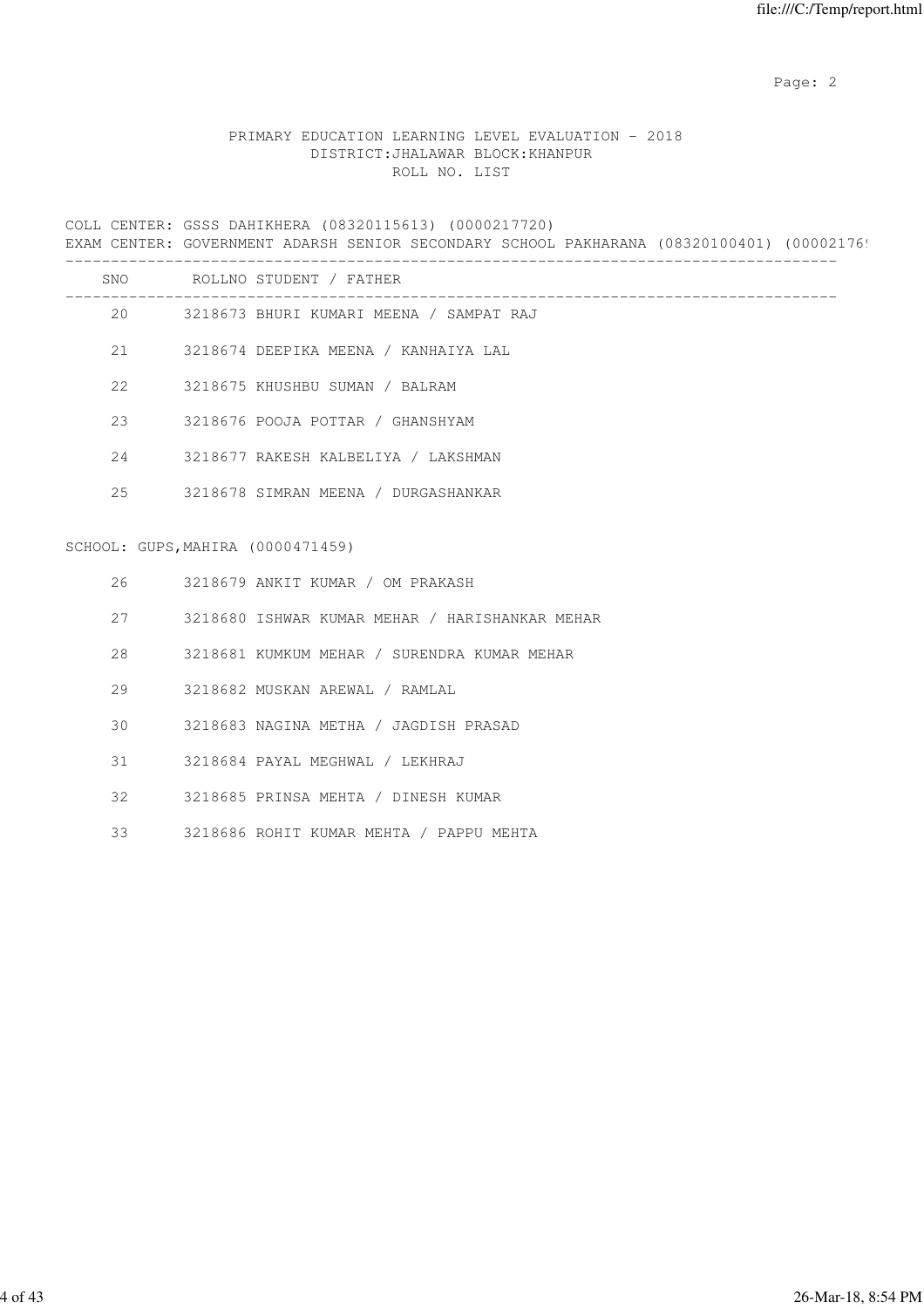### PRIMARY EDUCATION LEARNING LEVEL EVALUATION - 2018 DISTRICT:JHALAWAR BLOCK:KHANPUR ROLL NO. LIST

COLL CENTER: GSSS DAHIKHERA (08320115613) (0000217720) EXAM CENTER: GASSS BISHANKHEDI (08320100804) (0000217692) ------------------------------------------------------------------------------------- SNO ROLLNO STUDENT / FATHER ------------------------------------------------------------------------------------- SCHOOL: GASSS BISHANKHEDI (0000217692) 1 3218687 DEVANTI SUMAN / LALCHAND SUMAN 2 3218688 DIVYA KUMARI NAGAR / MAHAVEER NAGAR 3 3218689 GIRIRAJ BAIRWA / SATYANARAYAN 4 3218690 MANISHA KANWAR / RISHIRAJ SINGH 5 3218691 MANISHA KUMARI BAIRWA / RAM KUNWAR BAIRWA 6 3218692 NEETU KUMARI NAGAR / RAM BHAROS NAGAR 7 3218693 RAJSHRI TANWAR / NARENDRA SINGH TANWAR 8 3218694 RAMAVATAR BAIRWA / SATYANARAYAN BAIRWA 9 3218695 RAVINDRA KUMAR NAGAR / MAHAVEER NAGAR 10 3218696 ROSHAN KUMARI BAIRWA / RAMKUNWAR BAIRWA 11 3218697 SHUBHAM GAUTAM / DEENDYAL GAUTAM 12 3218698 SUNITA KUMARIMEROTHA / SAMPATRAJ MEROTHA 13 3218699 YASHVANT NAGAR / SHARVAN KUMAR NAGAR SCHOOL: GUPS,BAGOD (0000471457)

|     | 3218700 LAXMI KUMARI / RAMLAL BAIRWA |  |  |  |
|-----|--------------------------------------|--|--|--|
| 1.5 | 3218701 LUCKY SEN / MAHAVEER SEN     |  |  |  |

16 3218702 MADHU KUMARI / GORISHANKAR

17 3218703 VIKASH KUMAR / TEZPAL SUMAN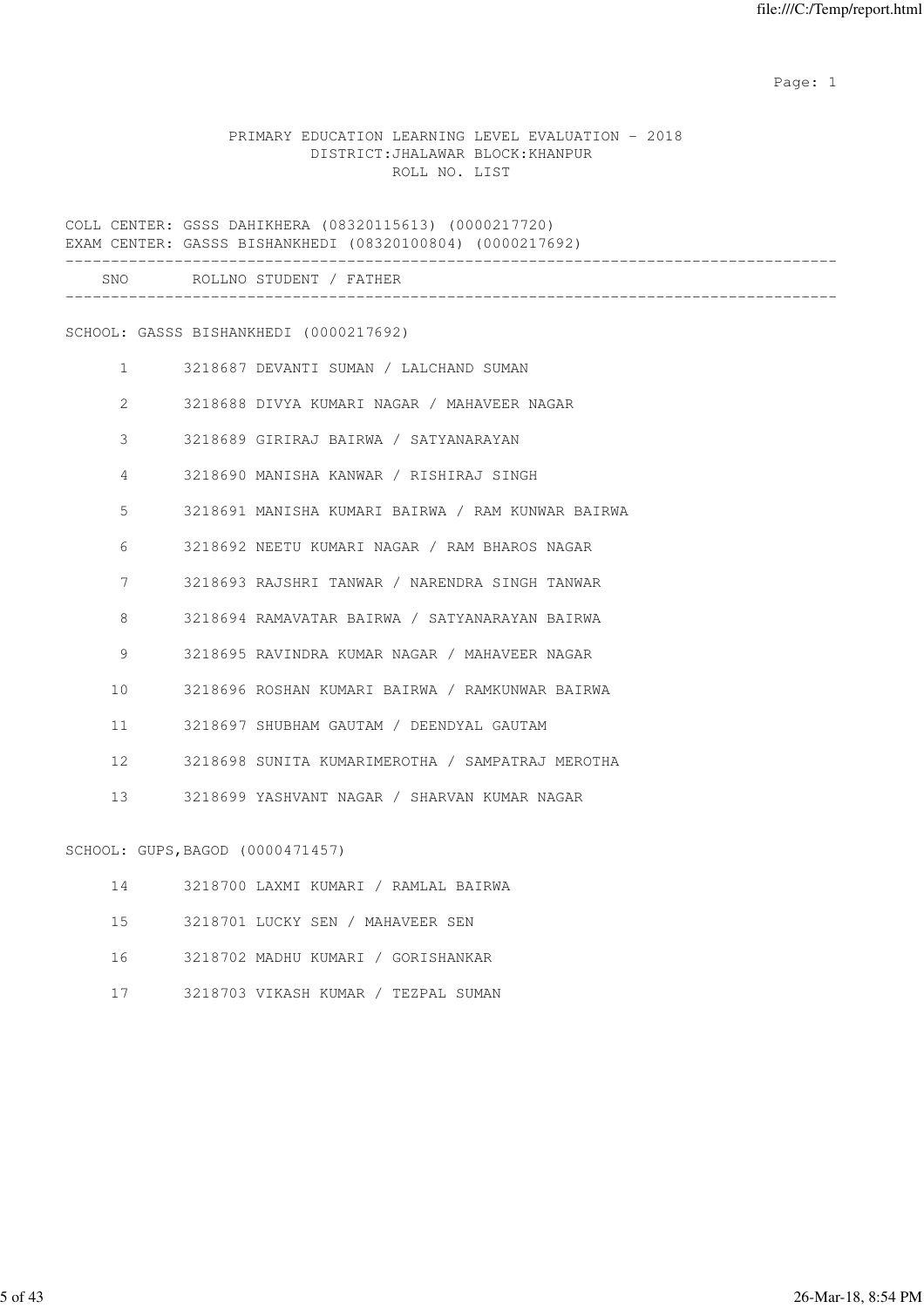### PRIMARY EDUCATION LEARNING LEVEL EVALUATION - 2018 DISTRICT:JHALAWAR BLOCK:KHANPUR ROLL NO. LIST

COLL CENTER: GSSS DAHIKHERA (08320115613) (0000217720) EXAM CENTER: GOVT. SEN. SEC. SCHOOL, KANWARPURA (08320107003) (0000217704) ------------------------------------------------------------------------------------- SNO ROLLNO STUDENT / FATHER ------------------------------------------------------------------------------------- SCHOOL: NEHRU PUBLIC SCHOOL SAMITI KUNWARPUR (0000018572) 1 3218704 ANIL KUMAR / DINESH 2 3218705 ANJALI NAGAR / SURENDRA NAGAR 3 3218706 ANKIT NAGAR / RAMBHAROS 4 3218707 ANKIT PANKAJ / SOHAN LAL 5 3218708 ANTIMA KUMARI / MUKUT BIHARI 6 3218709 ARJUN KUMAR / RAJENDRA PRASAD 7 3218710 ARPIT NAGAR / BRAHMANAND NAGAR 8 3218711 BHARATRAJ NAGAR / SHRIKISHAN NAGAR 9 3218712 DEEPAK REGAR / BHAWANI SHANKAR 10 3218713 DIKSHA NAGAR / NARENDRA KUMAR 11 3218714 GAJENDRA BAIRWA / DURGA LAL 12 3218715 GOPAL NAGAR / HEMRAJ 13 3218716 GOVIND CHOPDAR / SURAJMAL 14 3218717 GUNGUN NAGAR / CHANDRA MOHAN 15 3218718 HARIOM / LAKSHMI CHAND 16 3218719 JIYA NAGAR / DEVLAL 17 3218720 KARTIK NAGAR / RAJENDRA NAGAR 18 3218721 KAUSHAL VAISHNAV / SURESH KUMAR VAISHNAV 19 3218722 KHUSHBU GURJAR / SHIVRAJ 20 3218723 KHUSHI GURJAR / RADHESHYAM 21 3218724 KOMAL NAGAR / LAXMICHAND NAGAR 22 3218725 KOMAL NAGAR / MAHENDRA NAGAR 23 3218726 KULDEEP BAIRWA / RAM KUNWAR 24 3218727 LOVE KUSH NAGAR / DHANRAJ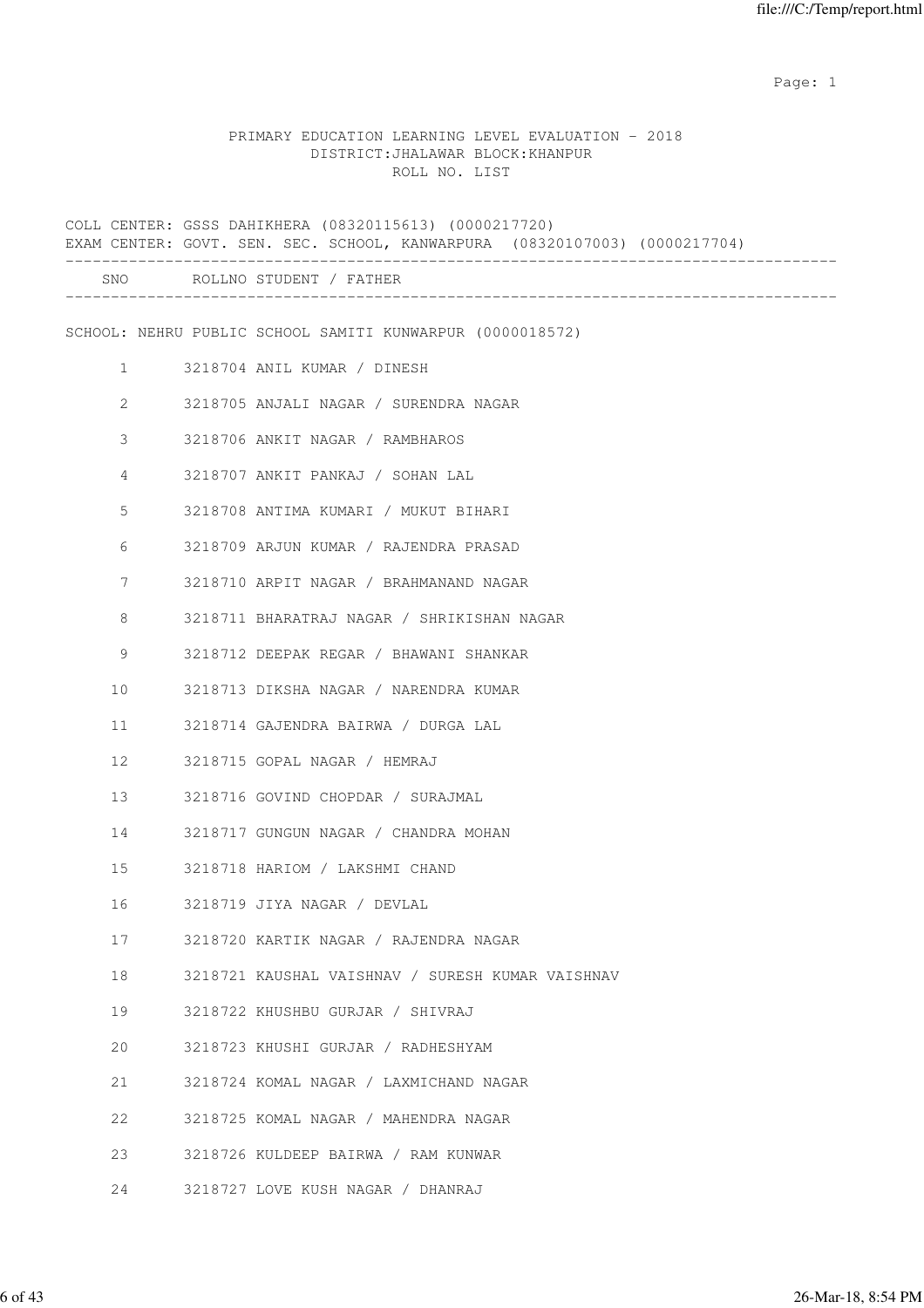### PRIMARY EDUCATION LEARNING LEVEL EVALUATION - 2018 DISTRICT:JHALAWAR BLOCK:KHANPUR ROLL NO. LIST

COLL CENTER: GSSS DAHIKHERA (08320115613) (0000217720) EXAM CENTER: GOVT. SEN. SEC. SCHOOL, KANWARPURA (08320107003) (0000217704) ------------------------------------------------------------------------------------- SNO ROLLNO STUDENT / FATHER ------------------------------------------------------------------------------------- 25 3218728 MANISH NAGAR / HARIOM NAGAR 26 3218729 MANJU NAGAR / KANHIYA LAL 27 3218730 MINAKSHI NAGAR / DEENDAYAL 28 3218731 MUSKAN NAGAR / MUKESH KUMAR 29 3218732 NIHARIKA / MAHAVEER 30 3218733 NIHARIKA NAYAK / CHANDRA PRAKASH NAYAK 31 3218734 PAWAN NAGAR / DEV KARAN 32 3218735 PRADEEP NAGAR / BALRAM 33 3218736 PRIYA GURJAR / ASHOK 34 3218737 RENUKA KUMARI / GORDHAN NAGAR 35 3218738 RONAK NAGAR / GIRIRAJ 36 3218739 SAPNA DHAKAD / KHEMCHAND 37 3218740 VARSHA NAGAR / TEJKARAN NAGAR 38 3218741 VISHAL NAGAR / BIRDHI LAL 39 3218742 YASHU SHARMA / SHIVRAJ SHARMA SCHOOL: GOVT. SEN. SEC. SCHOOL, KANWARPURA (0000217704) 40 3218743 BEENA JANGID / PRITHVI RAJ 41 3218744 DINESH KUMAR BHEEL / MANGI LAL BHEEL 42 3218745 HARSHA NAGAR / SHYAM BIHARI 43 3218746 KAUSHAL NAGAR / MAHAVEER PRASAD 44 3218747 SHIVAM MEGHWAL / LATOOR LAL 45 3218748 SONU NAGAR / RAJENDRA KUMAR 46 3218749 SUMAN KUMAR MEGHWAL / CHHOTU LAL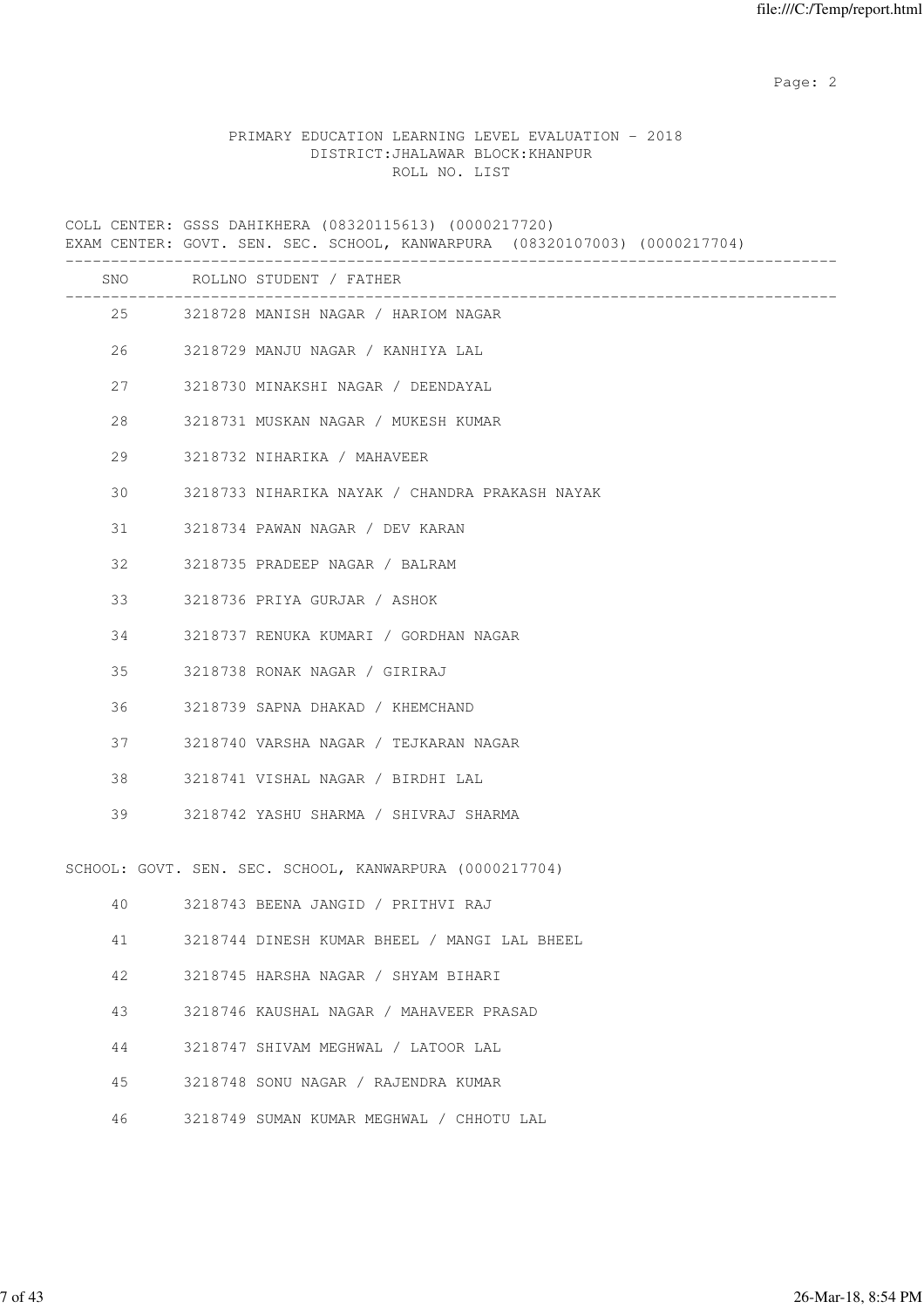### PRIMARY EDUCATION LEARNING LEVEL EVALUATION - 2018 DISTRICT:JHALAWAR BLOCK:KHANPUR ROLL NO. LIST

COLL CENTER: GSSS DAHIKHERA (08320115613) (0000217720) EXAM CENTER: GSSS DOONDI GADARWARA (08320110803) (0000217713) ------------------------------------------------------------------------------------- SNO ROLLNO STUDENT / FATHER ------------------------------------------------------------------------------------- SCHOOL: GSSS DOONDI GADARWARA (0000217713) 1 3218750 ANAMIKA / SURESHCHAND 2 3218751 ANJU KANWAR / NARPAT SINGH 3 3218752 ANTIMA MEGHWAL / BAJRANG LAL 4 3218753 CHANCHAL MEHTA / RADHE SHYAM 5 3218754 GUNGUN MEHAR / BIND RAJ 6 3218755 HARISH KUMAR / MURLI DHAR VAISHNAV 7 3218756 JIYA KUMARI NAYAK / DURGA SHANKAR 8 3218757 KANU MEHTA / GIRDHARI LAL MEHTA 9 3218758 KARAN BAGARI / MUKESH BAGARI 10 3218759 KARISHMA BAGARI / MUKESH BAGARI 11 3218760 KRISHNA BHEEL / PRAHLAD BHEEL 12 3218761 LAXMI VAISHNAV / NAROTTAM VAISHNAV 13 3218762 MONIKA NAYAK / SURENDRA KUMAR 14 3218763 PRITI NAGAR / PREM CHAND NAGAR 15 3218764 SHAHIL BAGARI / TOLARAM 16 3218765 SOURABH MEHTA / RAJENDRA PRASAD 17 3218766 VANDANA VAISHNAV / ASHOK VAISHNAV 18 3218767 VIKRAM KUMAR BHEEL / RADHE SHYAM BHEEL 19 3218768 VISHAL MEHTA / RAM GOPAL SCHOOL: GPS KALBELIYA BASTI DOONDI (0000409555) 20 3218769 ARJUN / JANKEE LAL 21 3218770 BADAL / RAM LAL 22 3218771 BANVAREE LAL / PAPPU LAL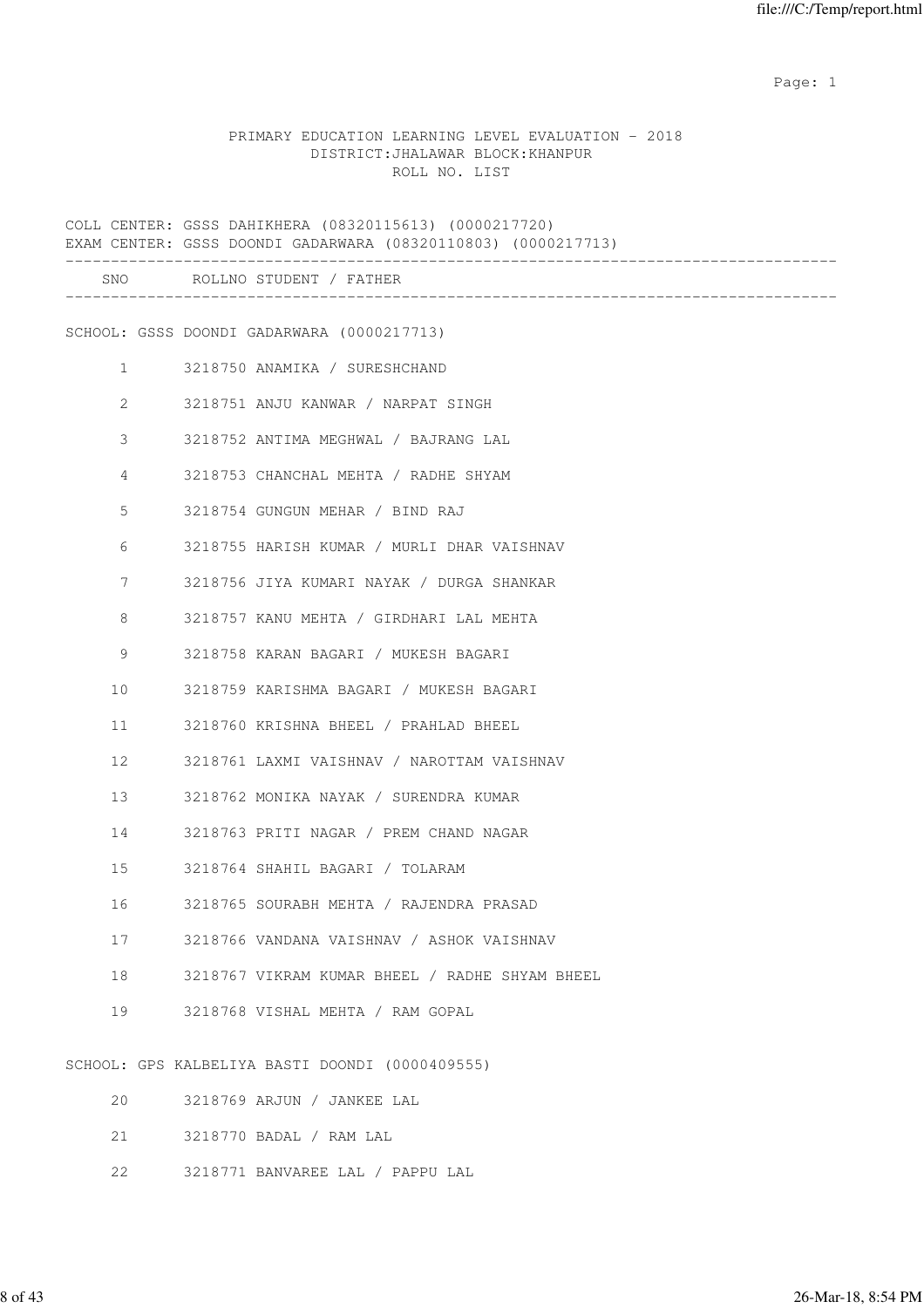### PRIMARY EDUCATION LEARNING LEVEL EVALUATION - 2018 DISTRICT:JHALAWAR BLOCK:KHANPUR ROLL NO. LIST

COLL CENTER: GSSS DAHIKHERA (08320115613) (0000217720) EXAM CENTER: GSSS DOONDI GADARWARA (08320110803) (0000217713)

|     | CENTER, GOOD DOONDI GADARWARA (VOJZVIIVOVJ) (VVVVZI77IJ) |
|-----|----------------------------------------------------------|
| SNO | ROLLNO STUDENT / FATHER                                  |
|     | 23 3218772 BHUREE / CHHEETAR LAL                         |
|     | 24 3218773 POOJA / BABU LAL                              |
| 25  | 3218774 ROHIT / RAMSWROOP                                |
| 26  | 3218775 SAHAYATA BAI / OMPRAKASH                         |
| 27  | 3218776 SURAJ / OMPRAKASH                                |
|     | SCHOOL: GPS, THIKARIYA (0000500492)                      |
| 28  | 3218777 ASHA KUMARI / BANVAREE LAL                       |
| 29  | 3218778 DIPOO KUMAR / RAMESH CHAND                       |
| 30  | 3218779 JEETMAL / CHEETAR LAL                            |
| 31  | 3218780 POOJA KUMARI / MAHAVEER                          |
| 32  | 3218781 RAMSAGAR / MOHAN LAL                             |
| 33  | 3218782 SHIWANI / PARSHURAM                              |
| 34  | 3218783 SIYARAM / RAJENDRA PRASAD                        |
| 35  | 3218784 VISHAL KUMAR / DESHRAJ                           |
|     | SCHOOL: GUPS, GURJENI (0000501661)                       |
| 36  | 3218785 ANKIT NAGAR / JAGMOHAN NAGAR                     |
| 37  | 3218786 HARI SHANKAR NAGAR / DEVKARAN NAGAR              |
| 38  | 3218787 MONIKA NAGAR / RAJARAM NAGAR                     |
| 39  | 3218788 PREETI NAGAR / MAHAVEER NAGAR                    |
| 40  | 3218789 SHIV PRASAD MEENA / RAJENDRA KUMAR MEENA         |
|     | SCHOOL: GUPS, HATHAIKHEDA (0000501709)                   |

| 41 - | 3218790 ANURADHA NAGAR / BHAIRU LAL NAGAR  |
|------|--------------------------------------------|
| 42   | 3218791 AVADHESH NAGAR / PRATHVI RAJ NAGAR |
| 43.  | 3218792 CHANDAN NAGAR / NAND KISHOR NAGAR  |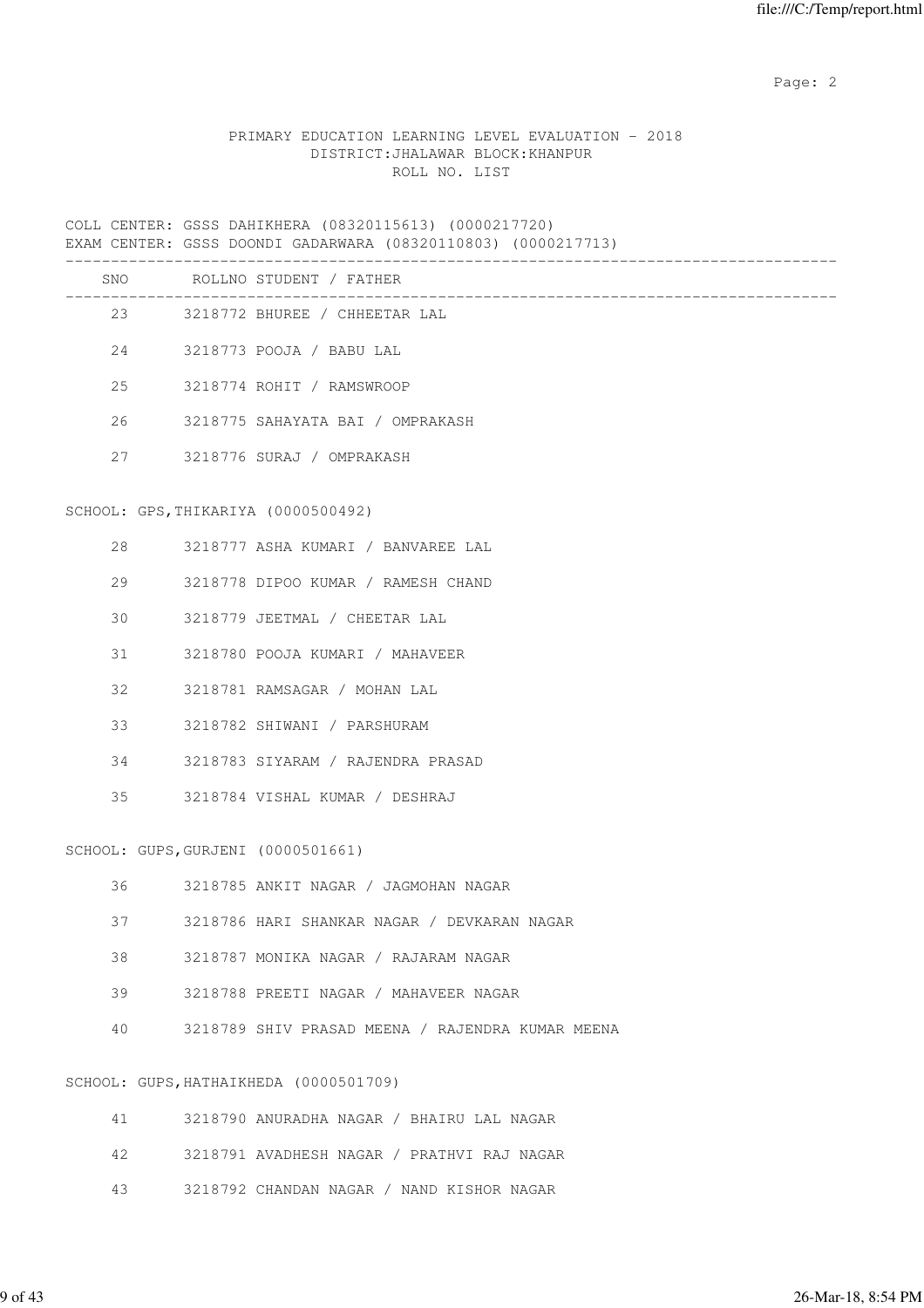Page: 3

### PRIMARY EDUCATION LEARNING LEVEL EVALUATION - 2018 DISTRICT:JHALAWAR BLOCK:KHANPUR ROLL NO. LIST

COLL CENTER: GSSS DAHIKHERA (08320115613) (0000217720) EXAM CENTER: GSSS DOONDI GADARWARA (08320110803) (0000217713) ------------------------------------------------------------------------------------- SNO ROLLNO STUDENT / FATHER ------------------------------------------------------------------------------------- 44 3218793 NEHA NAGAR / GHANSHYAM NAGAR

45 3218794 SHUBHAM NAGAR / SAMPATRAJ NAGAR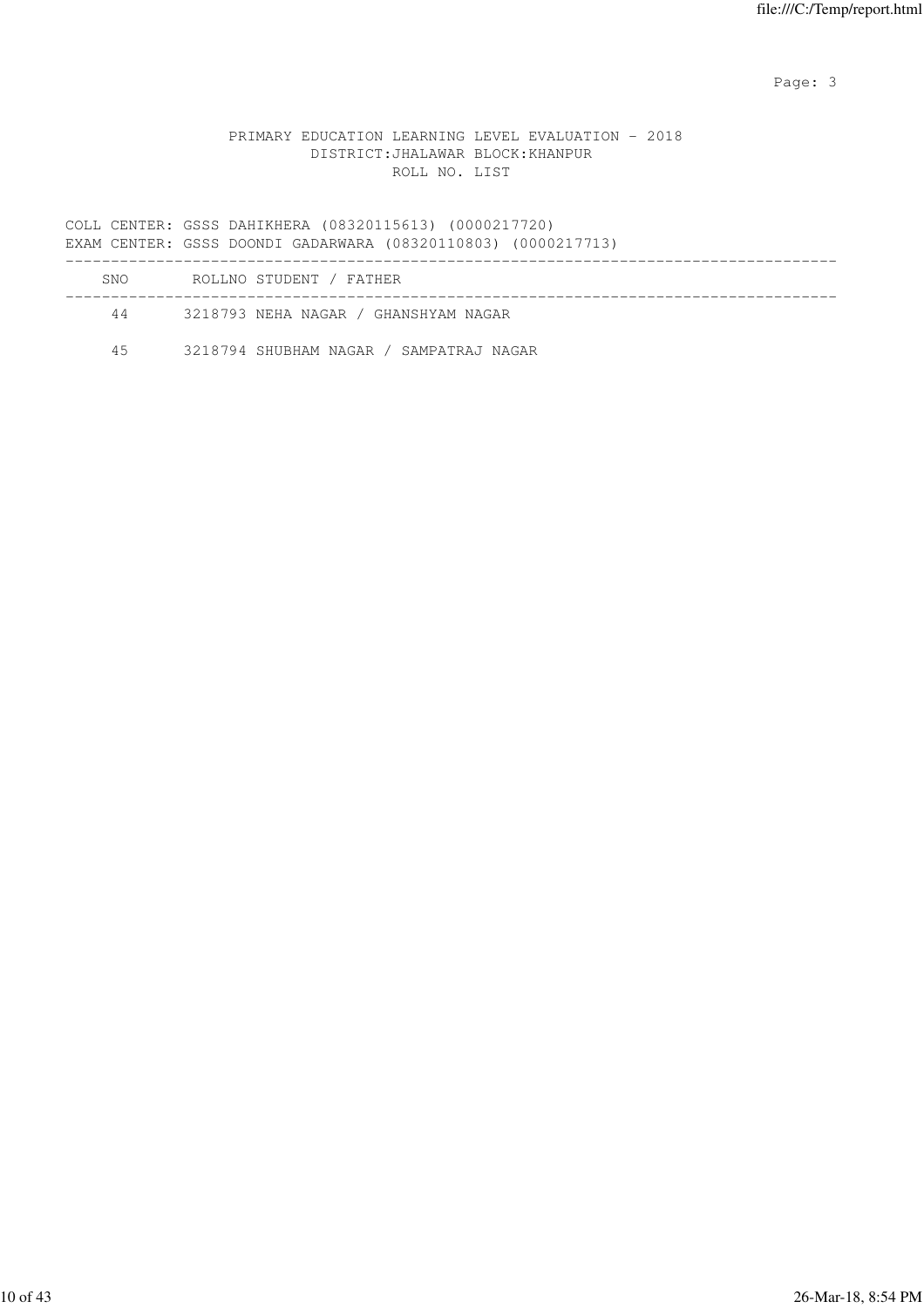### PRIMARY EDUCATION LEARNING LEVEL EVALUATION - 2018 DISTRICT:JHALAWAR BLOCK:KHANPUR ROLL NO. LIST

COLL CENTER: GSSS DAHIKHERA (08320115613) (0000217720) EXAM CENTER: GOVERNMENT AADARSH SENIOR SECONDARY SCHOOL DOBRA, KHANPUR, JHALAWAR, RAJASTHA ------------------------------------------------------------------------------------- SNO ROLLNO STUDENT / FATHER ------------------------------------------------------------------------------------- SCHOOL: GOVERNMENT AADARSH SENIOR SECONDARY SCHOOL DOBRA, KHANPUR, JHALAWAR, RAJASTHAN (00021714) 1 3218795 AARTI NAGAR / PREM PRAKASH 2 3218796 ARJUN KUMAR REGAR / LAXMI CHAND 3 3218797 BEBI NAGAR / MAHAVIR 4 3218798 DEVESH NAGAR / ASHOK KUMAR 5 3218799 EKTA SUMAN / OMPRAKASH 6 3218800 GUNJAN SHAKYAWAL / SATYANARAYAN 7 3218801 HEMLATA NAGAR / SURENDRA NAGAR 8 3218802 JYOTI NAGAR / CHETAN KUMAR 9 3218803 KALPNA MEGHWAL / RAMPRASAD 10 3218804 KESHAV SHAKYWAL / BANWARI LAL 11 3218805 KIRAN KUMARI REGAR / BALCHAND 12 3218806 KUSHAL RATHORE / DINSH RATHORE 13 3218807 LALIT MEGHWAL / BALRAM 14 3218808 MANBHAR BAI / HARIRAM 15 3218809 MOHIT SUMAN / CHHOTU LAL 16 3218810 NARENDRA NAGAR / JAGDISH PARSAD 17 3218811 NEHA KOLI / SATYANARAYAN 18 3218812 PRIYA NAGAR / LAL CHAND 19 3218813 RAVI SHAKYWAL / HARGOVIND 20 3218814 SNEHA VAISHNAV / MUKESH KUMAR 21 3218815 UMA KUMARI MEENA / SURAJMAL

SCHOOL: GUPS,BHOJUKHEDI (0000412261)

22 3218816 ANKIT KUMAR NAGAR / RAM DAYAL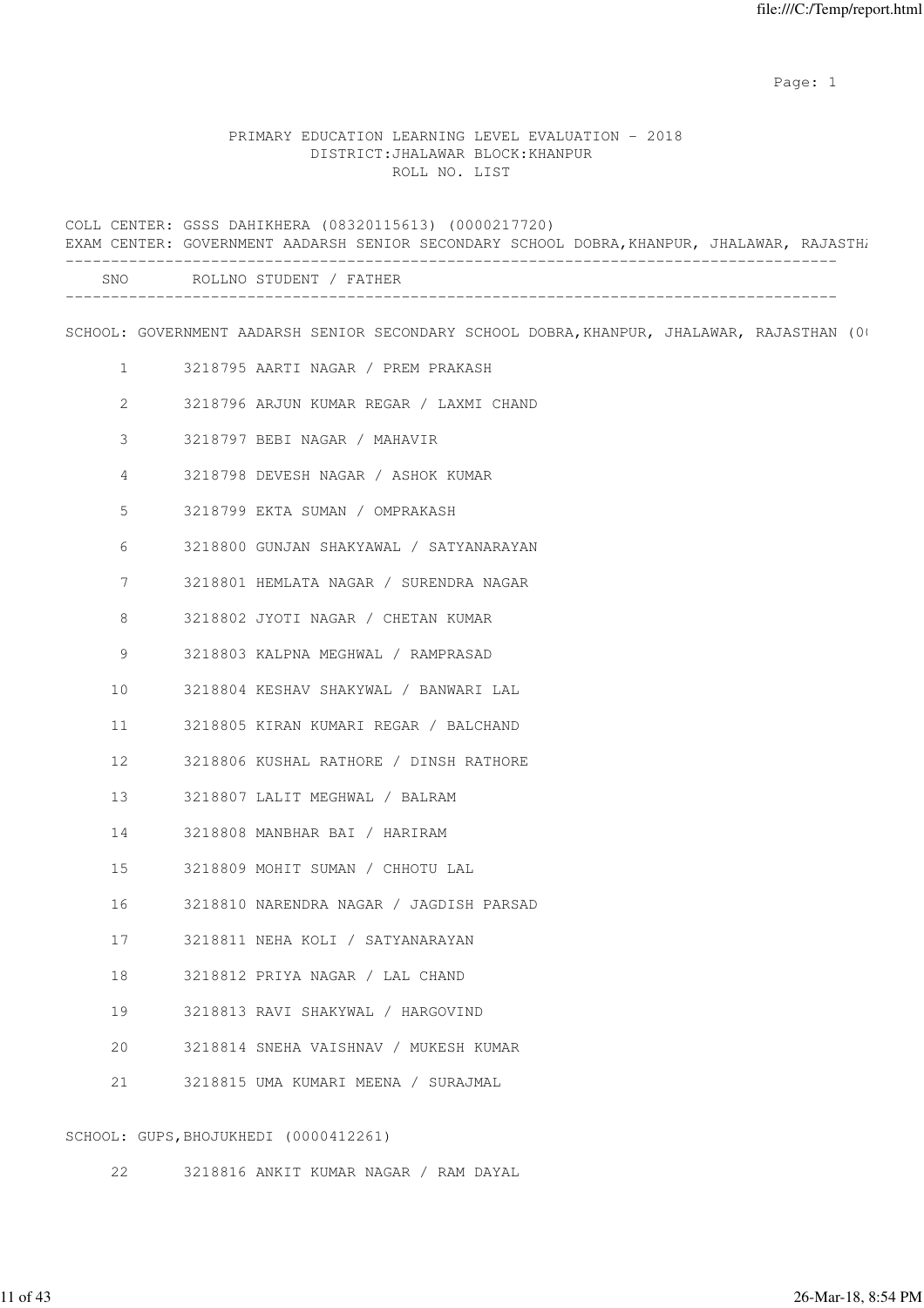## PRIMARY EDUCATION LEARNING LEVEL EVALUATION - 2018 DISTRICT:JHALAWAR BLOCK:KHANPUR ROLL NO. LIST

COLL CENTER: GSSS DAHIKHERA (08320115613) (0000217720) EXAM CENTER: GOVERNMENT AADARSH SENIOR SECONDARY SCHOOL DOBRA, KHANPUR, JHALAWAR, RAJASTHA -------------------------------------------------------------------------------------

| SNO | ROLLNO STUDENT / FATHER                   |
|-----|-------------------------------------------|
| 23  | 3218817 ISHA NAGAR / JODHRAJ NAGAR        |
| 2.4 | 3218818 KUMARI LAXMI / BRIJ RAJ           |
| 2.5 | 3218819 NEMICHAND NAGAR / SHISHUPAL NAGAR |
| 26  | 3218820 PRIYA MEENA / NAND KISHOR MEENA   |
|     |                                           |

#### SCHOOL: GUPS,PADMIYA (0000414663)

|  | 3218821 PANKAJ KUMAR POTAR 7 |  |  |  |  | / UMASHANKAR POTAR |  |
|--|------------------------------|--|--|--|--|--------------------|--|
|--|------------------------------|--|--|--|--|--------------------|--|

- 28 3218822 PARVIN KUMAR / RAMESH CHAND
- 29 3218823 PRIYNKA KUMARI / UMA SHANKAR POTTAR

#### SCHOOL: GUPS,ROOPAHEDA (0000500491)

| 30 | 3218824 BHUPENDRA JANGID / JAGDISH JANGID |
|----|-------------------------------------------|
| 31 | 3218825 CHETNA KUMARI NAYAK / PUSHP DAYAL |
| 32 | 3218826 DIKSHA KUMARI / RADHESHYAM MEENA  |
| 33 | 3218827 ESWAR MEENA / RAMESH CHAND        |
| 34 | 3218828 KALPANA MEENA / JANAKI LAL MEENA  |
| 35 | 3218829 RUDRAKSH GAUTAM / SATYANARAYAN    |
| 36 | 3218830 YASHWANT MEENA / RADHESHYAM       |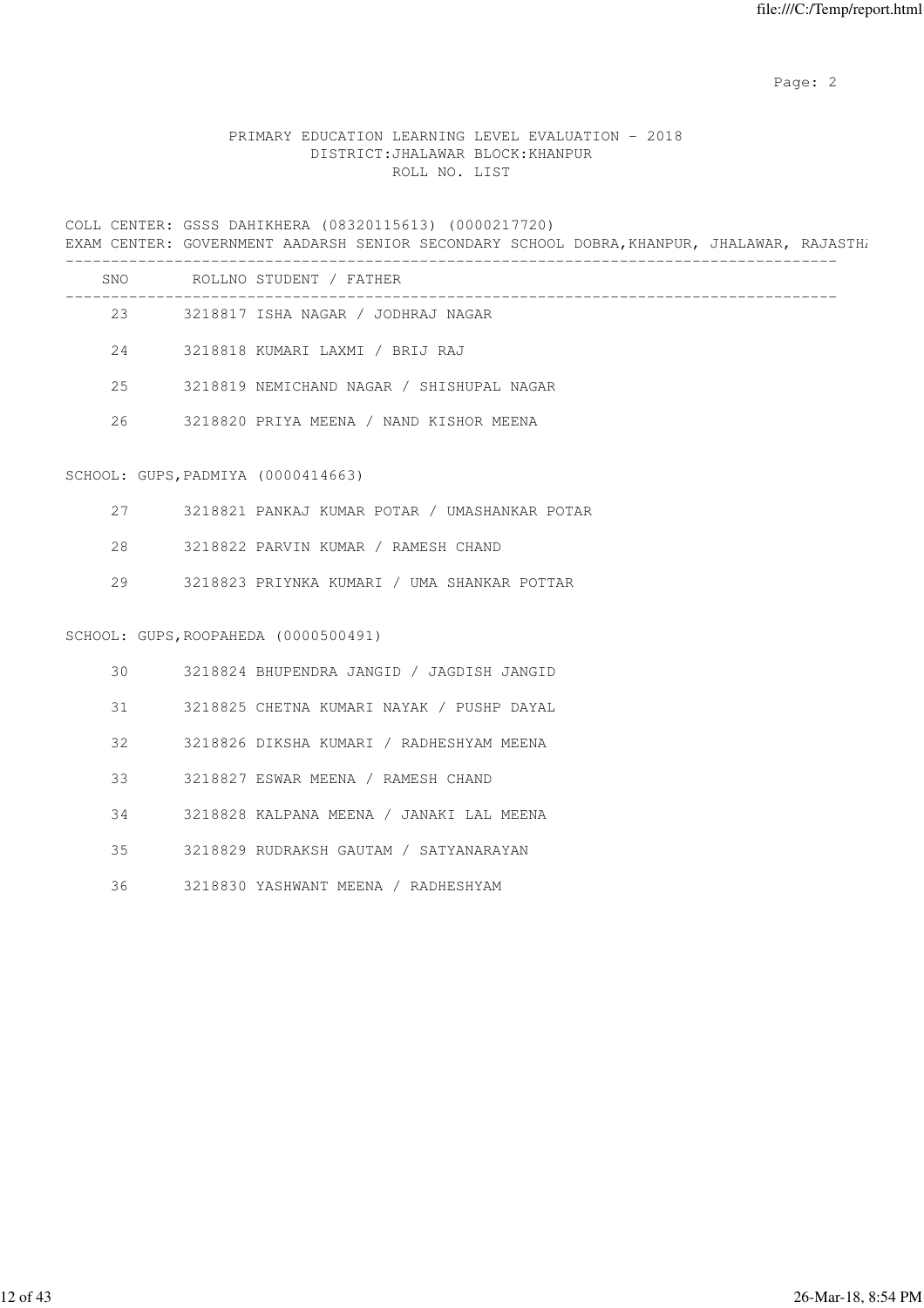### PRIMARY EDUCATION LEARNING LEVEL EVALUATION - 2018 DISTRICT:JHALAWAR BLOCK:KHANPUR ROLL NO. LIST

COLL CENTER: GSSS DAHIKHERA (08320115613) (0000217720) EXAM CENTER: GASSS JARGA (08320112002) (0000217715) ------------------------------------------------------------------------------------- SNO ROLLNO STUDENT / FATHER ------------------------------------------------------------------------------------- SCHOOL: GASSS JARGA (0000217715) 1 3218831 AARTI MEGHWAL / DAYARAM MEGHWAL 2 3218832 ASHA AIRWAL / SEETARAM 3 3218833 ASHWIN MEGHWAL / LEKHRAJ 4 3218834 BHAGWAN MEGHWAL / SATYANARAYAN 5 3218835 BHULI SUMAN / BALRAM SUMAN 6 3218836 KARISHAMA MEENA / ANIL MEENA 7 3218837 KHUSHABU MEENA / BABU LAL 8 3218838 KOMAL MEROTHA / RAMSWAROOP 9 3218839 NAMAN SUMAN / GOKUL PRASAD 10 3218840 NAVEEN / HANSRAJ 11 3218841 NISHA SUMAN / HANSRAJ 12 3218842 NITESH KUMAR / RAJENDRA PRASAD MALI 13 3218843 PURUSHOTTAM BAIRAGI / ASHOK 14 3218844 RAMLAKHAN SEN / RAM RAJ SEN 15 3218845 SHAHIN BEE / NIJAM ALI 16 3218846 SHAMBHU DAYAL / RAM LAL 17 3218847 SHEELA SUMAN / DHANRAJ SUMAN 18 3218848 SHESH MEENA / BALMUKANAD 19 3218849 SHIVANI MEENA / DHARMRAJ MEENA 20 3218850 SHIVANI NAGAR / RAMESHWAR NAGAR 21 3218851 SUMATI SUMAN / RAM PRASAD 22 3218852 TANISHA PAREEK / BANWARI PAREEK 23 3218853 VISHAKHA MEENA / JAGDISH MEENA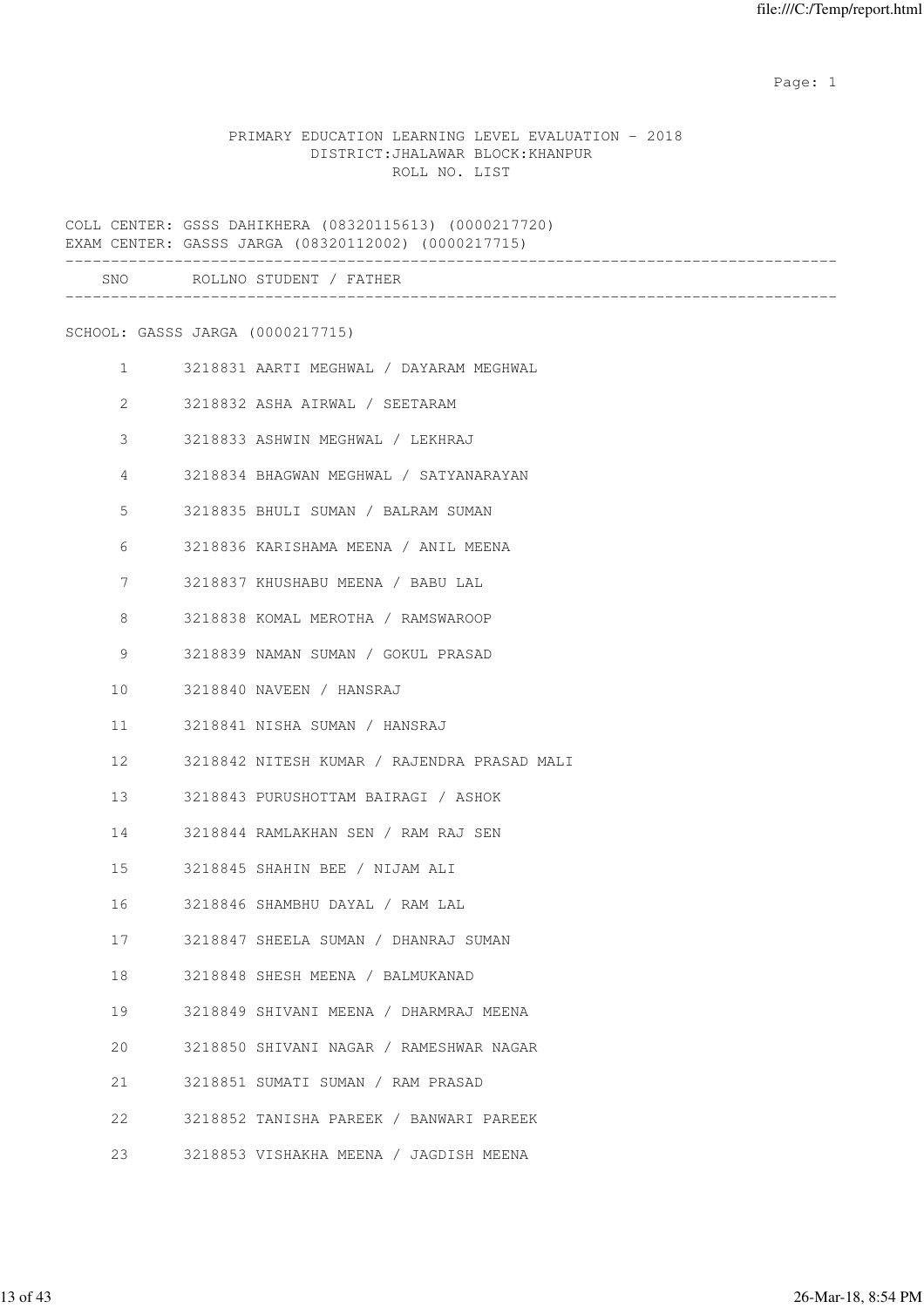### PRIMARY EDUCATION LEARNING LEVEL EVALUATION - 2018 DISTRICT:JHALAWAR BLOCK:KHANPUR ROLL NO. LIST

COLL CENTER: GSSS DAHIKHERA (08320115613) (0000217720) EXAM CENTER: GSSS BHAGAWANPURA (08320114103) (0000217718) ------------------------------------------------------------------------------------- SNO ROLLNO STUDENT / FATHER

| ◡▴◥◡<br>__ | . <i>. .</i> |  | 1 1 1 1 1 1 1 V |  |
|------------|--------------|--|-----------------|--|
|            |              |  |                 |  |
|            |              |  |                 |  |
|            |              |  |                 |  |

SCHOOL: CHOUHAN BAL VIDHYA NIKETAN UPS BHAGAWANPURA (0000018751)

- 1 3218854 ANIL MEENA / JAGDISH MEENA
- 2 3218855 ANIL MEENA / DHANRAJ MEENA
- 3 3218856 HEMANT GOUR / MAHAVEER
- 4 3218857 KARAN MEHRA / BABLU MEHRA
- 5 3218858 MONU MEENA / RAGUVEER MEENA
- 6 3218859 PARTIGYA KUMARI / GOPAL
- 7 3218860 VISHWAS MEENA / BANWARI MEENA

#### SCHOOL: GSSS BHAGAWANPURA (0000217718)

| 8            | 3218861 AKASH NAGAR / RAM KALYAN NAGAR              |
|--------------|-----------------------------------------------------|
| 9            | 3218862 ANJALI / MAHENDRA KUMAR BAIRWA              |
| 10           | 3218863 ANTIMA BAIRWA / RAMAWATAR BAIRWA            |
| 11           | 3218864 GUNJAN NAGAR / DAYA RAM NAGAR               |
| $12 -$       | 3218865 HARIOM MEENA / PAPPU LAL                    |
|              | 13 3218866 JYOTI NAGAR / BABLU NAGAR                |
| 14           | 3218867 KULDEEP NAGAR / CHATURBHUJ NAGAR            |
| 15           | 3218868 PAYAL BAIRWA / JAGDISH BAIRWA               |
| 16           | 3218869 PRITI NAGAR / BHARATRAJ NAGAR               |
| 17           | 3218870 PRIYA NAGAR / BHARATRAJ                     |
| 18           | 3218871 RADHIKA NAGAR / BHARAT RAJ                  |
| 19           | 3218872 SNEHA NAGAR / KUNJBIHARI NAGAR              |
| $20^{\circ}$ | 3218873 TARUN KUMAR BAIRWA / RAJENDRA PRASAD BAIRWA |
|              |                                                     |

### SCHOOL: GUPS,SINGOLA (0000406971)

21 3218874 BABITA KUMARI / SATYA NARAYAN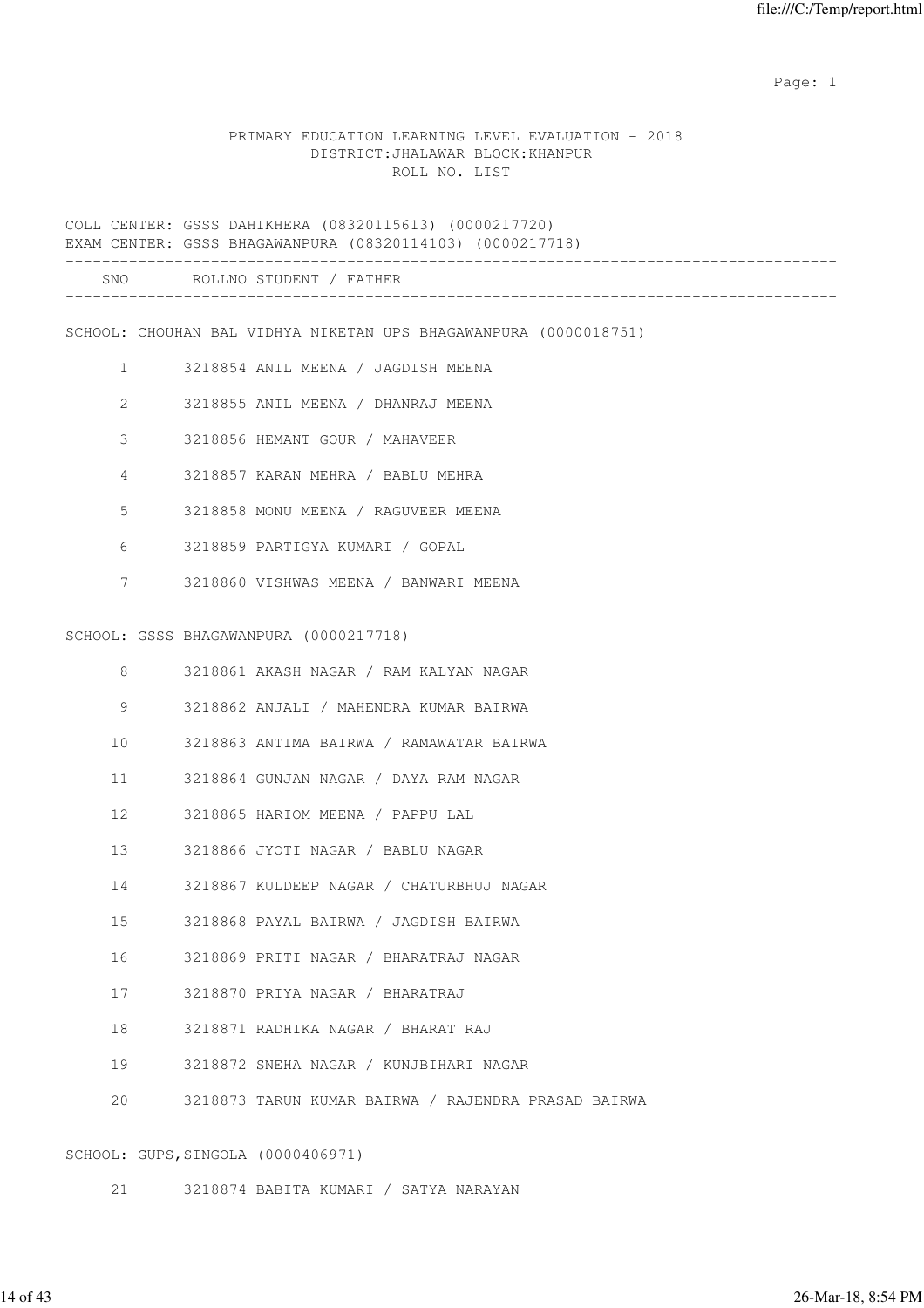## PRIMARY EDUCATION LEARNING LEVEL EVALUATION - 2018 DISTRICT:JHALAWAR BLOCK:KHANPUR ROLL NO. LIST

COLL CENTER: GSSS DAHIKHERA (08320115613) (0000217720) EXAM CENTER: GSSS BHAGAWANPURA (08320114103) (0000217718)

|    |                                    | SNO ROLLNO STUDENT / FATHER                 |
|----|------------------------------------|---------------------------------------------|
|    | 22                                 | 3218875 KASHISH / BALRAM PRAJAPATI          |
|    | 23                                 | 3218876 KUSUM / MAHENDRA KUMAR GURJAR       |
| 24 |                                    | 3218877 SHILA BAI MEENA / NARAYAN LAL       |
| 25 |                                    | 3218878 UMA KUMARI MEENA / RAM BILASH MEENA |
| 26 |                                    | 3218879 UMESH MEENA / RAM BILASH MEENA      |
|    |                                    |                                             |
|    | SCHOOL: GUPS, RAMPURA (0000471591) |                                             |
|    | 27 — 27                            | 3218880 GIRIJA / KALU LAL                   |
|    | 28                                 | 3218881 JASWANT / JUGRAJ                    |
| 29 |                                    | 3218882 JYOTI / DHARMRAJ                    |
| 30 |                                    | 3218883 LAXMI / BALMUKAND                   |
|    | 31                                 | 3218884 PRADEEP / RAMHETAR                  |
|    | $32 -$                             | 3218885 PURNIMA / BHURA LAL                 |
| 33 |                                    | 3218886 RAVINA / KALU LAL                   |
| 34 |                                    | 3218887 RUKMANI / BHURA LAL                 |
| 35 |                                    | 3218888 VIKAS / NAVAL                       |
|    |                                    |                                             |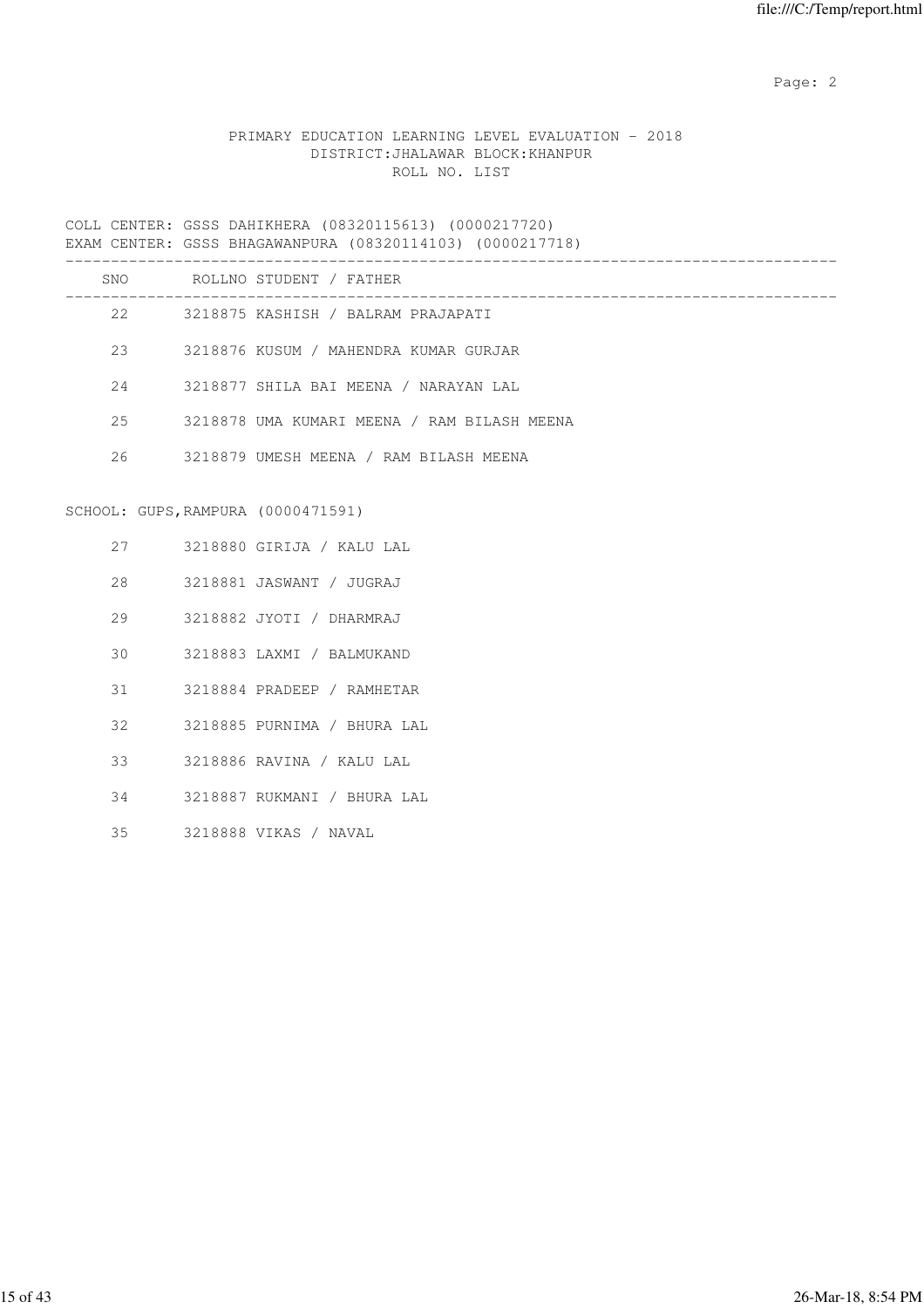|  |                                   |               | PRIMARY EDUCATION LEARNING LEVEL EVALUATION - 2018 |  |
|--|-----------------------------------|---------------|----------------------------------------------------|--|
|  | DISTRICT: JHALAWAR BLOCK: KHANPUR |               |                                                    |  |
|  |                                   | ROLL NO. LIST |                                                    |  |

COLL CENTER: GSSS DAHIKHERA (08320115613) (0000217720) EXAM CENTER: GSSS AKODIYA (08320115003) (0000217719) ------------------------------------------------------------------------------------- SNO ROLLNO STUDENT / FATHER ------------------------------------------------------------------------------------- SCHOOL: SHANTI NIKETAN BAL VIDYA MANDIR AKODIYA (0000017422) 1 3218889 ABHISHEK MEHTA / RAMPRASAD MEHTA 2 3218890 AJAY MEHTA / DHARMRAJ MEHTA 3 3218891 ANKIT GOCHER / RAMHET GOCHER 4 3218892 ANTIMA KUMARI / RAJENDRA MEHTA 5 3218893 ARJUN MEHTA / MUKESH MEHTA 6 3218894 ARPIT MEHTA / JITENDRA MEHTA 7 3218895 BHERULAL TANWAR / DEVISHINGH TANWAR 8 3218896 BINDIYA MEHTA / JODHRAJ MEHTA 9 3218897 DEEPU MEHTA / RAMESH CHAND MEHTA 10 3218898 HARSHITA MEENA / MAHAVEER MEENA 11 3218899 KHUSHI MEHTA / MAHAVEER MEHTA 12 3218900 KUSHBOO MEHTA / RAMESH CHAND MEHTA 13 3218901 LAXMI MEENA / KRISHAN MURARI MEENA 14 3218902 PRIYA MEHTA / MAHAVEER 15 3218903 RITU GOCHER / DESHRAJ GURJAR 16 3218904 SONIA TANWAR / DEVI SINGH TANWAR 17 3218905 VISHAL MEHTA / RAMESH CHAND MEHTA 18 3218906 VISHNU MEHTA / MAHENDRA MEHTA SCHOOL: GSSS AKODIYA (0000217719) 19 3218907 ANIL KUMAR / PUSHPRAJ 20 3218908 DEEPU MEHTA / RAMBILAS MEHTA 21 3218909 DUSHAYANT MEHTA / NARENDRA MEHTA 22 3218910 HARIOM MEHTA / RAM KALYAN MEHTA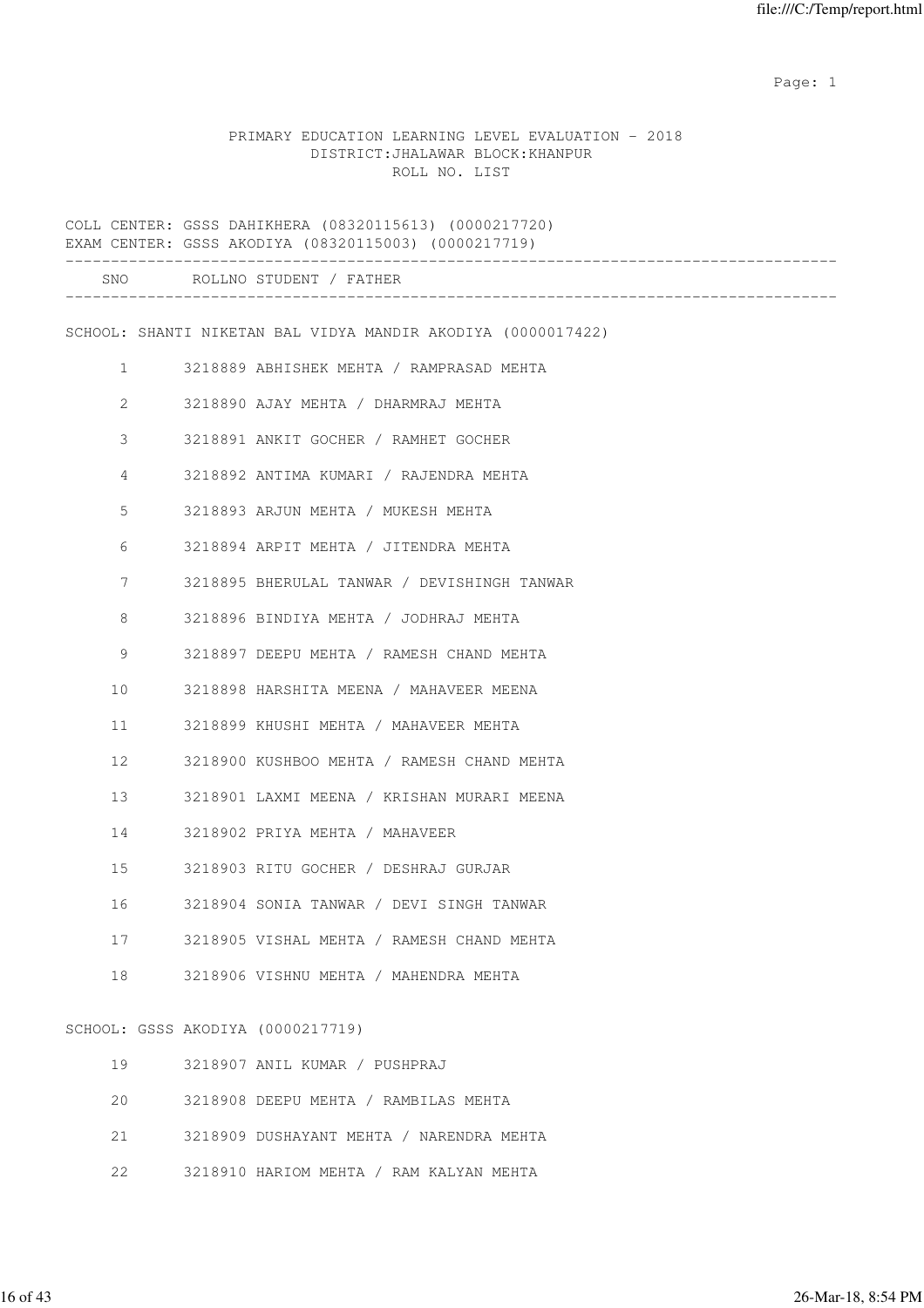## PRIMARY EDUCATION LEARNING LEVEL EVALUATION - 2018 DISTRICT:JHALAWAR BLOCK:KHANPUR ROLL NO. LIST

COLL CENTER: GSSS DAHIKHERA (08320115613) (0000217720) EXAM CENTER: GSSS AKODIYA (08320115003) (0000217719)

|    | SNO ROLLNO STUDENT / FATHER<br>_____________________________________ |
|----|----------------------------------------------------------------------|
|    | 23 3218911 KISHANA / JAYLAL                                          |
|    | 24 3218912 KUMKUM MEHTA / HARI SHANKAR                               |
| 25 | 3218913 MOHIT MEENA / KAMAL MEENA                                    |
| 26 | 3218914 PAYAL KUMARI / BANWARI LAL                                   |
| 27 | 3218915 PRAVEENA KUMARI / SATYANARAYAN                               |
| 28 | 3218916 RIDDHIMA PARETA / BANWARI LAL PARETA                         |
| 29 | 3218917 SHIVA KANWAR / MEHTAB SINGH                                  |
|    |                                                                      |
|    | SCHOOL: GUPS SAROLA (BHAN) (0000400619)                              |
| 30 | 3218918 ARVIND MEHTA / SHRI RAMESH MEHTA                             |
| 31 | 3218919 DEVKISHAN GOCHER / MAHAVEER GOCHER                           |
| 32 | 3218920 HEM KANT CHARORA / SHREEKNT CHARORA                          |
| 33 | 3218921 JYOTI GOCHAR / CHANDAR PRAKASH                               |
| 34 | 3218922 KHUSHBU MEGHWAL / RAJENDAR MEGHWAL                           |
| 35 | 3218923 MADHU SUDAN GOCHAR / RADHE SHYAM GOCHAR                      |
| 36 | 3218924 MANISHA VESNAV / KRISHANA MURARI                             |
| 37 | 3218925 MUSKAN MEGHWAL / BIRAM MEGHWAL                               |
| 38 | 3218926 PRINCE GOCHER / HEMRAJ GOCHER                                |
| 39 | 3218927 PRIYANKA MEHTA / MAHEDAR MEHTA                               |
| 40 | 3218928 YASVANT MEHTA / RADHESHYAM                                   |
| 41 | 3218929 YOGESH MEHTA / RAMESH CHAND                                  |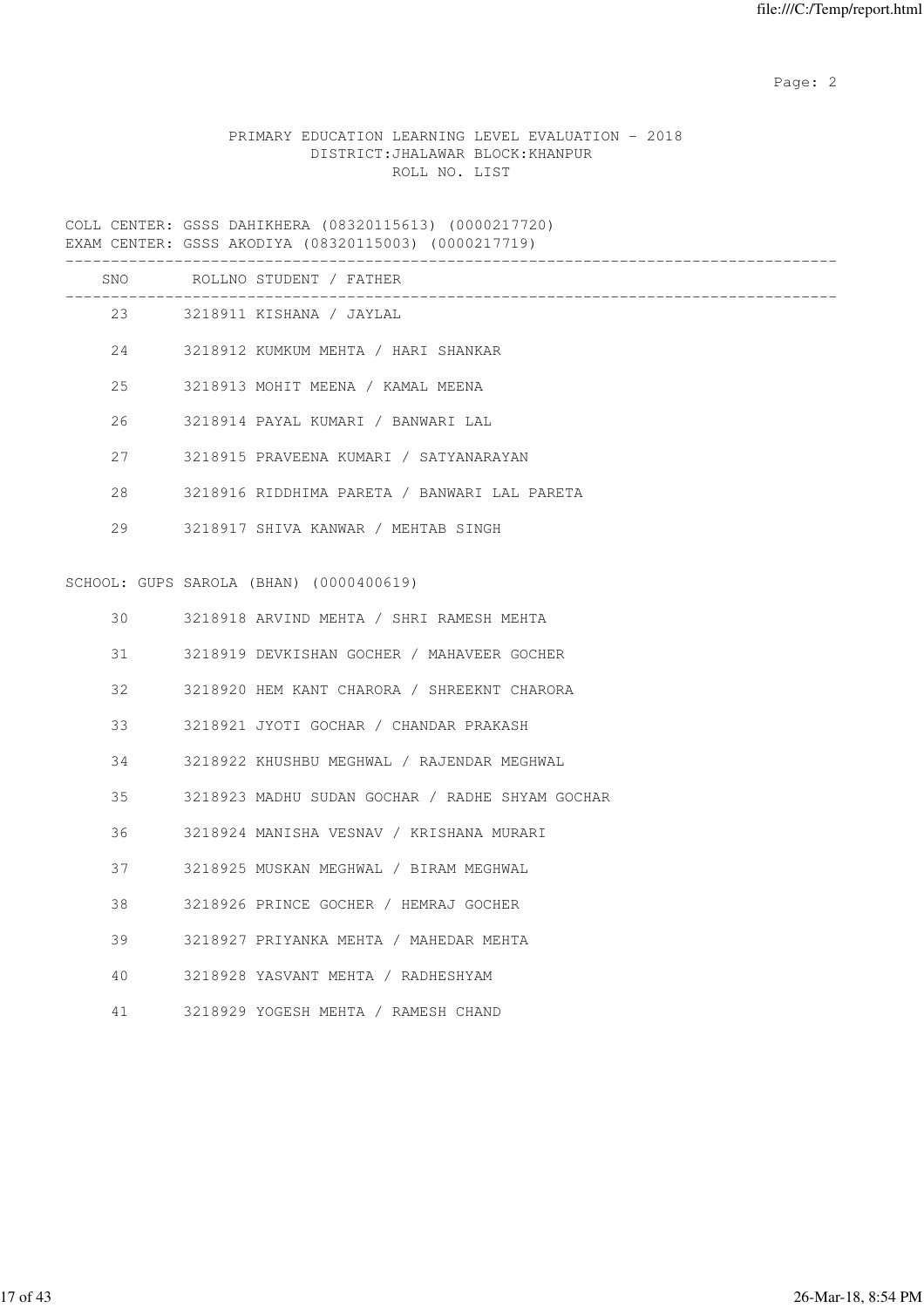### PRIMARY EDUCATION LEARNING LEVEL EVALUATION - 2018 DISTRICT:JHALAWAR BLOCK:KHANPUR ROLL NO. LIST

COLL CENTER: GSSS DAHIKHERA (08320115613) (0000217720) EXAM CENTER: GSSS DAHIKHERA (08320115613) (0000217720) ------------------------------------------------------------------------------------- SNO ROLLNO STUDENT / FATHER -------------------------------------------------------------------------------------

SCHOOL: SWAMI VIVEKANAND BAL VIDYA NIKETAN SEC SCHOOL DAHIKHERA (0000011774)

- 1 3218930 AARTI BAGRI / BHAGWANDASH BAGRI
- 2 3218931 DEV BAGRI / PRAHLAD BAGRI
- 3 3218932 DILKUSH POTTER / PARMESHWAR
- 4 3218933 HARIOM SUMAN / GIRIRAJ SUMAN
- 5 3218934 MAHEK GURJAR / BALMUKUND
- 6 3218935 TEENA MEENA / LALCHAND

SCHOOL: saraswati vidya pith (0000011999)

- 7 3218936 AARTI KACHAWA / DEV DUTT
- 8 3218937 ANAMIKA MEENA / RAGHURAJ
- 9 3218938 DEVENDRA GURJAR / RAMDAYAL
- 10 3218939 GUNJAN SUMAN / SATYANARAYAN
- 11 3218940 LILADHAR SAINI / HEMRAJ
- 12 3218941 NISHA SUMAN / GIRIRAJ
- 13 3218942 RUPCHAND GURJAR / DEVKARAN
- 14 3218943 VISHAL MEENA / SAMPAT RAJ MEENA

#### SCHOOL: NEW CHILDREN SCHOOL (0000017547)

- 15 3218944 AASHISH SUMAN / ATMARAM SUMAN
- 16 3218945 AJAY POTER / PARBHULAL POTER
- 17 3218946 AMREEN ANSARI / AARIF HUSSAIN
- 18 3218947 ANKIT GURJAR / HEMRAJ GURJAR
- 19 3218948 ANKITA SUMAN / DINESH SUMAN
- 20 3218949 ANSAR HUSSAIN / MOHMMAD HANIF
- 21 3218950 ARVIND SUMAN / RAM MANOHAR SUMAN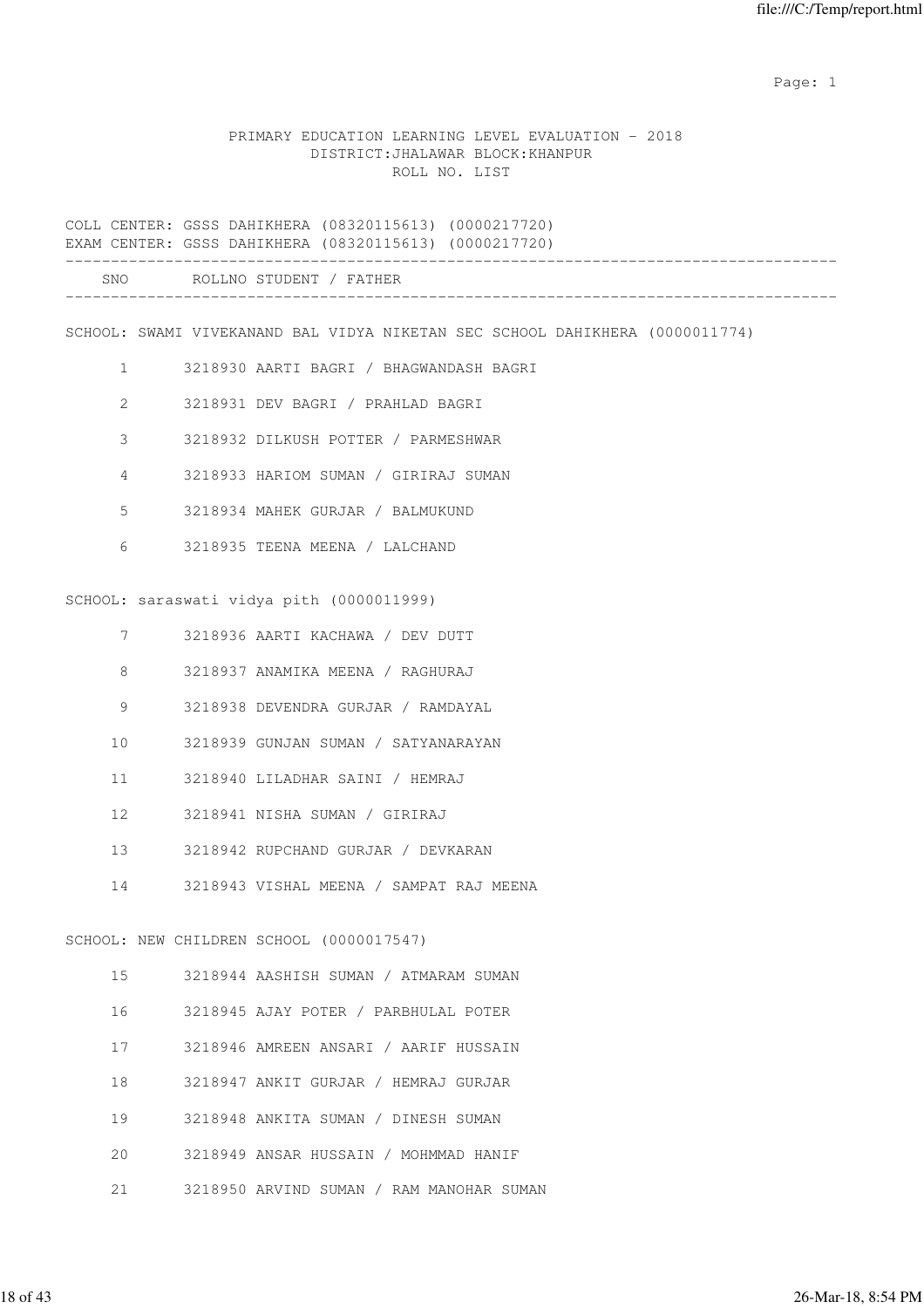|                                   | PRIMARY EDUCATION LEARNING LEVEL EVALUATION - 2018 |
|-----------------------------------|----------------------------------------------------|
| DISTRICT: JHALAWAR BLOCK: KHANPUR |                                                    |
| ROLL NO. LIST                     |                                                    |

|    | COLL CENTER: GSSS DAHIKHERA (08320115613) (0000217720)<br>EXAM CENTER: GSSS DAHIKHERA (08320115613) (0000217720) |
|----|------------------------------------------------------------------------------------------------------------------|
|    | SNO ROLLNO STUDENT / FATHER                                                                                      |
|    | 22 3218951 ASHISH NAYAK / RAMAVTAR NAYAK                                                                         |
| 23 | 3218952 ASHISH SUMAN / MUKESH SUMAN                                                                              |
| 24 | 3218953 BINDIYA YADAV / PARMANAND YADAV                                                                          |
| 25 | 3218954 CHANDAN GAUTAM / SHASHIKANT GAUTAM                                                                       |
| 26 | 3218955 DEVENDER NAGAR / RAMDAYAL NAGAR                                                                          |
| 27 | 3218956 DIVYA SUMAN / CHOTHMAL SUMAN                                                                             |
| 28 | 3218957 DIXIT NAGAR / MAHENDRA KUMAR NAGAR                                                                       |
| 29 | 3218958 DURGASHANKAR MEENA / MANGILAL                                                                            |
| 30 | 3218959 GHANSHYAM SUMAN / HEMRAJ SUMAN                                                                           |
| 31 | 3218960 GOLU BAGRI / JAGDISH BAGRI                                                                               |
| 32 | 3218961 GUNJAL GOCHAR / RAMCHANDER GOCHAR                                                                        |
| 33 | 3218962 HIMANSHU SUMAN / SURESH SUMAN                                                                            |
| 34 | 3218963 ISHANA PARVEEN / FIROJ MOHMMED                                                                           |
| 35 | 3218964 JYOTI MEENA / MUKESH KUMAR                                                                               |
| 36 | 3218965 KHUSHI GURJAR / RAMBABU GURJAR                                                                           |
| 37 | 3218966 MANISH SUMAN / SHAMBU DAYAL SUMAN                                                                        |
| 38 | 3218967 PARVEJ MUSHRRAF / MOHAMMED HUSSAIN                                                                       |
| 39 | 3218968 PAYAL PRAJAPATI / RAMBILAS PRAJAPATI                                                                     |
| 40 | 3218969 PIYUSH RATHOR / LEKHRAJ RATHOR                                                                           |
| 41 | 3218970 POOJA MEROTHA / RAMCHARAN                                                                                |
| 42 | 3218971 POOJA SONI / SHANKARLAL SONI                                                                             |
| 43 | 3218972 POOJA SUMAN / RAMBILAS SUMAN                                                                             |
| 44 | 3218973 POOJA SUMAN / DINESH SUMAN                                                                               |
| 45 | 3218974 PRACHI SEN / RAM MANOHAR SEN                                                                             |
| 46 | 3218975 PRIYA MEENA / GANESHRAM MEENA                                                                            |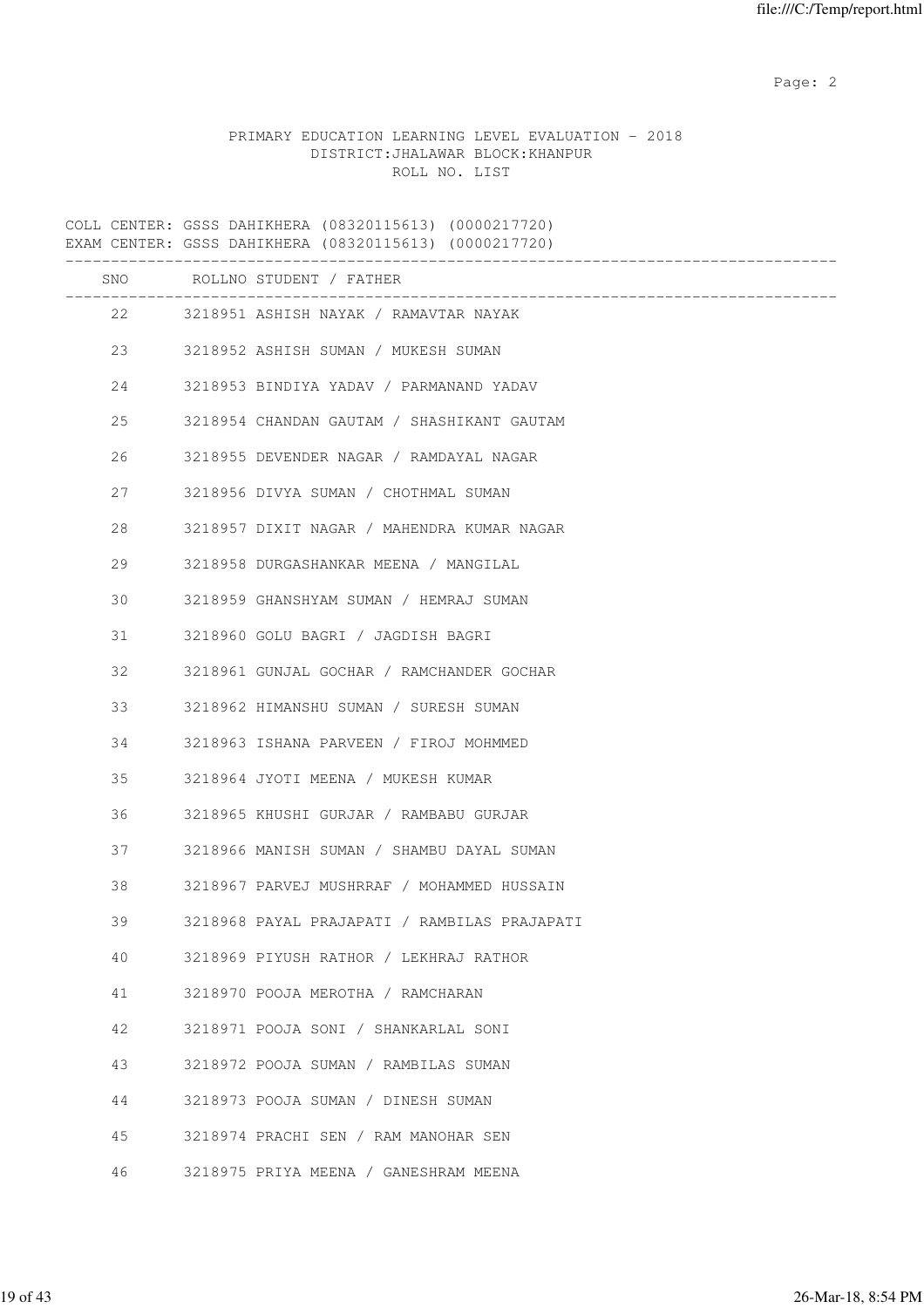Page: 3

## PRIMARY EDUCATION LEARNING LEVEL EVALUATION - 2018 DISTRICT:JHALAWAR BLOCK:KHANPUR ROLL NO. LIST

|     | COLL CENTER: GSSS DAHIKHERA (08320115613) (0000217720)<br>EXAM CENTER: GSSS DAHIKHERA (08320115613) (0000217720) |
|-----|------------------------------------------------------------------------------------------------------------------|
| SNO | ROLLNO STUDENT / FATHER                                                                                          |
|     | 47 3218976 PRIYANKA GOCHAR / PRAHLAD GOCHAR                                                                      |
| 48  | 3218977 ROHIT SUMAN / MAHAVEER SUMAN                                                                             |
| 49  | 3218978 SHAGUN SUMAN / MAHESH KUMAR                                                                              |
| 50  | 3218979 SHIVAM MEHAR / JAGDISH PRASAD MEHAR                                                                      |
| 51  | 3218980 SOMIL RATHOR / NANDKISHOR RATHOR                                                                         |
| 52  | 3218981 SUJAL GURJAR / MAHAVEER GURJAR                                                                           |
| 53  | 3218982 SURENDRA SINGH / GAJENDRA SINGH                                                                          |
| 54  | 3218983 VIKAS KUMAR MEENA / SAMPATRAJ MEENA                                                                      |
| 55  | 3218984 YUKTI VARMA / RAMESHCHAND VARMA                                                                          |
|     | SCHOOL: GSSS DAHIKHERA (0000217720)                                                                              |
| 56  | 3218985 ALFEJ ANSARI / MOHAMMAD ANSARI                                                                           |
| 57  | 3218986 DILKUSH REGAR / RATAN LAL                                                                                |
| 58  | 3218987 GAYATRI BAIRWA / MOHAN LAL                                                                               |
| 59  | 3218988 JYOTI MALI / BHAGCHAND                                                                                   |
| 60  | 3218989 KAVITA MEENA / KANHAIYA LAL                                                                              |
| 61  | 3218990 KIRAN POTAR / SURENDRA                                                                                   |
| 62  | 3218991 MANISH POTAR / RADHESHYAM POTAR                                                                          |
| 63  | 3218992 NEELU MEENA / SATYANARAYAN                                                                               |
| 64  | 3218993 POOJA BAIRWA / BABLU VERMA                                                                               |
| 65  | 3218994 RITU MEENA / NARESH KUMAR                                                                                |
| 66  | 3218995 SAWAN HARIJAN / BILLU                                                                                    |
| 67  | 3218996 SHUBHAM REGAR / SHANKAR LAL                                                                              |
|     | SCHOOL: G GIRLS SS DAHIKHEDA (0000217721)                                                                        |

68 3218997 HARSHITA SUMAN / BAJRANG SUMAN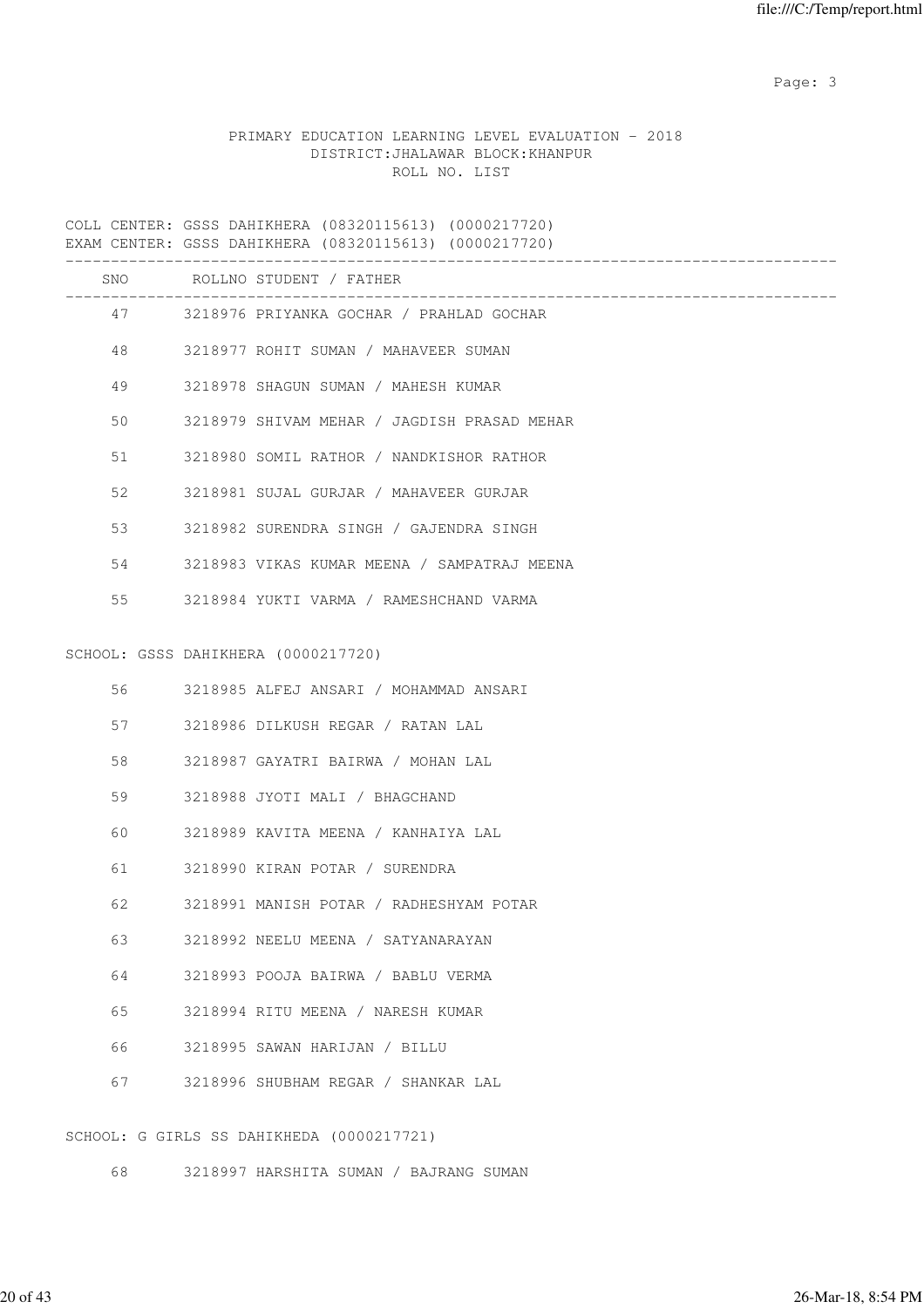Page: 4  $P$ 

### PRIMARY EDUCATION LEARNING LEVEL EVALUATION - 2018 DISTRICT:JHALAWAR BLOCK:KHANPUR ROLL NO. LIST

|          | COLL CENTER: GSSS DAHIKHERA (08320115613) (0000217720)<br>EXAM CENTER: GSSS DAHIKHERA (08320115613) (0000217720) |
|----------|------------------------------------------------------------------------------------------------------------------|
|          | SNO ROLLNO STUDENT / FATHER                                                                                      |
|          | 69 3218998 JYOTI SUMAN / BADRILAL SUMAN                                                                          |
|          | 70 3218999 PAYAL BAGRI / GULABCHAND                                                                              |
| 71 — 200 | 3219000 SHALU NAGAR / RAMBILAS NAGAR                                                                             |
|          | 72 3219001 SURAJ KUMAR SUMAN / RAJENDRA KUMAR SUMAN                                                              |
|          | SCHOOL: GUPS, BANI (0000466095)                                                                                  |
| 73 — 1   | 3219002 AJAY MEENA / BALRAM MEENA                                                                                |
| 74       | 3219003 ARYAN MEENA / CHATURBHUJ MEENA                                                                           |
| 75       | 3219004 ASHOK MEENA / SITARAM MEENA                                                                              |

- 76 3219005 POOJA MEENA / MUKESH MEENA
- 77 3219006 SHIWANI POTTER / KAMLESH POTTER

## SCHOOL: GUPS,JITHANA (0000500426)

| 78 | 3219007 AARTI KUMARI / KANHAIYA LAL  |
|----|--------------------------------------|
| 79 | 3219008 CHETAN EARWAL / BHAIRU LAL   |
| 80 | 3219009 GYANI KUMARI / JODHRAJ       |
| 81 | 3219010 KULDEEP SUMAN / SURESH KUMAR |
| 82 | 3219011 PRINCE NAGAR / BAL CHAND     |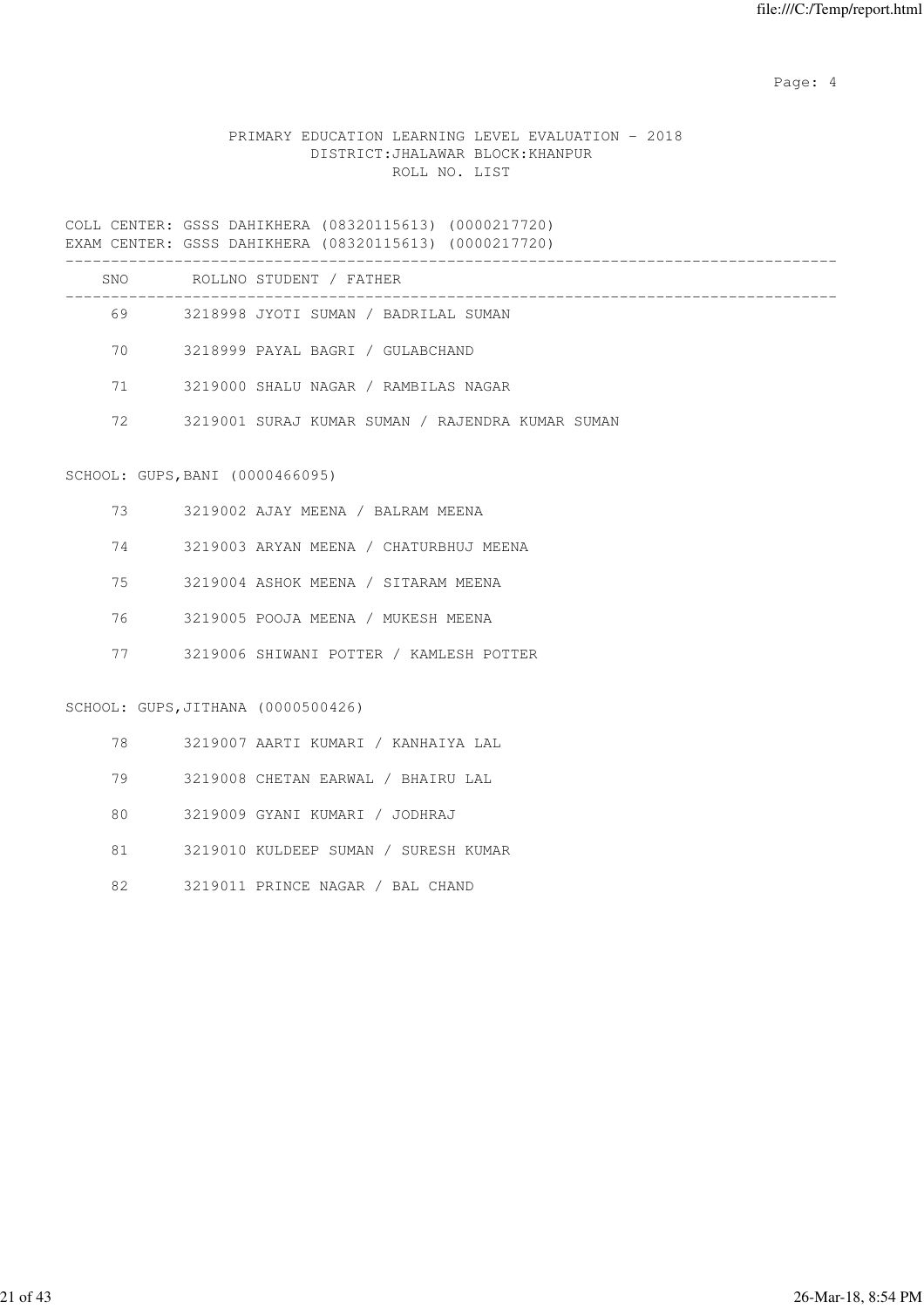### PRIMARY EDUCATION LEARNING LEVEL EVALUATION - 2018 DISTRICT:JHALAWAR BLOCK:KHANPUR ROLL NO. LIST

COLL CENTER: GSSS DAHIKHERA (08320115613) (0000217720) EXAM CENTER: GSSS, JOLAPA (08320116101) (0000217722)

| SMC<br>__ | ΡC |  |
|-----------|----|--|
|           |    |  |

SCHOOL: GSSS, JOLAPA (0000217722)

| 1             | 3219012 ANJALI NAGAR / PREM CHAND     |
|---------------|---------------------------------------|
| $\mathcal{L}$ | 3219013 ASHA SUMAN / VISHNU SUMAN     |
| 3             | 3219014 KUMKUM SUMAN / RAJENDRA KUMAR |
| 4             | 3219015 NISHA MEGHWAL / SHIV SHANAKAR |
| 5             | 3219016 PRADEEP MEROTHA / GHANSHYAM   |
| 6             | 3219017 RIMJHIM CHOPDAR / LEKHRAJ     |
| 7             | 3219018 SADHNA GURJAR / MURARI GURJAR |
| 8             | 3219019 SURAJ MEGHWAL / DAULATRAM     |
|               |                                       |

## SCHOOL: GUPS,BOHARA (0000500427)

| 9   | 3219020 ANAMIKA MEGHWAL / PRHALAD      |
|-----|----------------------------------------|
| 10  | 3219021 ANTIMA MEGHWAL / SATYA NARAYAN |
| 11  | 3219022 JYOTI MEGHWAL / BHERU LAL      |
| 12. | 3219023 KRISHNA MEGHWAL / BAJRANG LAL  |
| 13  | 3219024 MUSKAN RATHI / MAHENDRA KUMAR  |
| 14  | 3219025 PRIYNKA RATHI / DHAN RAJ       |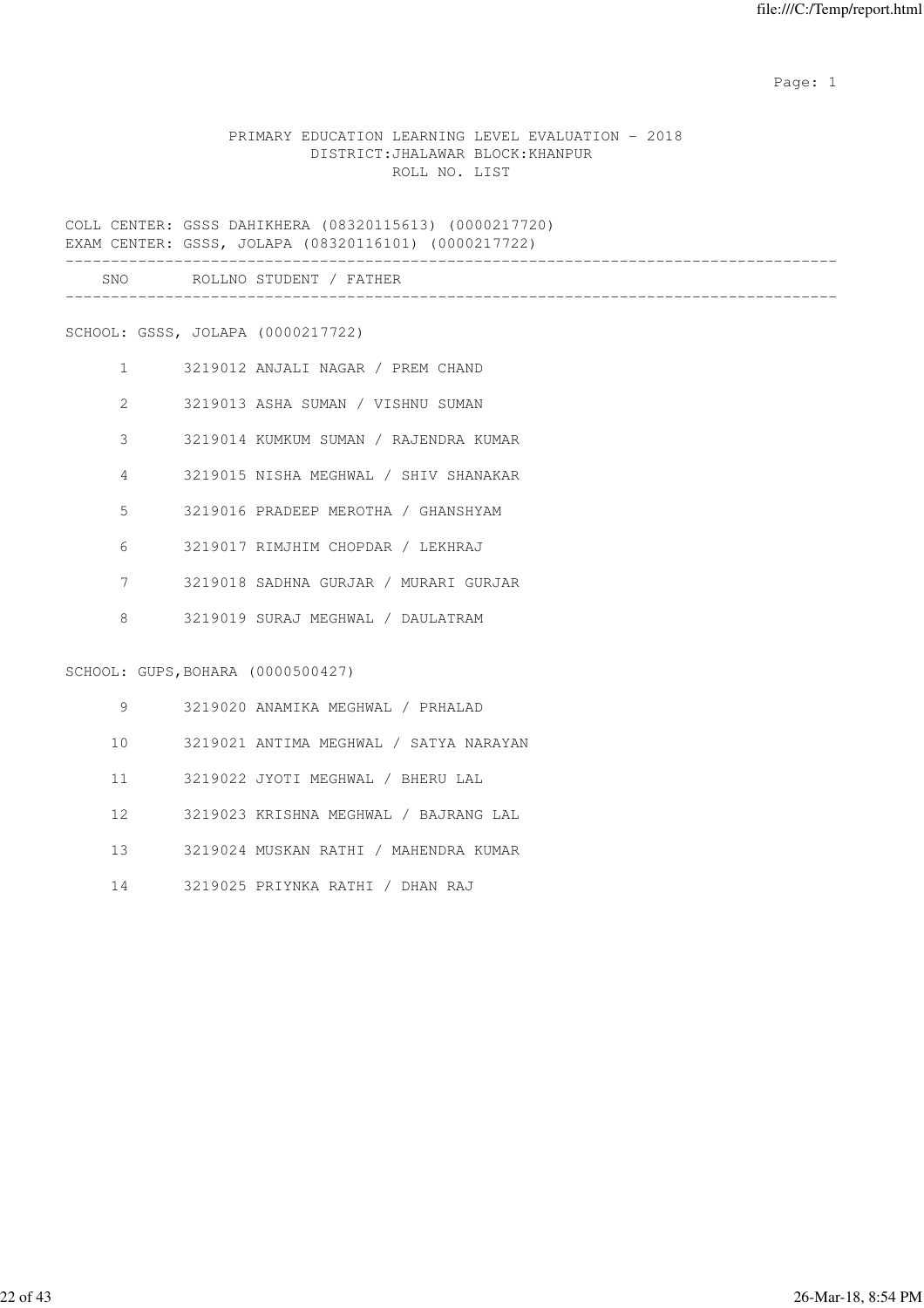### PRIMARY EDUCATION LEARNING LEVEL EVALUATION - 2018 DISTRICT:JHALAWAR BLOCK:KHANPUR ROLL NO. LIST

COLL CENTER: GSSS DAHIKHERA (08320115613) (0000217720) EXAM CENTER: GSSS PANWAR (08320116817) (0000217723) ------------------------------------------------------------------------------------- SNO ROLLNO STUDENT / FATHER ------------------------------------------------------------------------------------- SCHOOL: Mothers Pride English Medium School (0000012000) 1 3219026 AARTI RATHOR / HARIPRASED 2 3219027 AYUSH RATHOR / BHERULAL 3 3219028 DAVESH VERMA / JUGRAJ 4 3219029 KASHISH NAGAR / NEMEECHAND 5 3219030 MAHAVEER NAGAR / RADHAKISHAN 6 3219031 MAHEK MANSOORI / RAFIK 7 3219032 NITU GOCHER / GOBRILAL 8 3219033 RAGHAV VAISHANAV / DHARMVEER 9 3219034 RAJNI NAGAR / DURGASHANKER 10 3219035 SUFIYA AGWAN / ARIF 11 3219036 SUNNY NAGAR / MAHAVEER SCHOOL: SHRI FALODI BAL GYAN MANDIR SEC SCHOOL PANWAR (0000012082) 12 3219037 AKSHIT VERMA / DURGA LAL VERMA 13 3219038 ARCHANA BAIRWA / BHAWANI SANKAR BAIRWA 14 3219039 CHETAN SHARMA / OMPRAKASH SHARMA 15 3219040 DUSHYANT GURJAR / BRIJ MOHAN GURJAR 16 3219041 GUNGUN SUMAN / MUKESH SUMAN 17 3219042 GUNJITA SHINGH / BHANWAR SHINGH 18 3219043 ISHWAR PRASAD SUMAN / SATYANARAYAN SUMAN 19 3219044 JATIN NAGAR / MANOJ NAGAR 20 3219045 KAVITA SUMAN / RADHESHYAM SUMAN

- 21 3219046 KULDEEP KARPENTAR / DHANRAJ CARPENTAR
- 22 3219047 KUSH SUMAN / RAMKISHAN SUMAN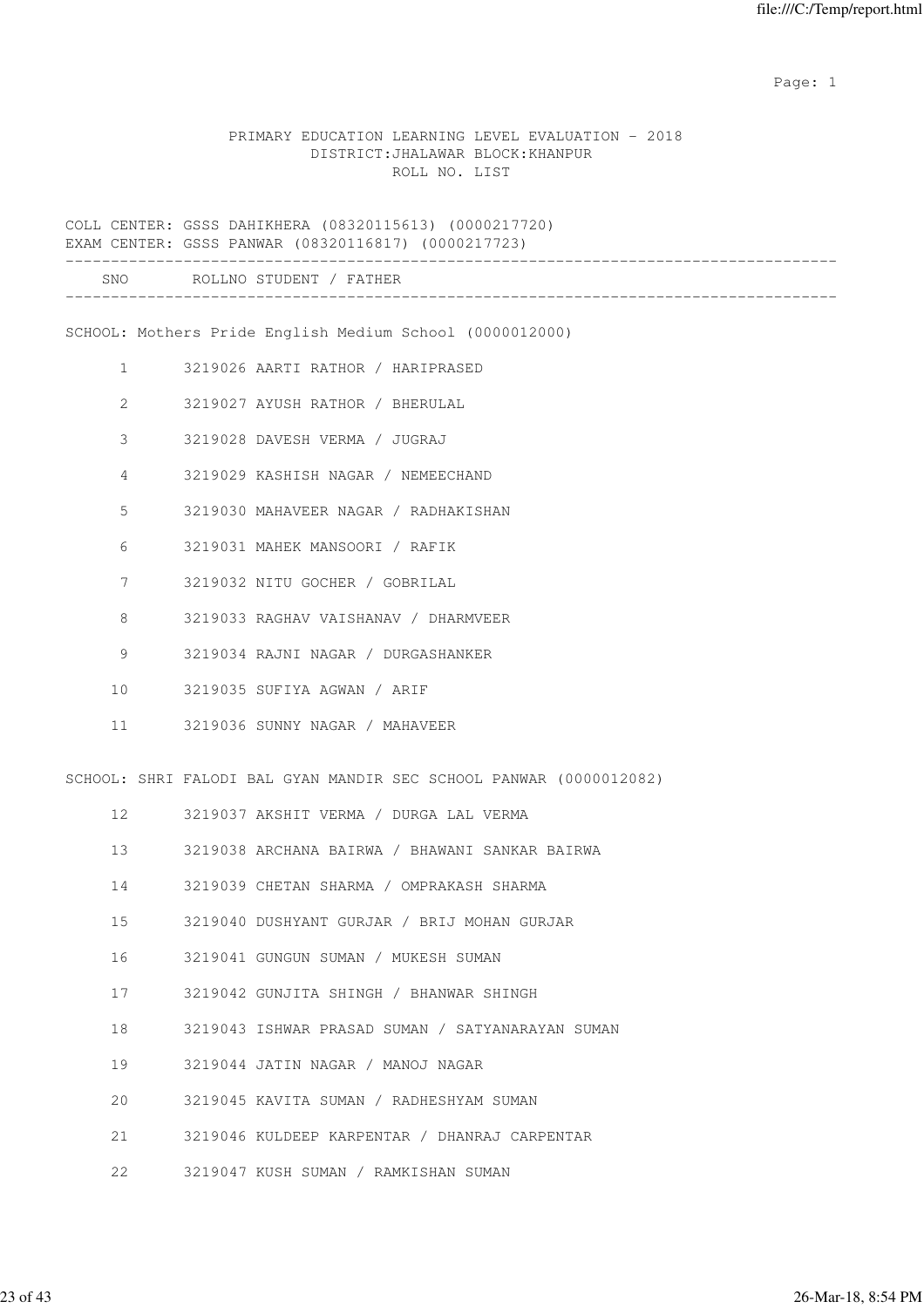## PRIMARY EDUCATION LEARNING LEVEL EVALUATION - 2018 DISTRICT:JHALAWAR BLOCK:KHANPUR ROLL NO. LIST

COLL CENTER: GSSS DAHIKHERA (08320115613) (0000217720) EXAM CENTER: GSSS PANWAR (08320116817) (0000217723)

|    |    | SNO ROLLNO STUDENT / FATHER                                              |
|----|----|--------------------------------------------------------------------------|
|    |    | 23 3219048 LOVE SUMAN / RAMKISHAN SUMAN                                  |
|    | 24 | 3219049 MOHAMMAD ARAN / AKHTAR HUSAIN                                    |
| 25 |    | 3219050 MOHAMMAD DANISH / HANIF MOHAMMAD                                 |
| 26 |    | 3219051 NANDANI SHRINGI / MAHAVEER SHRINGI                               |
| 27 |    | 3219052 NOSIM MOHMMAD / JABBHAR MOHAMMAD                                 |
| 28 |    | 3219053 PRACHI RATHOR / OMPRAKASH RATHOR                                 |
| 29 |    | 3219054 RAHUL GAUD / MUKESH GAUD                                         |
| 30 |    | 3219055 RISHI SUMAN / AVINASH SUMAN                                      |
| 31 |    | 3219056 SAGAR SUMAN / MOOL CHAND SUMAN                                   |
| 32 |    | 3219057 SANJNA VERMA / DESHRAJ VERMA                                     |
| 33 |    | 3219058 SHUBHAM SUMAN / SATTYNARAYAN SUMAN                               |
| 34 |    | 3219059 SOHIL KHAN / SHEPHU KHAN                                         |
| 35 |    | 3219060 VIKASH GURJAR / BALRAM GURJAR                                    |
|    |    | SCHOOL: SWAMI VIVEKANAND BAL VIDYA MANDIR SEC SCHOOL PANWAR (0000016024) |
|    |    | 36 3219061 ABHAY SUMAN / GIRIRAJ SUMAN                                   |
| 37 |    | 3219062 AKASH MEGHWAL / BABALU MEGHWAL                                   |
| 38 |    | 3219063 AMAN NAGAR / SHIV PRASAD                                         |
| 39 |    | 3219064 ANISHA VAISHNAV / LAKHAN VAISHNAV                                |
| 40 |    | 3219065 ANKIT MEHTA / NARENDRA MEHTA                                     |
| 41 |    | 3219066 ARSHD MOHMMAD / RAFIK MOHMMAD                                    |
| 42 |    | 3219067 BHARTI SUMAN / MUKAT KUMAR SUMAN                                 |
| 43 |    | 3219068 DHARMRAJ SUMAN / JAGDISH PRASAD SUMAN                            |
| 44 |    | 3219069 DURGESH KUMARI SUMAN / CHHITAR LAL SUMAN                         |
| 45 |    | 3219070 KAMAL KUMAR BAIRWA / DEVKARAN                                    |
| 46 |    | 3219071 KRASHNA KUMAR SEN / MUKESH KUMAR SEN                             |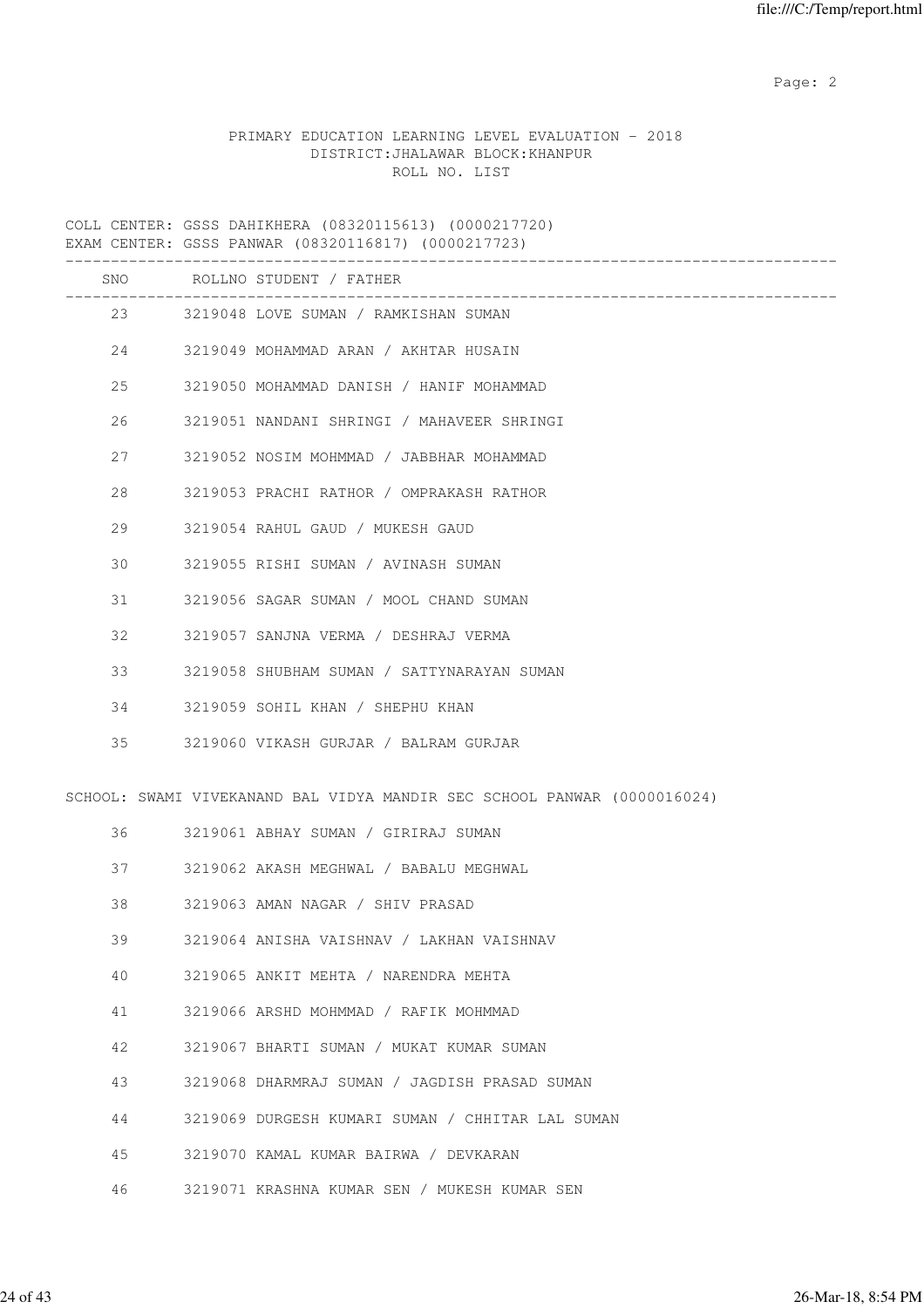Page: 3

## PRIMARY EDUCATION LEARNING LEVEL EVALUATION - 2018 DISTRICT:JHALAWAR BLOCK:KHANPUR ROLL NO. LIST

COLL CENTER: GSSS DAHIKHERA (08320115613) (0000217720) EXAM CENTER: GSSS PANWAR (08320116817) (0000217723)

|    | SNO ROLLNO STUDENT / FATHER                       |
|----|---------------------------------------------------|
|    | 47 3219072 KUMKUM SEN / RAMSHESH                  |
| 48 | 3219073 KUMKUM SUMAN / MOHAN LAL SUMAN            |
| 49 | 3219074 LAKSHITA NAGAR / HARISH NAGAR             |
| 50 | 3219075 MAHIMA SEN / BHAIRU LAL SEN               |
| 51 | 3219076 MOHIT NAGAR / SOHAN LAL NAGAR             |
| 52 | 3219077 MONIKA GURJAR / BHOJRAJ GURJAR            |
| 53 | 3219078 MONIS HUSAIN / JAYAD HUSAIN               |
| 54 | 3219079 MUSKAN SEN / BHARAT RAJ SEN               |
| 55 | 3219080 NIKU NAGAR / PARASRAM NAGAR               |
| 56 | 3219081 PIYUSH VAISHNAV / MAHESH VAISHNAV         |
| 57 | 3219082 RADHIKA SUMAN / DEVLAL SUMAN              |
| 58 | 3219083 REHAN / ALTAF HUSAIN                      |
| 59 | 3219084 RIYA NAGAR / SATYANARAYAN NAGAR           |
| 60 | 3219085 SATISH KUMAR SUMAN / UMASHANKAR           |
| 61 | 3219086 SAVRIYA SUMAN / JAGDISH SUMAN             |
| 62 | 3219087 SHIVANI VARMA / OMPRAKASH VARMA           |
| 63 | 3219088 TUSHAL NAGAR / RAKESH NAGAR               |
| 64 | 3219089 VANDNA RATHOR / NARENDRA KUMAR RATHOR     |
| 65 | 3219090 VANSHIKA NAGAR / BALKRISHNA NAGAR         |
|    | SCHOOL: SARASWATI BAL VIDHYA NIKETAN (0000016387) |
| 66 | 3219091 GOURAV / SHRIRAM                          |
| 67 | 3219092 KASHISH KUMARI NAGAR / RAMBHROS NAGAR     |
| 68 | 3219093 KHUSHI KUMARI RATHORE / MAHAVEER RATHORE  |
| 69 | 3219094 KHUSHI KUMARI REGAR / MAHAVEER PRASAD     |

70 3219095 SHOBIT / NARESH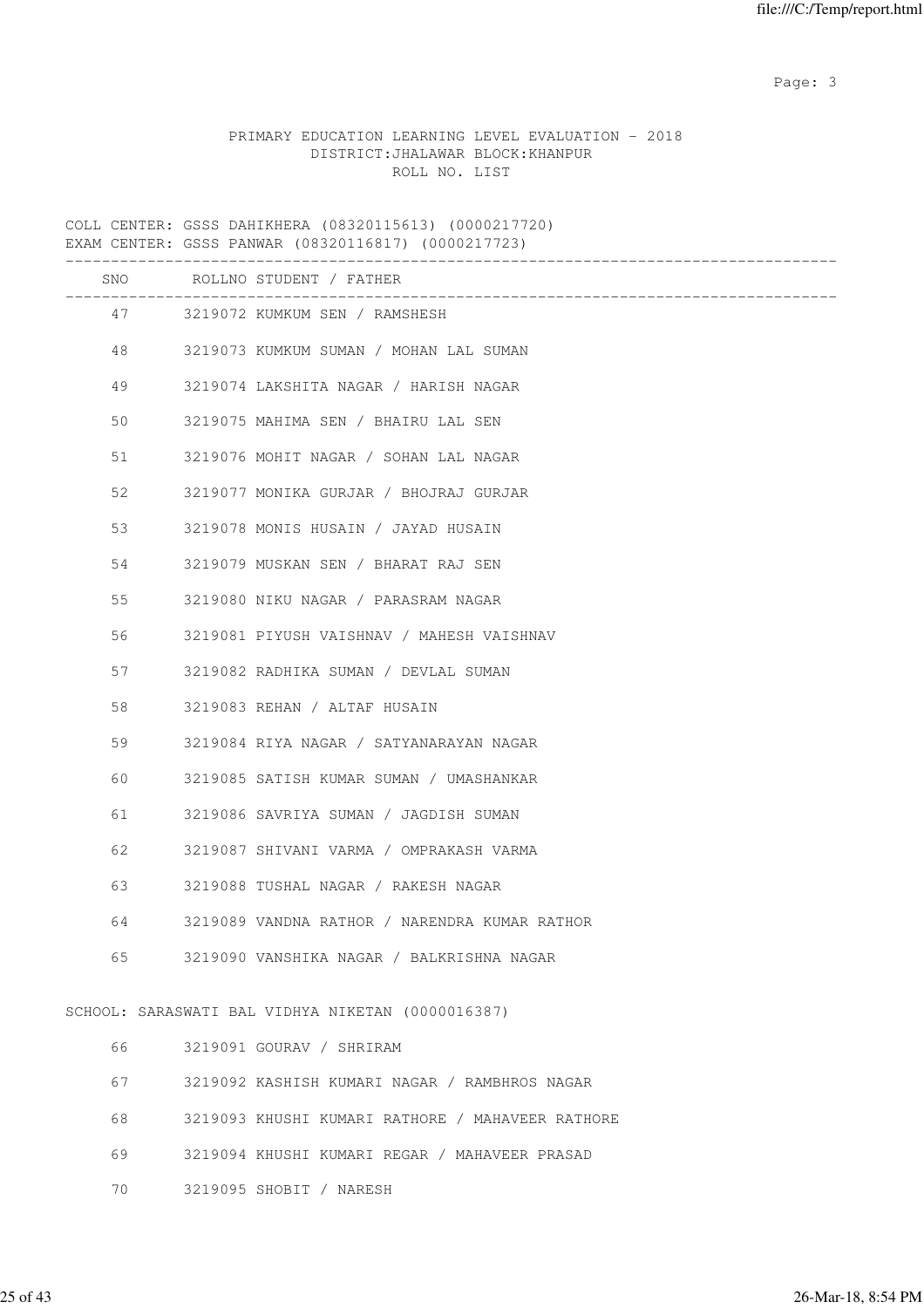Page: 4  $P$ 

## PRIMARY EDUCATION LEARNING LEVEL EVALUATION - 2018 DISTRICT:JHALAWAR BLOCK:KHANPUR ROLL NO. LIST

COLL CENTER: GSSS DAHIKHERA (08320115613) (0000217720) EXAM CENTER: GSSS PANWAR (08320116817) (0000217723)

| <b>SNO</b> | ROLLNO STUDENT / FATHER      |  |
|------------|------------------------------|--|
| 71 —       | 3219096 UMA NAGAR / GAJENDRA |  |
| 72         | 3219097 YOGENDRA / HARISH    |  |

SCHOOL: MAHARISHI DYANAND SARASVATI SEC SCHOOL PANWAR (0000019729)

| 73 | 3219098 AJAY RATHOR / SATYANARAYAN RATHOR                 |
|----|-----------------------------------------------------------|
| 74 | 3219099 ARMAN KHAN / LIYAKAT KHAN                         |
| 75 | 3219100 DEVENDRA GOCHER / RAMESHCHAND GOCHER              |
| 76 | 3219101 DEVENDRA MEHTA / SHAYAM SUNDAR MEHTA              |
| 77 | 3219102 DIKSHA MEHTA / RAGHUVEER PRASAD MEHTA             |
| 78 | 3219103 DIPAK SUMAN / MADHUSADN SUMAN                     |
| 79 | 3219104 GAURISHANKAR SUMAN / SHRI KISHAN MALI             |
| 80 | 3219105 HANSRAJ KALBELIYA / HAJARI LAL KALBELIYA          |
| 81 | 3219106 ISHANA QURESHI / ALI HUSAIN QURESHI               |
| 82 | 3219107 KAPIL MEHTA / HARIRAM MEHTA                       |
| 83 | 3219108 KIRTI SUMAN / MAHAVIR PRASAD SUMAN                |
| 84 | 3219109 KUSHUM MEHTA / RATTI LAL MEHTA                    |
| 85 | 3219110 MAHAVIR PRASAD KALBELIYA / SATYANARAYAN KALBELIYA |
| 86 | 3219111 MANOJ BAIRAWA / RAMAWATAR BAIRAWA                 |
| 87 | 3219112 NAVEEN SHARMA / RAJENDRA SHARMA                   |
| 88 | 3219113 NIRDESH NAGAR / SATYANARAYAN NAGAR                |
| 89 | 3219114 RAVINDRA SUMAN / HEMRAJ SUMAN                     |
| 90 | 3219115 SANIYA BEGAM / NABIRASUL PATHAN                   |
| 91 | 3219116 SANJANA MEHTA / BHERU LAL MEHTA                   |
| 92 | 3219117 SEEMA BANJARA / MEMBER SINGH BANJARA              |
| 93 | 3219118 SHIVANI GURJAR / RAMBILASH GURJAR                 |
| 94 | 3219119 SUMIT MEHTA / BADRI LAL MEHTA                     |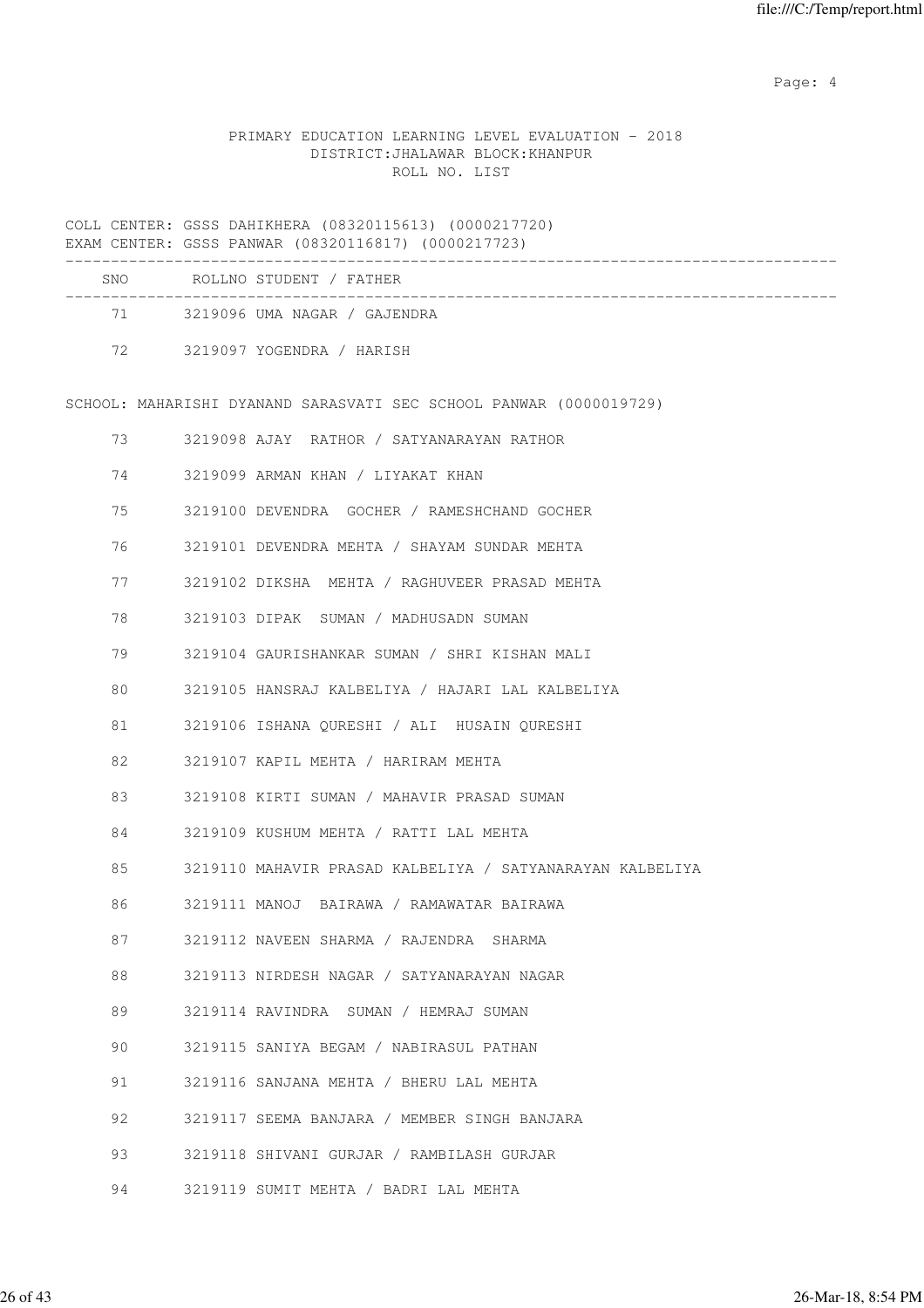Page: 5  $P$  and  $P$  and  $P$  and  $P$  and  $P$  and  $P$  and  $P$  and  $P$  and  $P$  and  $P$  and  $P$  and  $P$  and  $P$  and  $P$  and  $P$  and  $P$  and  $P$  and  $P$  and  $P$  and  $P$  and  $P$  and  $P$  and  $P$  and  $P$  and  $P$  and  $P$  and  $P$  an

### PRIMARY EDUCATION LEARNING LEVEL EVALUATION - 2018 DISTRICT:JHALAWAR BLOCK:KHANPUR ROLL NO. LIST

COLL CENTER: GSSS DAHIKHERA (08320115613) (0000217720) EXAM CENTER: GSSS PANWAR (08320116817) (0000217723)

| SNC | 7 <sub>cm</sub><br>$D \cap T$<br>rт<br>. N 1 |  |
|-----|----------------------------------------------|--|
|     |                                              |  |

SCHOOL: DPS PUBLIC SCHOOL PANWAD (0000058184)

- 95 3219120 AAKANSHA SONI / DINESH SONI
- 96 3219121 IMON HASNEN / NAJIM ALI
- 97 3219122 PRAGYA NAGAR / SATYENDRA NAGAR

SCHOOL: GSSS PANWAR (0000217723)

- 98 3219123 AJAY REGAR / KISHAN LAL
- 99 3219124 ANIL KUMAR MEGHWAL / CHHEETAR LAL MEGHWAL
- 100 3219125 ARVIND BAIRWA / MOHANLAL BAIRWA
- 101 3219126 DEEPAK / RAMBHAROS
- 102 3219127 GIRAJA MEHAR / DEENDAYAL MEHAR
- 103 3219128 GOVIND / RAMBHAROS
- 104 3219129 GOVIND PRASAD SUMAN / BHAKATRAM SUMAN
- 105 3219130 JIYA PARVEEN / HUSSAIN PATHAN
- 106 3219131 JYOTI BAIRWA / DESHRAJ BAIRWA
- 107 3219132 JYOTI ERWAL / PHOOLCHAND ERWAL
- 108 3219133 KHUSHIRAM / SATYANARAYAN
- 109 3219134 MONA KUAMRI SUMAN / SHYAMBIHARI SUAMN
- 110 3219135 NARENDRA KUMAR SUMAN / OMPRAKASH SUMAN
- 111 3219136 PINKI BAI BAIRWA / SATYANARAYAN BAIRWA
- 112 3219137 PRIYA NAGAR / BRAJMOHAN NAGAR
- 113 3219138 RADHIKA SUMAN / LATUR LAL
- 114 3219139 RAHIN MANSURI / YUSUF MANSURI
- 115 3219140 RAVI KUMAR BAIRWA / DHANRAJ BAIRWA
- 116 3219141 SAJID KHAN / SEFHU KHAN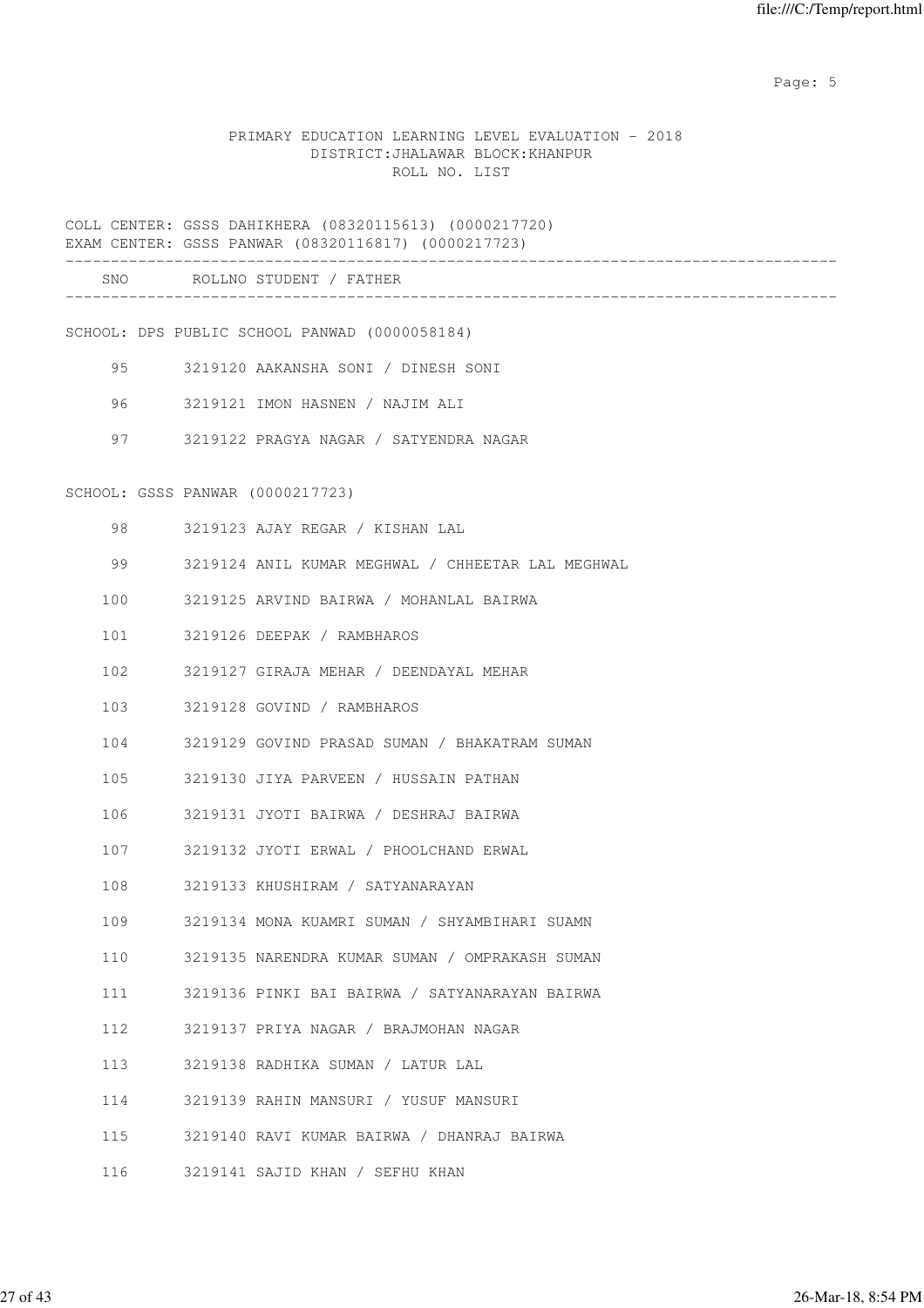Page: 6  $P$  and  $P$  and  $P$  and  $P$  and  $P$  and  $P$  and  $P$  and  $P$  and  $P$  and  $P$  and  $P$  and  $P$  and  $P$  and  $P$  and  $P$  and  $P$  and  $P$  and  $P$  and  $P$  and  $P$  and  $P$  and  $P$  and  $P$  and  $P$  and  $P$  and  $P$  and  $P$  an

## PRIMARY EDUCATION LEARNING LEVEL EVALUATION - 2018 DISTRICT:JHALAWAR BLOCK:KHANPUR ROLL NO. LIST

COLL CENTER: GSSS DAHIKHERA (08320115613) (0000217720) EXAM CENTER: GSSS PANWAR (08320116817) (0000217723)

|     |                                                                                                                                                                                                                                 | SNO ROLLNO STUDENT / FATHER                                      |
|-----|---------------------------------------------------------------------------------------------------------------------------------------------------------------------------------------------------------------------------------|------------------------------------------------------------------|
|     |                                                                                                                                                                                                                                 | --------------------------------<br>117 3219142 SHAKINA / GOGRAJ |
|     |                                                                                                                                                                                                                                 | 118 3219143 SHUBHAM MEHARA / BIRDHILAL MEHARA                    |
| 119 |                                                                                                                                                                                                                                 | 3219144 SHUBHAM SUMAN / DHANNA LAL SUMAN                         |
| 120 |                                                                                                                                                                                                                                 | 3219145 SUBHAM KUMAR HARIJAN / GYANU PRASAD HARIJAN              |
|     | 121 / 121 / 121 / 121 / 122 / 122 / 123 / 123 / 124 / 125 / 125 / 125 / 125 / 126 / 127 / 127 / 127 / 127 / 127 / 127 / 127 / 127 / 127 / 127 / 127 / 127 / 127 / 127 / 127 / 127 / 127 / 127 / 127 / 127 / 127 / 127 / 127 / 1 | 3219146 SUHANA SUMAN / VIRENDRA KUMAR SUMAN                      |
|     |                                                                                                                                                                                                                                 | 122 3219147 SUNIL SUMAN / RAMSWAROOP SUMAN                       |
|     |                                                                                                                                                                                                                                 | 123 3219148 SUNIL SUMAN / SATYANARAYAN SUMAN                     |
|     | SCHOOL: GGSS PANWAD (0000217724)                                                                                                                                                                                                |                                                                  |
|     |                                                                                                                                                                                                                                 | 124 3219149 AARTI MEGHWAL / HEMRAJ MEGHWAL                       |
| 125 |                                                                                                                                                                                                                                 | 3219150 ANTIMA RATHOR / MOHAN LAL RATHOR                         |
| 126 |                                                                                                                                                                                                                                 | 3219151 ANUSUAIYA SUMAN / BANWARI SUMAN                          |
| 127 |                                                                                                                                                                                                                                 | 3219152 GUNJANA SUMAN / HEM RAJ SUMAN                            |
| 128 |                                                                                                                                                                                                                                 | 3219153 KHUSHI ROTHOR / MAHAVEER RATHOR                          |
| 129 |                                                                                                                                                                                                                                 | 3219154 KHUSHNUMA / ARIF ALI                                     |
| 130 |                                                                                                                                                                                                                                 | 3219155 KIRAN SUMAN / SATYANARAYAN SUMAN                         |
| 131 |                                                                                                                                                                                                                                 | 3219156 PAYAL SUMAN / HARI MOHAN SUMAN                           |
| 132 |                                                                                                                                                                                                                                 | 3219157 POOJA MEGHWAL / RADHE SHYAM                              |
| 133 |                                                                                                                                                                                                                                 | 3219158 POOJA SUMAN / HANSRAJ SUMAN                              |
| 134 |                                                                                                                                                                                                                                 | 3219159 SHEETAL BAIRWA / RAMDAYAL BAIRWA                         |
| 135 |                                                                                                                                                                                                                                 | 3219160 SHIVANI NAGAR / HANSRAJ NAGAR                            |
| 136 |                                                                                                                                                                                                                                 | 3219161 SHIVANI RATHOR / SITA RAM RATHOR                         |
| 137 |                                                                                                                                                                                                                                 | 3219162 SONU POTAR / RAMESH CHAND                                |
| 138 |                                                                                                                                                                                                                                 | 3219163 VINAYAK SHRIANGI / GOVIND SHRIANGI                       |

SCHOOL: GPS,BORELI (0000410819)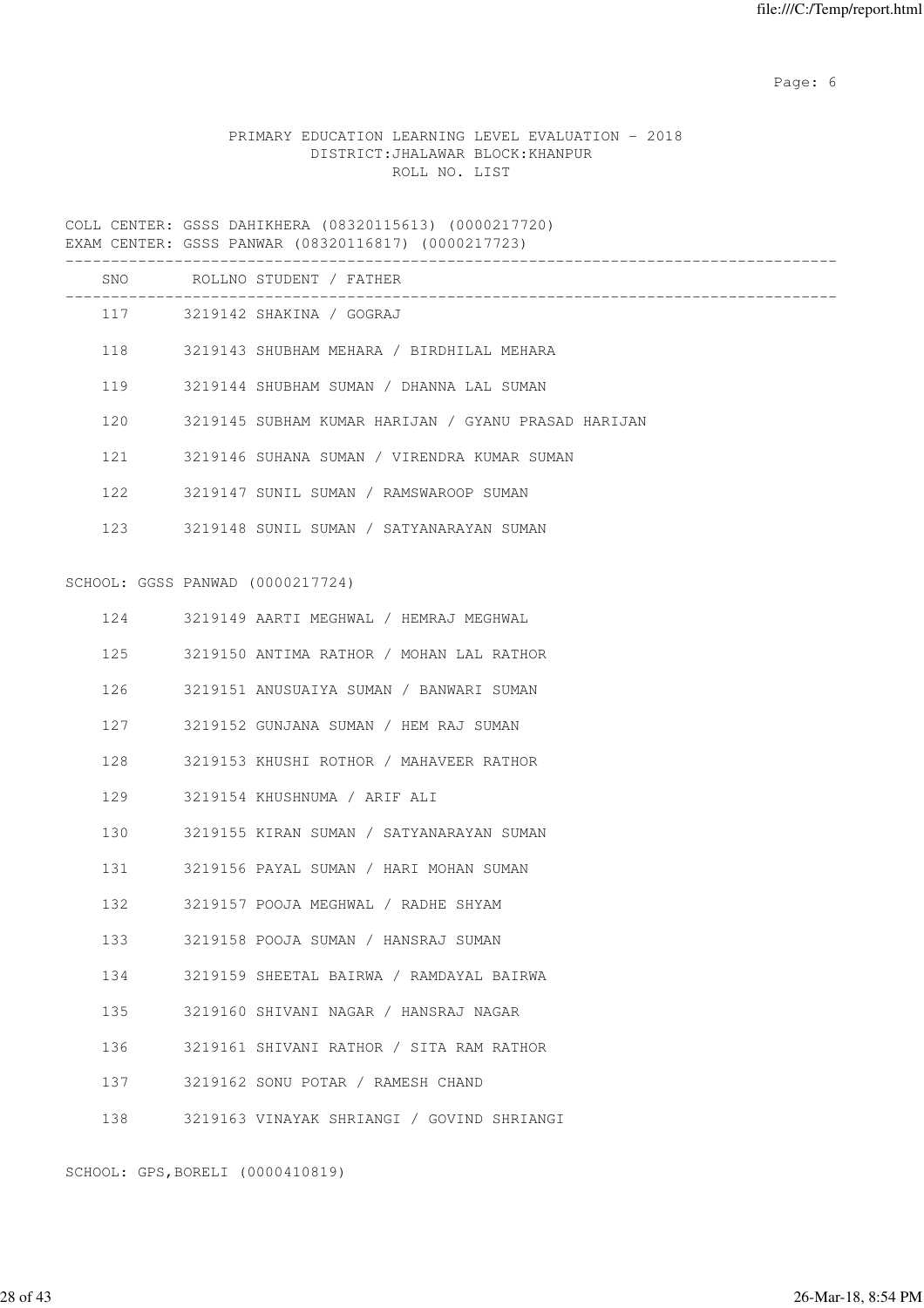Page: 7  $P$  and  $P$  and  $P$  and  $P$  and  $P$  and  $P$  and  $P$  and  $P$  and  $P$  and  $P$  and  $P$  and  $P$  and  $P$  and  $P$  and  $P$  and  $P$  and  $P$  and  $P$  and  $P$  and  $P$  and  $P$  and  $P$  and  $P$  and  $P$  and  $P$  and  $P$  and  $P$  an

### PRIMARY EDUCATION LEARNING LEVEL EVALUATION - 2018 DISTRICT:JHALAWAR BLOCK:KHANPUR ROLL NO. LIST

COLL CENTER: GSSS DAHIKHERA (08320115613) (0000217720) EXAM CENTER: GSSS PANWAR (08320116817) (0000217723)

|     | SNO ROLLNO STUDENT / FATHER                      |
|-----|--------------------------------------------------|
|     | 139 3219164 KIRAN KUMARI / MUKESH KUMAR          |
|     | 140 3219165 PAYAL KUMARI / PRAKASH               |
| 141 | 3219166 PUJA BAI / GUMAN SINGH                   |
| 142 | 3219167 RADHA BAI / RAYA SINGH                   |
| 143 | 3219168 RUKHMANI BAI / RAYA SINGH                |
|     | 144 3219169 SONU KUMAR / BHEEMRAJ                |
|     |                                                  |
|     | SCHOOL: GPS, (KALBELIYA) PANWAD (0000466614)     |
| 145 | 3219170 MAMTA / SOHAN LAL                        |
| 146 | 3219171 RAVINA / KALU LAL                        |
|     | SCHOOL: GUPSS NANDPURA PANWAR (0000540023)       |
|     |                                                  |
|     | 147 3219172 AJAY NAGAR / CHANDRA PRAKSH NAGAR    |
| 148 | 3219173 BRJESH RATHOR / PRADIP KUMAR             |
| 149 | 3219174 CHOTHMAL SUMAN / HEMRAJ SUMAN            |
| 150 | 3219175 KANHAIYA LAL SUMAN / GHANSHYAM SUMAN     |
| 151 | 3219176 LAKHAN RATHOR / SHAMBHUDAYAL RATHOR      |
| 152 | 3219177 MAMTA KUMARI RATHOR / BADRI LAL RATHOR   |
| 153 | 3219178 RADHIKA SUMAN / RAKESH SUMAN             |
| 154 | 3219179 SANJNA KUMARI SUMAN / SHIV NARAYAN SUMAN |
| 155 | 3219180 SHEKHAR NAGAR / JODHRAJ NAGAR            |
| 156 | 3219181 YOGESH SUMAN / RAMESHCHAND SUMAN         |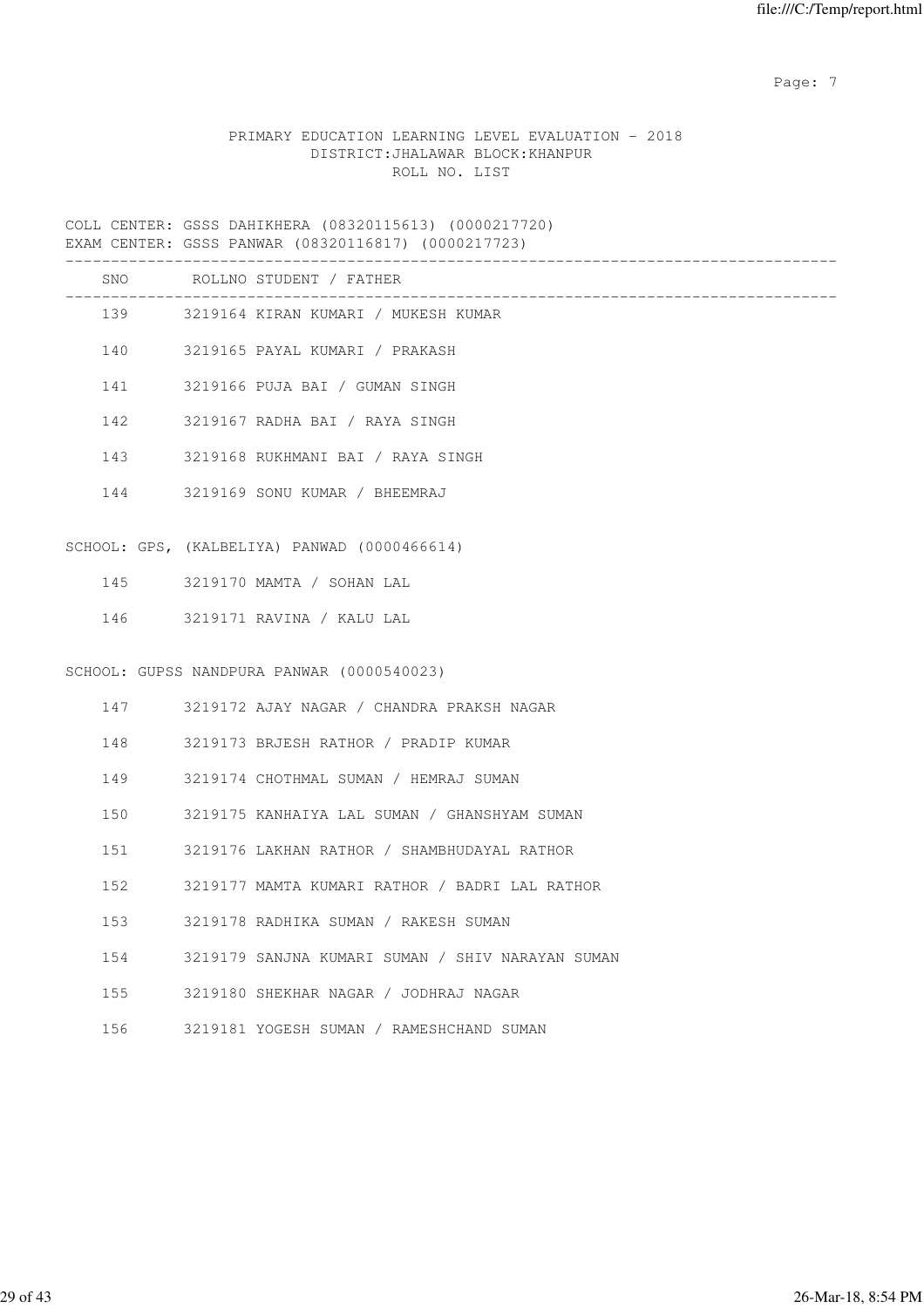### PRIMARY EDUCATION LEARNING LEVEL EVALUATION - 2018 DISTRICT:JHALAWAR BLOCK:KHANPUR ROLL NO. LIST

COLL CENTER: GSSS DAHIKHERA (08320115613) (0000217720) EXAM CENTER: GASSS SARKHANDIYA (08320121404) (0000217733) ------------------------------------------------------------------------------------- SNO ROLLNO STUDENT / FATHER -------------------------------------------------------------------------------------

SCHOOL: MAHARISHI VSHISHTH SHIKSHAN SANSTHAN SARKHANDIYA (0000016388)

- 1 3219182 AKSHITA KUMARI MEHTA / TEJPAL MEHTA
- 2 3219183 ANURADHA GURJAR / KANHAIYA LAL GURJAR
- 3 3219184 FIZA MANSURI / ISMILE MANSURI
- 4 3219185 HARIOM GURJAR / DEVKARAN GURJAR
- 5 3219186 MONIKA GURJAR / RAMPRASAD GURJAR
- 6 3219187 NIHA RATHORE / GOVIND RATHOR
- 7 3219188 NISHANT MEHTA / CHANDRA PRAKASH
- 8 3219189 RADHIKA CHANDAK / JAGDISH PRASAD CHANDAK

#### SCHOOL: GASSS SARKHANDIYA (0000217733)

| 9               | 3219190 AADIL MANSOORI / RAJAK MOHAMMAD           |
|-----------------|---------------------------------------------------|
| 10              | 3219191 HINA MEHTA / RAJA RAM                     |
| 11              | 3219192 KRISHNA BAIRWA / HANSRAJ BAIRWA           |
| 12 <sup>1</sup> | 3219193 KRISHNA KUMARI BAIRWA / RAM BHAROS BAIRWA |
| 1.3             | 3219194 KUM KUM / LADDU MANSOORI                  |
| 14              | 3219195 MORDHWAJ BAIRWA / BALRAM BAIRWA           |
| 15 <sub>1</sub> | 3219196 NOSHAD / MUNIR BHAI                       |
| 16              | 3219197 PRIYA KUMARI MEHTA / DHAN RAJ MEHTA       |
|                 |                                                   |

- 17 3219198 VIKAS BAIRWA / PAPPU LAL BAIRWA
- 18 3219199 VIKAS KUMAR BAIRWA / DURGA LAL BAIRWA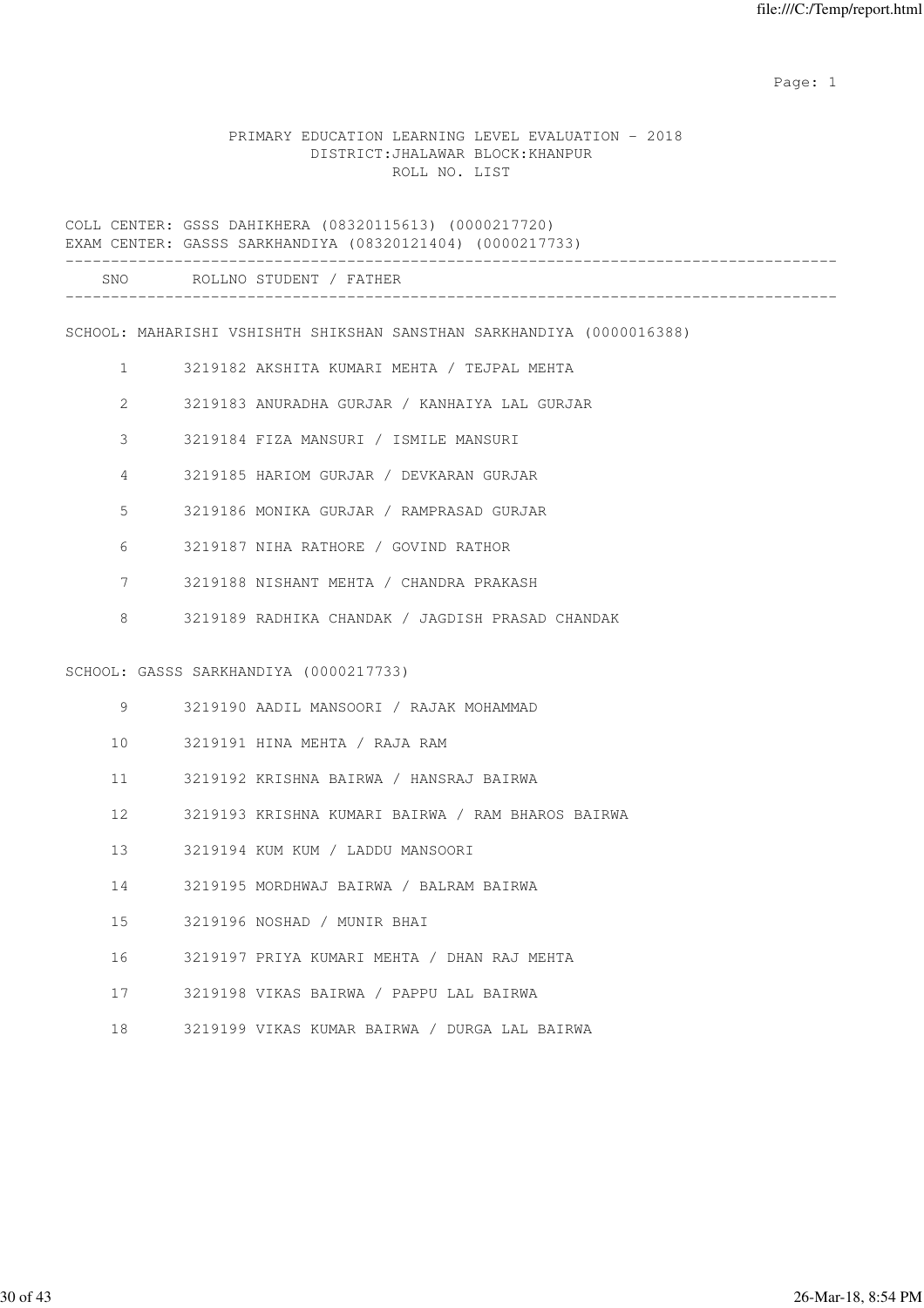### PRIMARY EDUCATION LEARNING LEVEL EVALUATION - 2018 DISTRICT:JHALAWAR BLOCK:KHANPUR ROLL NO. LIST

COLL CENTER: GSSS DAHIKHERA (08320115613) (0000217720) EXAM CENTER: GUPS,DANWAS (08320101101) (0000404592)

| SNC<br>__ | n n<br>ND |  |  |
|-----------|-----------|--|--|
|           |           |  |  |

SCHOOL: GUPS,DANWAS (0000404592)

- 1 3219200 ANISHA KUMARI / JAGDISH
- 2 3219201 ARVIND KUMAR / MAHAVEER
- 3 3219202 ASHA KUMARI BAIRWA / PARMANAND
- 4 3219203 BITTU KUMARI / PARASRAM
- 5 3219204 DILKHUSH BAIRWA / HANSRAJ
- 6 3219205 KRISHNA KUMARI / DURGALAL
- 7 3219206 KRISHNA KUMARI / JEETMAL
- 8 3219207 KULDEEP BAIRWA / DURGA SHANKAR
- 9 3219208 NISHA KUMARI / DHANRAJ
- 10 3219209 PRAVEEN KUMAR / BAL CHAND
- 11 3219210 SHUBAM KUMAR / BAL KISHAN

SCHOOL: GUPS,CHALET (0000404763)

- 12 3219211 AMAN BHEEL / GORWADHAN BHEEL
- 13 3219212 ANJALI BAIRWA / DWARKI LAL
- 14 3219213 ANJALI REGAR / RAJENDRA REGAR
- 15 3219214 ARJUN CHAMAR / SIYARAM CHAMAR
- 16 3219215 BRIJRAJ GOCHAR / DHANNALAL GOCHAR
- 17 3219216 DEEPAK BHEEL / BHARAT BHEEL
- 18 3219217 DIVYA KUMARI SEN / NAVAL KISHOR SEN
- 19 3219218 ICE BHEEL / SANWARLAL BHEEL
- 20 3219219 KAJAL BAIRWA / PAPPULAL BAIRWA
- 21 3219220 KANHAIYA LAL BHEEL / JAGDEESH BHEEL
- 22 3219221 MADHU REGAR / AMARLAL REGAR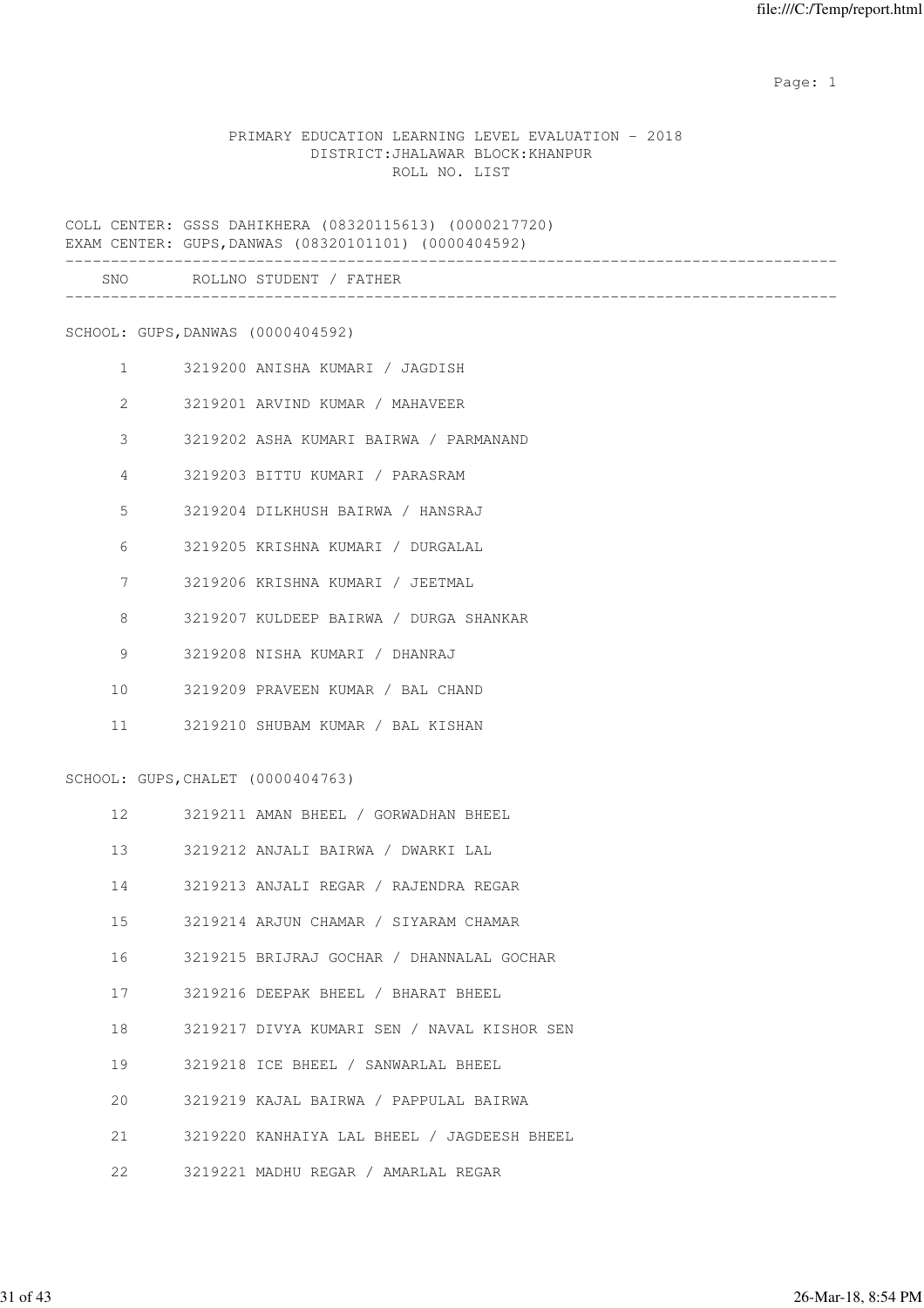## PRIMARY EDUCATION LEARNING LEVEL EVALUATION - 2018 DISTRICT:JHALAWAR BLOCK:KHANPUR ROLL NO. LIST

COLL CENTER: GSSS DAHIKHERA (08320115613) (0000217720) EXAM CENTER: GUPS,DANWAS (08320101101) (0000404592)

|     | SNO ROLLNO STUDENT / FATHER                    |
|-----|------------------------------------------------|
|     | 23 3219222 MUSKAN BAIRWA / GHANSHYAM BAIRWA    |
| 24  | 3219223 NIKU KUMAR GURJAR / KALULAL GURJAR     |
| 25  | 3219224 RUPESH GURJAR / RADEYSHAYAM GURJAR     |
| 26  | 3219225 SHIVRAJ GURJAR / MAHENDRA KUMAR GURJAR |
| 27  | 3219226 SHIVRAJ SEN / JITENDRA SEN             |
| 2.8 | 3219227 SUMAN KUMARI BAIRWA / HANSRAJ BAIRWA   |
| 29  | 3219228 SUNIL KUMAR BHEEL / BHARAT BHEEL       |
| 30  | 3219229 SURAJMAL BAIRWA / JAGDISH BAIRWA       |
| 31  | 3219230 VIJAYENDRA NAGAR / MAHAVEER NAGAR      |
|     |                                                |
|     | SCHOOL: GUPS, RAGHUVEER PURA (0000466152)      |
| 32  | 3219231 ANKITA KUMARI / RAMESH CHAND           |
| 33  | 3219232 MUSKAN KUMARI / RAJU LAL               |
| 34  | 3219233 NANDANI KUMARI / SAMPAT RAJ            |
| 35  | 3219234 RITESH KUMAR / RAKESH KUMAR            |
| 36  | 3219235 SAGAR KUMAR / DULI CHAND               |
| 37  | 3219236 SAGAR KUMAR / SITA RAM                 |
| 38  | 3219237 SURAJ KUMAR / MADAN LAL                |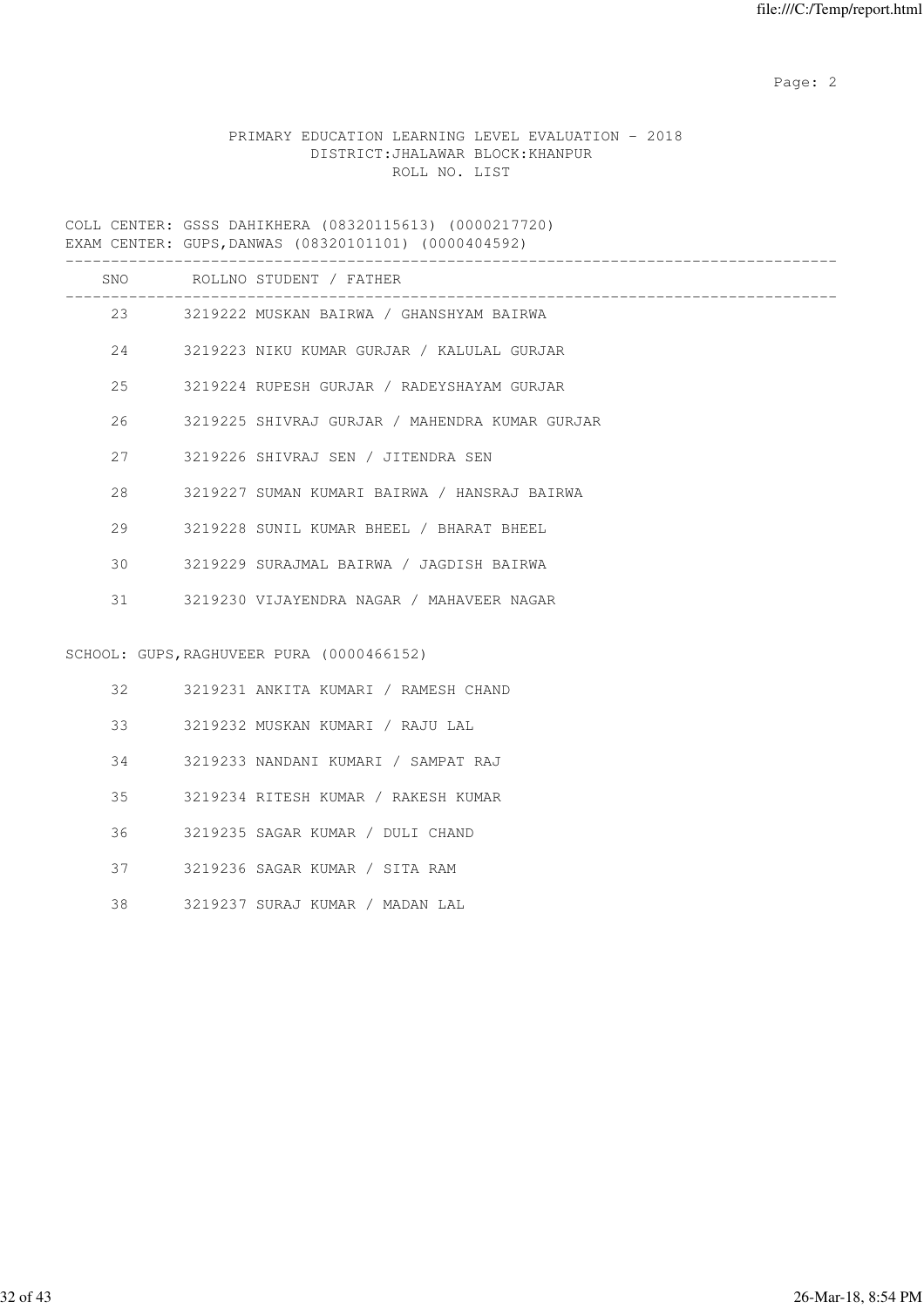### PRIMARY EDUCATION LEARNING LEVEL EVALUATION - 2018 DISTRICT:JHALAWAR BLOCK:KHANPUR ROLL NO. LIST

COLL CENTER: GSSS DAHIKHERA (08320115613) (0000217720) EXAM CENTER: GUPS,UMMEDPURA (08320113603) (0000404858) ------------------------------------------------------------------------------------- SNO ROLLNO STUDENT / FATHER -------------------------------------------------------------------------------------

SCHOOL: GPS,UMMEDPURA TAPREYA (0000404832)

- 1 3219238 RAHIL / ANWAR MOHHAMED
- 2 3219239 RINKU / JAGDISH

#### SCHOOL: GUPS,UMMEDPURA (0000404858)

| 3               | 3219240 ALFEZ / SHABBIR MOHAMMAD       |
|-----------------|----------------------------------------|
| 4               | 3219241 AMAN BAIRWA / BABU LAL         |
| 5               | 3219242 BHOOLI MEHTA / MAHENDRA PAL    |
| 6               | 3219243 DURGA SHANKAR / RADHESHYAM     |
| 7               | 3219244 JITENDRA MEHTA / LAXMAN        |
| 8               | 3219245 JITENDRA MEHTA / PAPPU LAL     |
| 9               | 3219246 KHUSHBOO MEHTA / NARESH        |
| 10              | 3219247 KIRAN BAIRWA / RAMDAYAL BAIRWA |
| 11              | 3219248 KRISHNA MEHTA / MAHAVEER       |
| 12              | 3219249 KUMKUM MEHTA / MOHAN LAL       |
| 13              | 3219250 LAKHAN GOCHER / BHOJRAJ GOCHER |
| 14              | 3219251 MAMTA MEHTA / RAMESH           |
| 15 <sup>1</sup> | 3219252 MANISH MEHTA / SATYANARAYAN    |
| 16              | 3219253 MEGHA BAIRWA / HANSRAJ BAIRWA  |
| 17              | 3219254 MEK BANO / JAMIL               |
| 18              | 3219255 MONIKA MEHTA / MAHAVEER        |
| 19              | 3219256 NUKLESH MEHTA / SUNDAR LAL     |
| 20              | 3219257 POOJA BAIRWA / SATYANARAYAN    |
| 21              | 3219258 SANJANA MEHTA / DHANRAJ        |
| 22              | 3219259 SHUBHAM MEHTA / YOGENDRA MEHTA |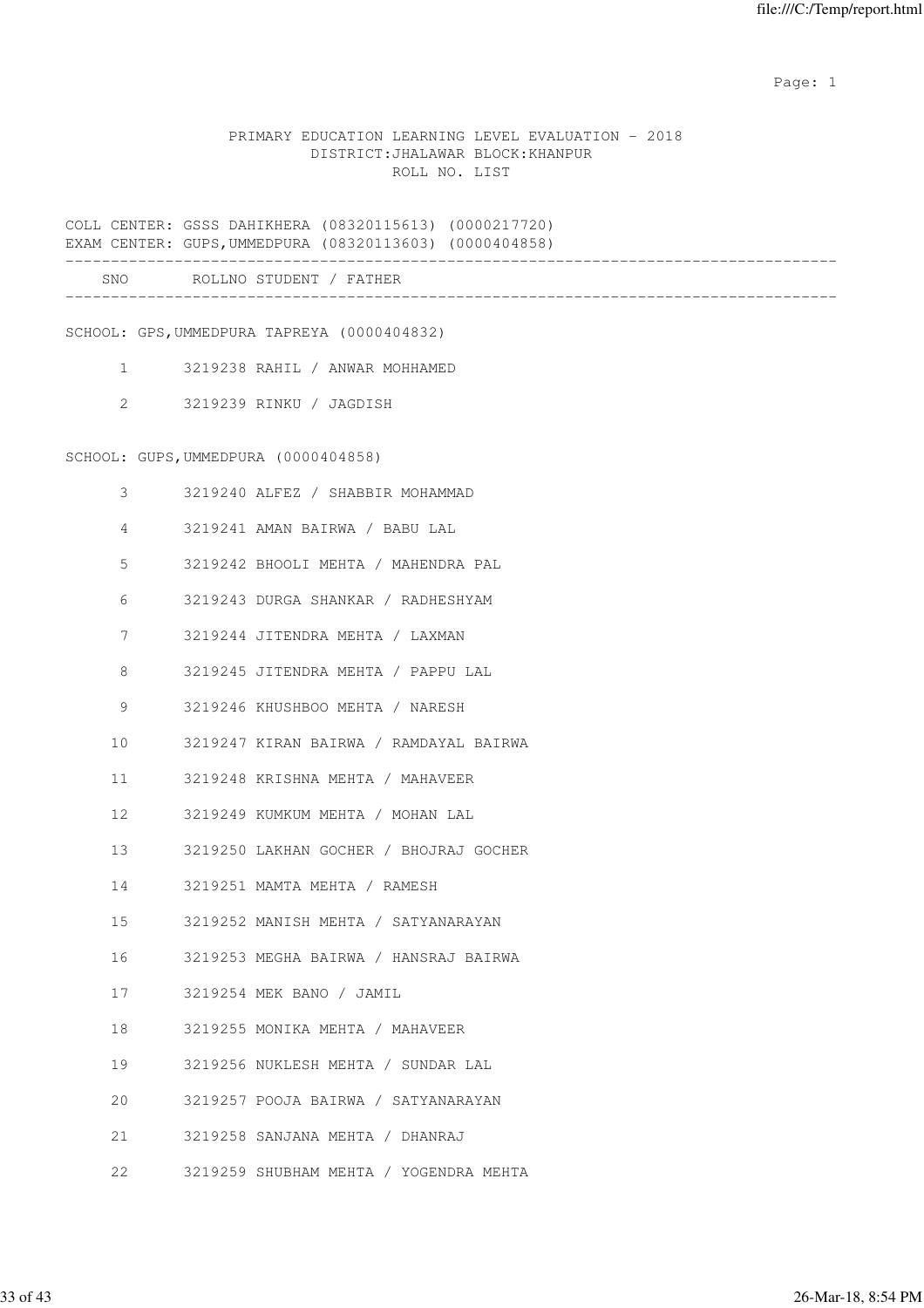### PRIMARY EDUCATION LEARNING LEVEL EVALUATION - 2018 DISTRICT:JHALAWAR BLOCK:KHANPUR ROLL NO. LIST

COLL CENTER: GSSS DAHIKHERA (08320115613) (0000217720) EXAM CENTER: GUPS,UMMEDPURA (08320113603) (0000404858)

|            | _________ |  |  |  |
|------------|-----------|--|--|--|
|            |           |  |  |  |
| <b>SNC</b> | .NO       |  |  |  |

| UIV |                                     | AULLINU SIULENI / FAIHER             |
|-----|-------------------------------------|--------------------------------------|
|     |                                     | 23 3219260 SONAM MEHTA / DHANRAJ     |
|     | 24                                  | 3219261 SONIKA MEHTA / MAHAVEER      |
|     |                                     | 25 3219262 TAMANNA / JAKIR           |
|     | 26                                  | 3219263 USHA REGAR / RODU LAL        |
|     |                                     | 27 3219264 VISHNU MEHTA / KANVAR PAL |
|     |                                     |                                      |
|     | SCHOOL: GUPS, CHONSALA (0000500224) |                                      |
|     |                                     | 28 3219265 AJAY / DHARAM RAJ         |
|     | 29                                  | 3219266 ANJU / MAHENDRA PAL          |
| 30  |                                     | 3219267 ANJU / HEMRAJ                |
| 31  |                                     | 3219268 KHUSHI MEHTA / BRIJRAJ MEHTA |
|     | $32 -$                              | 3219269 KUMKUM / SATYA NARAYAN       |
|     | $33 - 3$                            | 3219270 KUMKUM / DASHRATH            |
| 34  |                                     | 3219271 KUMKUM / NAROTTAM            |
| 35  |                                     | 3219272 ROHIT SHARMA / KOMAL SHARMA  |
|     | 36                                  | 3219273 SANGEETA / RAM BHROSH        |
| 37  |                                     | 3219274 SUMIT / BRIJ GOPAL           |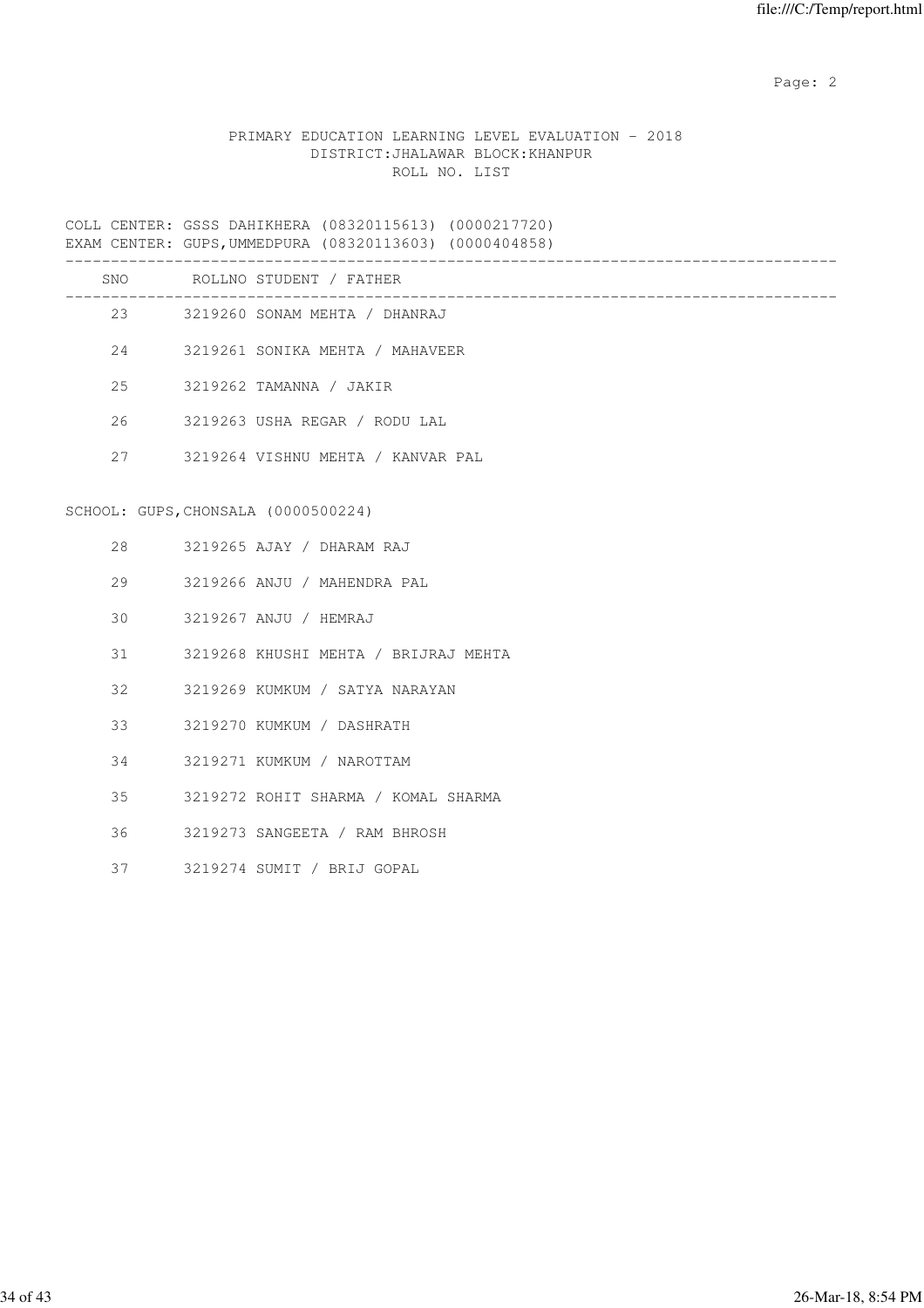### PRIMARY EDUCATION LEARNING LEVEL EVALUATION - 2018 DISTRICT:JHALAWAR BLOCK:KHANPUR ROLL NO. LIST

COLL CENTER: GSSS DAHIKHERA (08320115613) (0000217720) EXAM CENTER: GUPS,BILASARA (08320107201) (0000406010)

| SNO | ROLLNO STUDENT / FATH.<br>-------- |  |
|-----|------------------------------------|--|
|     |                                    |  |

SCHOOL: PRAGATI SIKSHA SASHTHAN BILASRA (0000011996)

- 1 3219275 AMAN BHEEL / BHOJRAJ
- 2 3219276 ANURAG / PAPPU
- 3 3219277 DIVYA / LALCHAND
- 4 3219278 HARSHIT / DHANRAJ
- 5 3219279 NILESH BHEEL / MUKUT
- 6 3219280 SHITU NAGAR / YOGESH

#### SCHOOL: GUPS,BILASARA (0000406010)

- 7 3219281 ANTIMA SEN / RADHESHYAM
- 8 3219282 ASHIKA KUMARI MEHAR / LEKHRAJ MEHAR
- 9 3219283 KAJAL REGAR / LAL CHAND
- 10 3219284 LALIT REGAR / LAXMI NARAYAN
- 11 3219285 LALIT REGAR / HEMRAJ REGAR
- 12 3219286 MUSKAN KUMARI REGAR / RAM KALYAN
- 13 3219287 MUSKAN NAGAR / HARIOM NAGAR
- 14 3219288 NEETU KUMARI REGAR / AMAR LAL
- 15 3219289 POOJA NAGAR / HEMANT KUMAR
- 16 3219290 PRIYANKA KUMARI NAGAR / DHANRAJ NAGAR
- 17 3219291 SHIVANI GURJAR / KRISHNA MURARI
- 18 3219292 SHIVANI KUMARI SEN / BANWARI SEN

### SCHOOL: GUPS,BHERUPURA (0000466125)

| 19 | 3219293 ANJALI BAIRWA / RAJENDRA BAIRWA |  |
|----|-----------------------------------------|--|
|    | 20 3219294 ARJUN BAIRWA / PAPPU BAIRWA  |  |
|    | 21 3219295 BITTU NAGAR / BANWARI LAL    |  |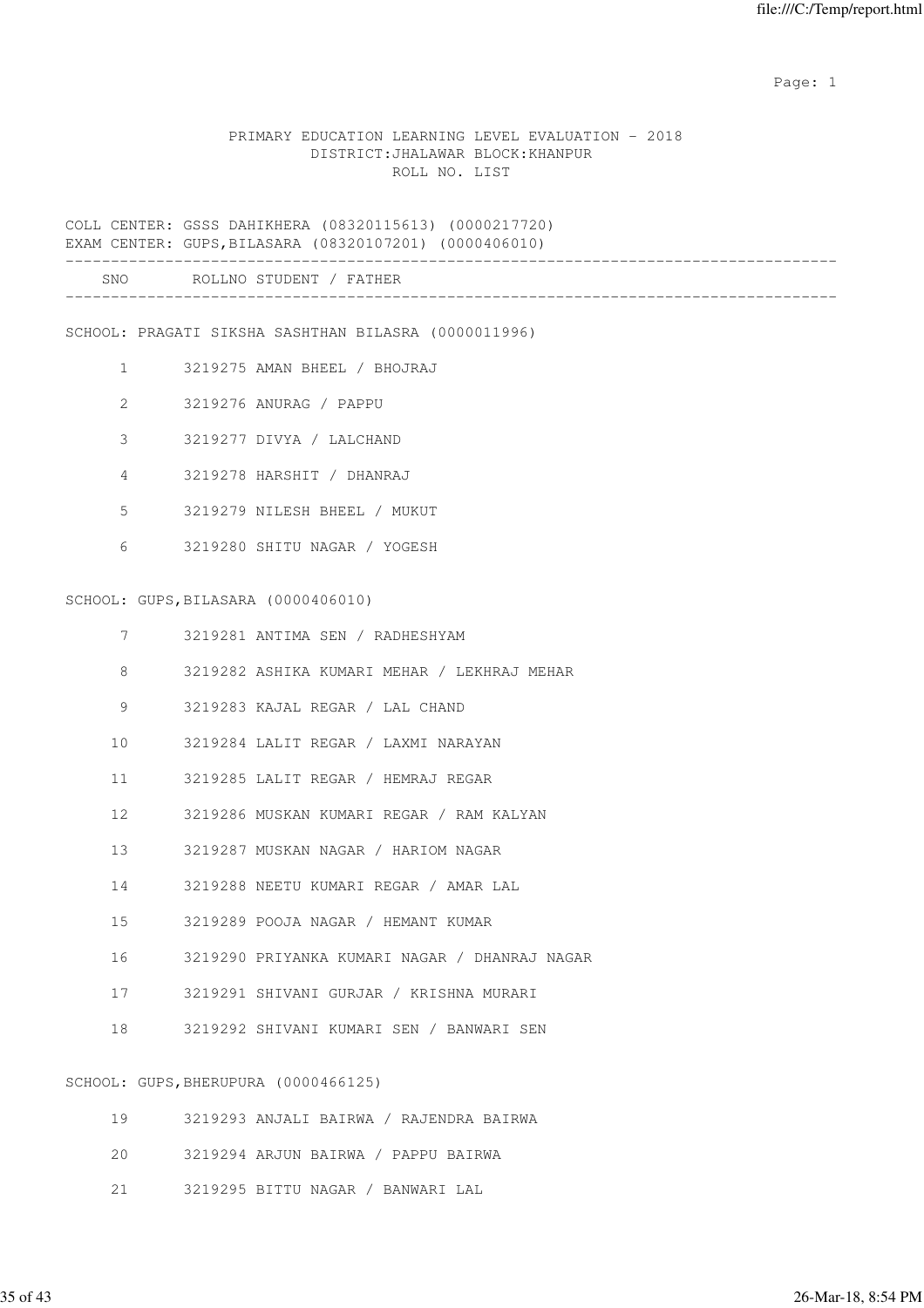### PRIMARY EDUCATION LEARNING LEVEL EVALUATION - 2018 DISTRICT:JHALAWAR BLOCK:KHANPUR ROLL NO. LIST

COLL CENTER: GSSS DAHIKHERA (08320115613) (0000217720) EXAM CENTER: GUPS,BILASARA (08320107201) (0000406010)

| SNO | ROLLNO STUDENT / FATHER                      |
|-----|----------------------------------------------|
| 2.2 | 3219296 JYOTI BHEEL / HANUMAN PARSAD         |
| 23  | 3219297 RESHMA BAIRWA / MURLI MANOHAR BAIRWA |
| 2.4 | 3219298 SAWARIYA BAIRWA / DHANRAJ BAIRWA     |
| 2.5 | 3219299 SHIVANI BAIRWA / MADAN LAL           |
| 26  | 3219300 SHUBHAM SEN / BAL MUKUND             |
| 27  | 3219301 VIKASH BAIRWA / GOVARDHAN BAIRWA     |
|     |                                              |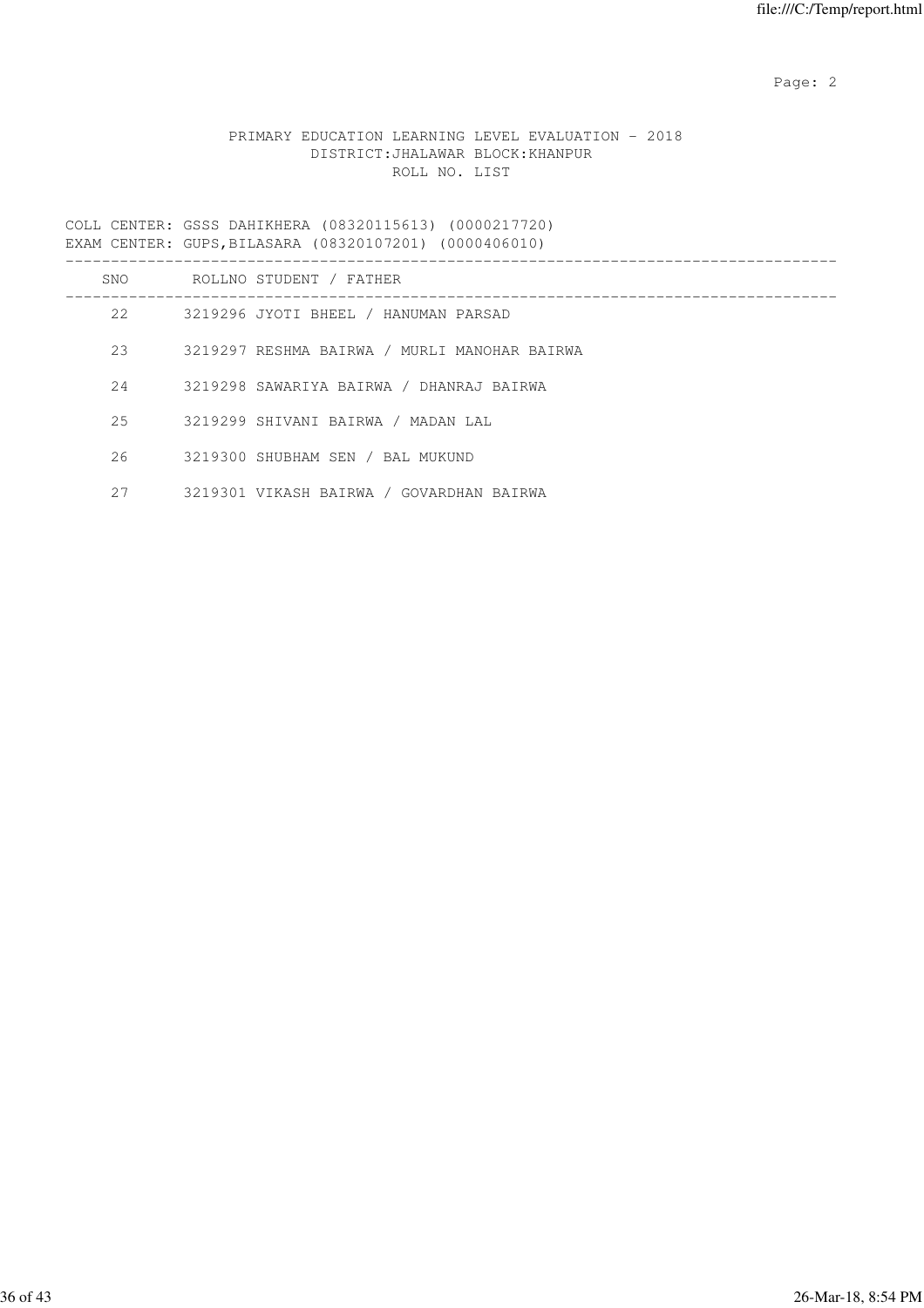### PRIMARY EDUCATION LEARNING LEVEL EVALUATION - 2018 DISTRICT:JHALAWAR BLOCK:KHANPUR ROLL NO. LIST

COLL CENTER: GSSS DAHIKHERA (08320115613) (0000217720) EXAM CENTER: SKS, GULKHEDI UPS (08320114501) (0000407202) ------------------------------------------------------------------------------------- SNO ROLLNO STUDENT / FATHER -------------------------------------------------------------------------------------

SCHOOL: SKS, GULKHEDI UPS (0000407202)

- 1 3219302 BANTY KUMAR / RAJU MEENA
- 2 3219303 DIVESH KUMAR / RAJENDRA KUMAR
- 3 3219304 LAKHAN GURJAR / DEVKRAN
- 4 3219305 RAVI PRAKASH / BHEEMRAJ MEENA
- 5 3219306 VINOD KUMAR / DINESH KUMAR

#### SCHOOL: GUPS, KHATAKHEDI (0000471042)

- 6 3219307 OM PRAKASH / JODHRAJ MEENA
- 7 3219308 RAJKRANTA / NAVNEET CHOPDAR
- 8 3219309 SUMIT PRAJAPATI / RAM PRASAD
- 9 3219310 VISHAL PRAJAPATI / RAMCHANDRA PRAJAPATI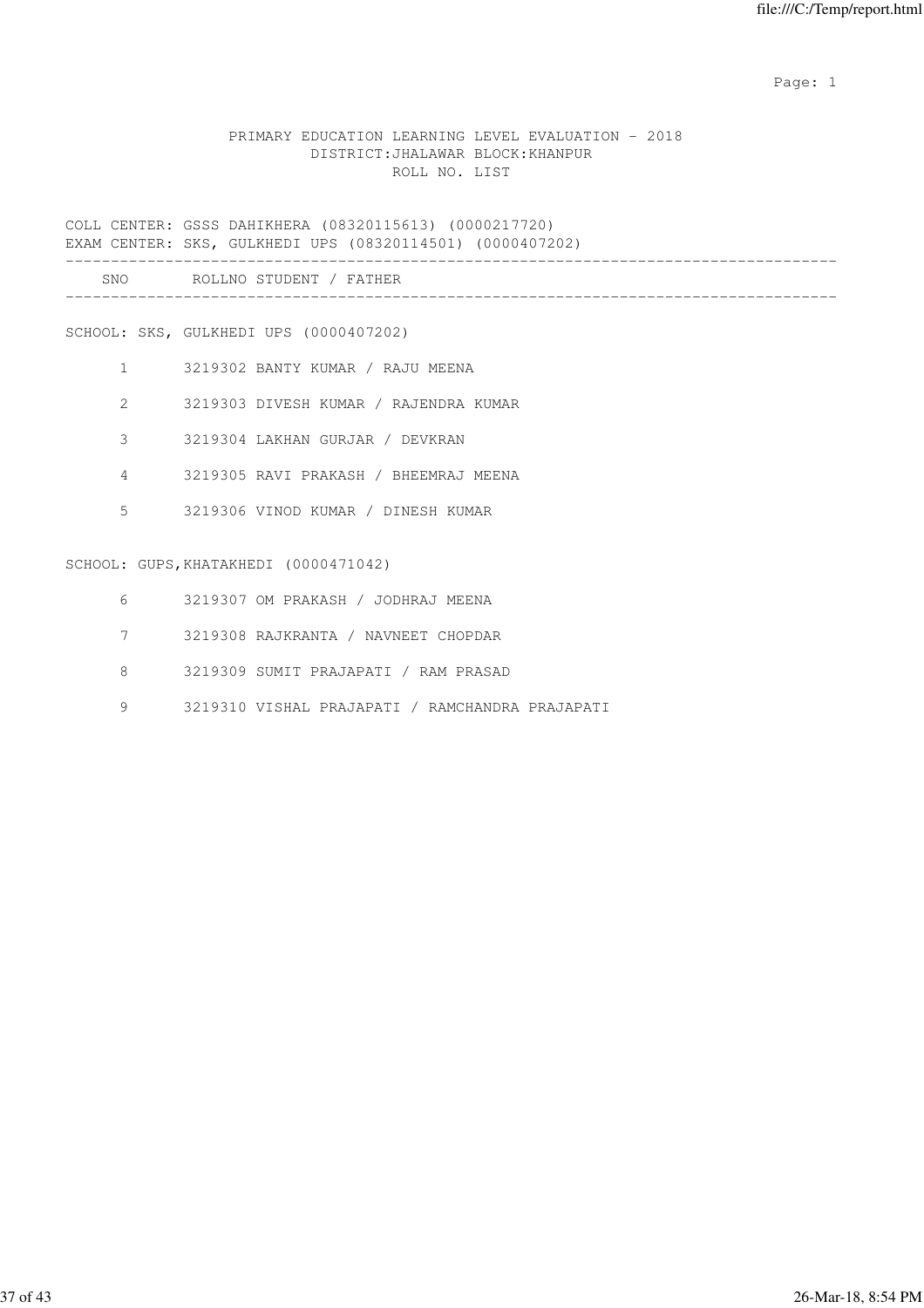### PRIMARY EDUCATION LEARNING LEVEL EVALUATION - 2018 DISTRICT:JHALAWAR BLOCK:KHANPUR ROLL NO. LIST

COLL CENTER: GSSS DAHIKHERA (08320115613) (0000217720) EXAM CENTER: GUPS,HEENCHAR (08320100301) (0000408349)

| SNO |  |
|-----|--|
|     |  |

SCHOOL: GUPS,HEENCHAR (0000408349)

| $\mathbf{1}$   | 3219311 ANJALI GUJAR / BALCHAND GUJAR          |
|----------------|------------------------------------------------|
| $\mathcal{Z}$  | 3219312 ANJALI MEENA / RAMESHWER               |
| 3              | 3219313 ARVIND NAGAR / JANKI LAL               |
| $\overline{4}$ | 3219314 KANHEYA LAL BHEEL / DURGA LAL BHEEL    |
| 5              | 3219315 MEHANDRA BERWA / DEV KARAN BERWA       |
| 6              | 3219316 PAYAL BAIRWA / GIRIRAJ BAIRWA          |
| 7              | 3219317 TANISA GURJAR / CHHITAR LAL            |
| 8              | 3219318 VIDHYA KUMAR BHEEL / NAND KISHOR BHEEL |
| 9              | 3219319 VIKASH NAGAR / MUKUT BIHARI            |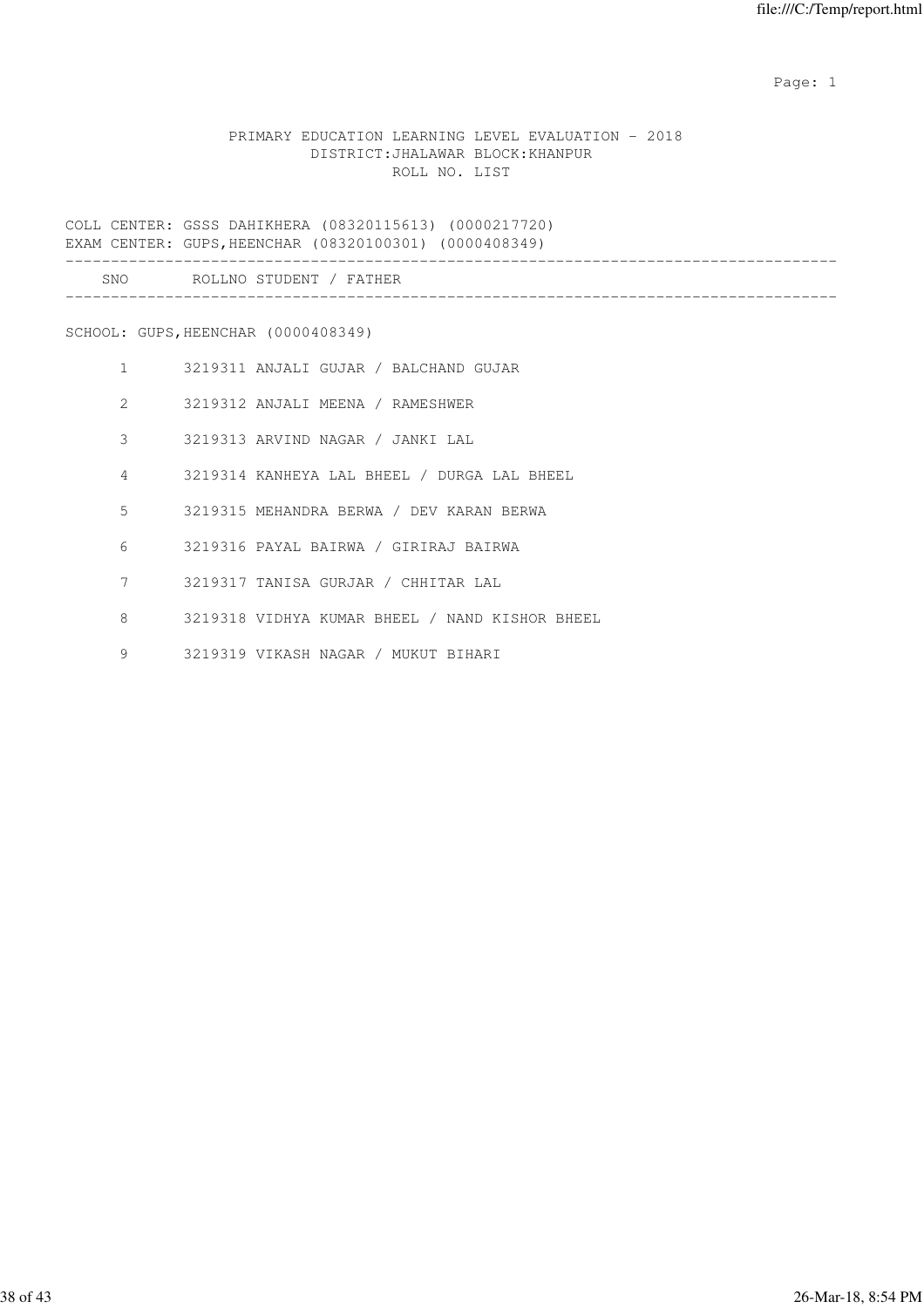### PRIMARY EDUCATION LEARNING LEVEL EVALUATION - 2018 DISTRICT:JHALAWAR BLOCK:KHANPUR ROLL NO. LIST

COLL CENTER: GSSS DAHIKHERA (08320115613) (0000217720) EXAM CENTER: GUPS,MEHNDADI (08320116301) (0000410194) ------------------------------------------------------------------------------------- SNO ROLLNO STUDENT / FATHER ------------------------------------------------------------------------------------- SCHOOL: GPS, KHUNTKHERI (0000406027) 1 3219320 BHAGWAN MEENA / SHAMBHU DHAYAL MEENA 2 3219321 LAXMI KUMARI BAIRWA / DANNALAL BAIRWA 3 3219322 ROHIT KUMAR BAIRWA / BHARAT RAJ BAIRWA SCHOOL: GUPS, MEHNDADI (0000410194) 4 3219323 AKSHIT KUMAR VERMA / MAHAVEER PRASAD 5 3219324 GINTA CHAUPDAR / NANDKISHOR 6 3219325 JASHWANT BAIRWA / RAKESH BAIRWA 7 3219326 JYOTI NAGAR / KRISHAN MURARI 8 3219327 KUSUM NAGAR / MUKESH KUMAR 9 3219328 MANISH KUMAR CHAUPDAR / ARJUN CHAUPDAR 10 3219329 NITESH KUMAR NAGR / HANS RAJ 11 3219330 PRIYA SEN / BABU LAL 12 3219331 PRIYANKA KUMARI / RAMNIWAS 13 3219332 SHILPA VAISHNAV / PURUSHOTAM 14 3219333 VANADNA NAGAR / SATYANARAN SCHOOL: GPS,ALANPUR (0000466036) 15 3219334 PAYAL KUMARI / RAMPRASAD 16 3219335 RAJ KUMARI MEENA / SURESH MEENA SCHOOL: GPS SUWALIYA (0000466754) 17 3219336 PARWATI MEENA / VEER BHAN 18 3219337 URMILA MEENA / HARLAL MEENA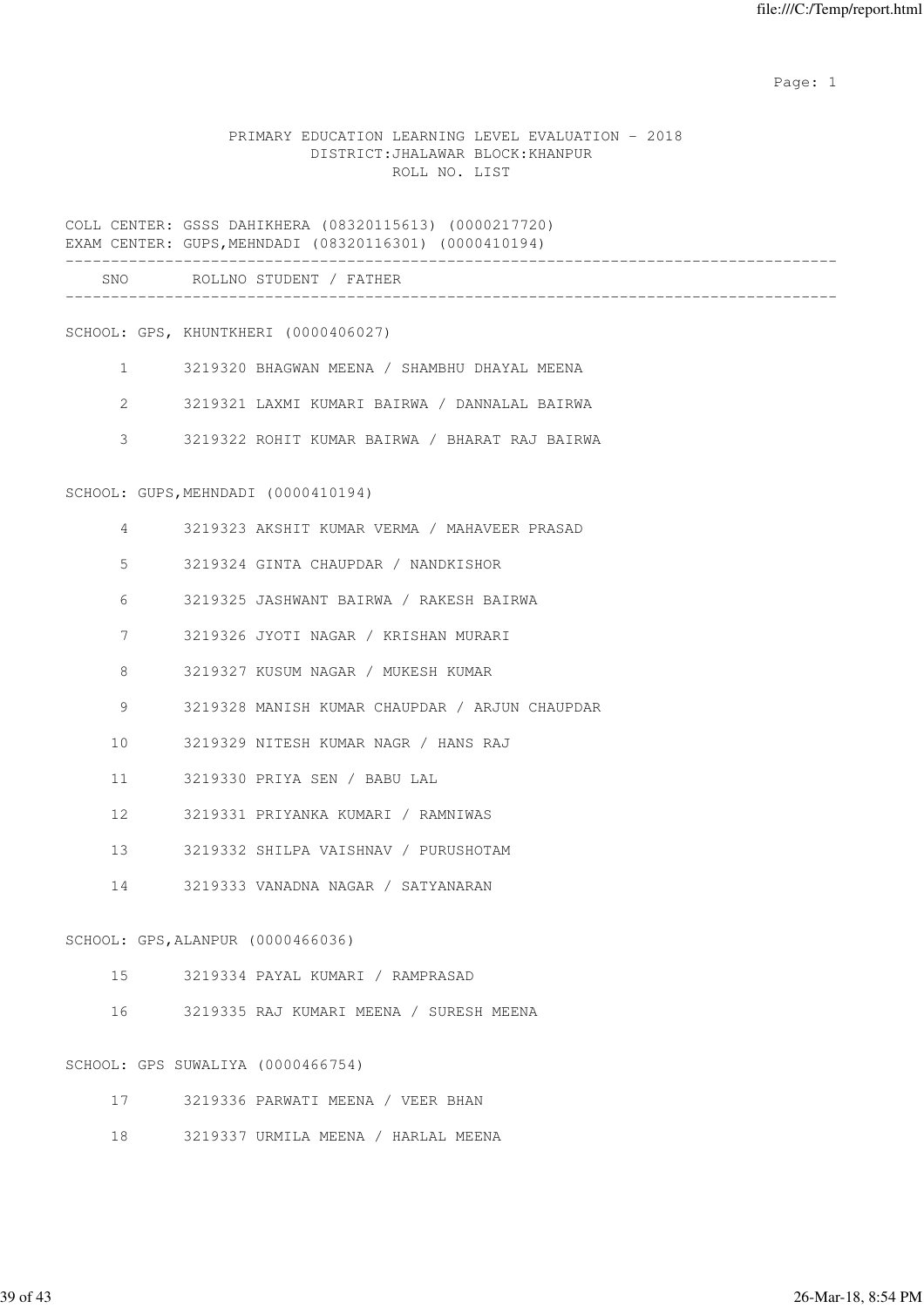## PRIMARY EDUCATION LEARNING LEVEL EVALUATION - 2018 DISTRICT:JHALAWAR BLOCK:KHANPUR ROLL NO. LIST

COLL CENTER: GSSS DAHIKHERA (08320115613) (0000217720) EXAM CENTER: GUPS,KHAMAWADA (08320113801) (0000466298) ------------------------------------------------------------------------------------- SNO ROLLNO STUDENT / FATHER -------------------------------------------------------------------------------------

### SCHOOL: SKS ODPUR (0000404986)

- 1 3219338 ALKA KUMARI / BALRAM MEGHWAL
- 2 3219339 DILIP KUMAR / MUKESH KUMAR
- 3 3219340 SHANU KUMARI / DHANRAJ MEGHWAL

### SCHOOL: GUPS,KHAMAWADA (0000466298)

- 4 3219341 ASHISH KUMAR MEENA / MAHAVEER MEENA
- 5 3219342 DHEERAJ KUMAR MEGHWAL / LEKHRAJ MEGHWAL
- 6 3219343 ISHWARLAL MEENA / BALKISHAN MEENA
- 7 3219344 SNEHALATA KUMARI MEENA / NARESH KUMAR MEENA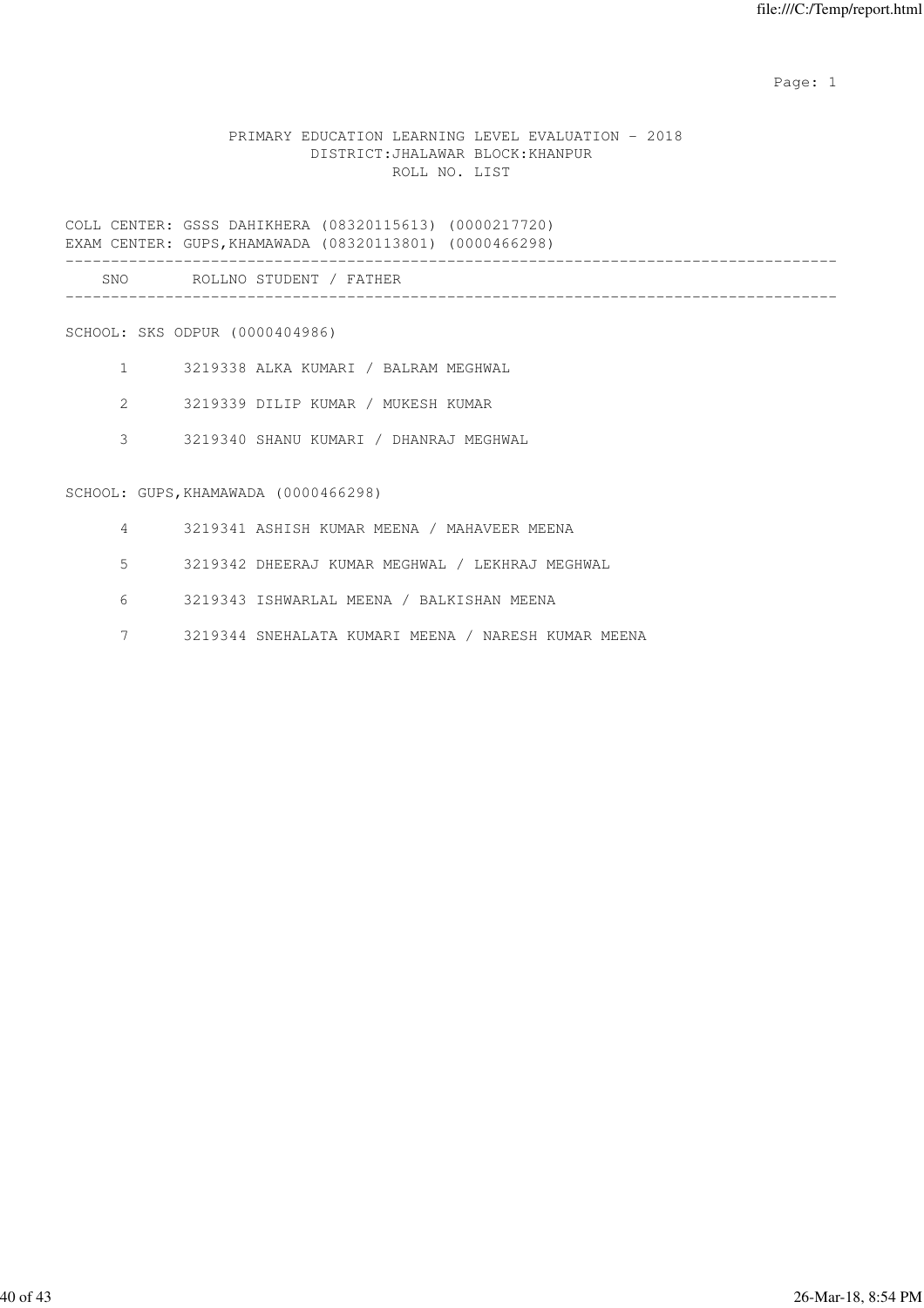### PRIMARY EDUCATION LEARNING LEVEL EVALUATION - 2018 DISTRICT:JHALAWAR BLOCK:KHANPUR ROLL NO. LIST

COLL CENTER: GSSS DAHIKHERA (08320115613) (0000217720) EXAM CENTER: GUPS,LALAWATA (08320114401) (0000471590) ------------------------------------------------------------------------------------- SNO ROLLNO STUDENT / FATHER

-------------------------------------------------------------------------------------

SCHOOL: GPS,RANYA KHERI (0000466631)

- 1 3219345 AARTI MEENA / DINESH KUMAR
- 2 3219346 BHULI BAI / CHOTHMAL
- 3 3219347 BUDDHI PRAKASH / SHIV RAJ
- 4 3219348 KULDEEP MEENA / RAMBILAS
- 5 3219349 PINKY / MUKAT BIHARI
- 6 3219350 RADHA RANI / RAM BILASH
- 7 3219351 RESHMA BAI / BHEEM RAJ
- 8 3219352 VEDPRAKASH MEENA / JAGDISH PRASAD

#### SCHOOL: GUPS,LALAWATA (0000471590)

| 9               | 3219353 AMAN MEENA / JEETMAL          |
|-----------------|---------------------------------------|
| 10 <sup>1</sup> | 3219354 ANKIT VAISHNAV / SATYANARAYAN |
| 11              | 3219355 ANURAG MEENA / GIRIRAJ        |
| 12 <sup>1</sup> | – 3219356 ARPIT KUMAR / DHANRAJ       |
| 13 <sup>7</sup> | 3219357 AVINASH MEENA / BANWARI       |
| 14              | 3219358 LEXMI MEENA / BARJRAJ MEENA   |
| 15              | 3219359 POOJA KUMARI / RAMKUVAR       |
| 16              | 3219360 PRIYANSHU MEGHWAL / JAGDISH   |
| 17              | 3219361 RAGHUVIR MEENA / RAM DAYAL    |
| 18              | 3219362 ROHIT KUMAR / BRIJMOHAN       |
| 19              | 3219363 SHUBHAM MEENA / CHITTAR LAL   |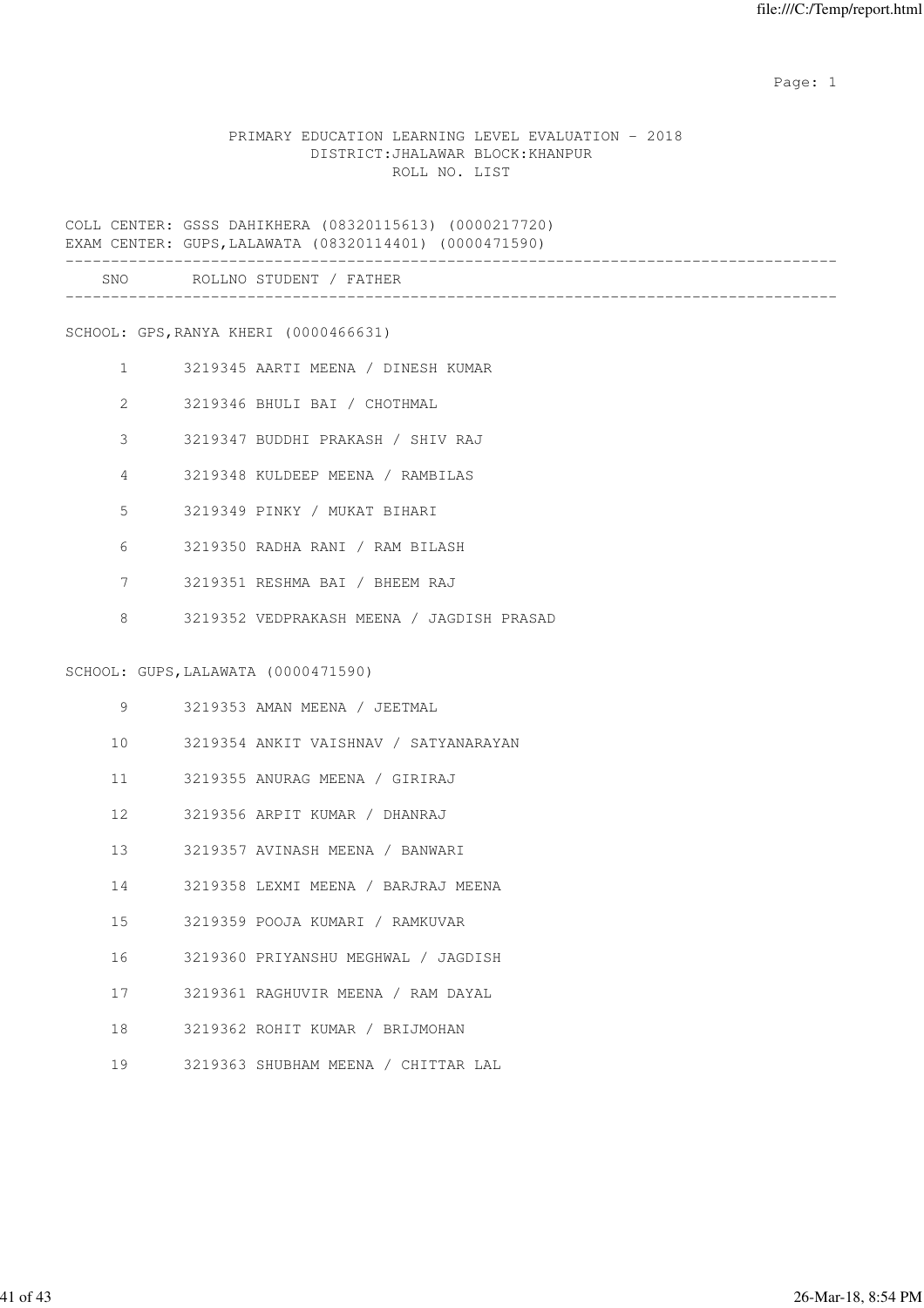### PRIMARY EDUCATION LEARNING LEVEL EVALUATION - 2018 DISTRICT:JHALAWAR BLOCK:KHANPUR ROLL NO. LIST

COLL CENTER: GSSS DAHIKHERA (08320115613) (0000217720) EXAM CENTER: GUPS,KALAREWA (08320112101) (0000500494) ------------------------------------------------------------------------------------- SNO ROLLNO STUDENT / FATHER

-------------------------------------------------------------------------------------

SCHOOL: GUPS,KALAREWA (0000500494)

| $\mathbf{1}$                   | 3219364 ANJALI KUMARI AHEER / BHAGAWAN AHEER          |
|--------------------------------|-------------------------------------------------------|
| $2 \left( \frac{1}{2} \right)$ | 3219365 ARTI MEENA / ASHOK KUMAR MEENA                |
| 3                              | 3219366 ARVIND KUMAR BAIRWA / SURAJ MAL BAIRWA        |
| $\overline{4}$                 | 3219367 ARVIND KUMAR BAIRWA / CHOTHMAL BAIRWA         |
| 5                              | 3219368 KARISHNA KUMARI BAIRWA / DEVLAL BAIRWA        |
| 6                              | 3219369 KHUSHABU BAIRWA / RAMKUNWAR BAIRWA            |
| 7                              | 3219370 MAINA KUMARI GOSWAMI / RAJENDRA KUMAR GOSWAMI |
| 8                              | 3219371 MANISHA KUMARI BAIRWA / LAL CHAND BAIRWA      |
| 9                              | 3219372 MUSKAN KUMARI BAIRWA / MADAN LAL BAIRWA       |
| 10                             | 3219373 NITESH KUMAR SUMAN / LEKHRAJ SUMAN            |
| $11$ and $11$                  | 3219374 PRATIGYA KUMARI MEENA / SHAMBHU DAYAL MEENA   |
| $12 \quad$                     | 3219375 SARITA KUMARI BAIRWA / HEMRAJ BAIWRA          |
| 13 <sup>7</sup>                | 3219376 SUMIT KUMAR MEHAR / NAND KISHOR MEHAR         |